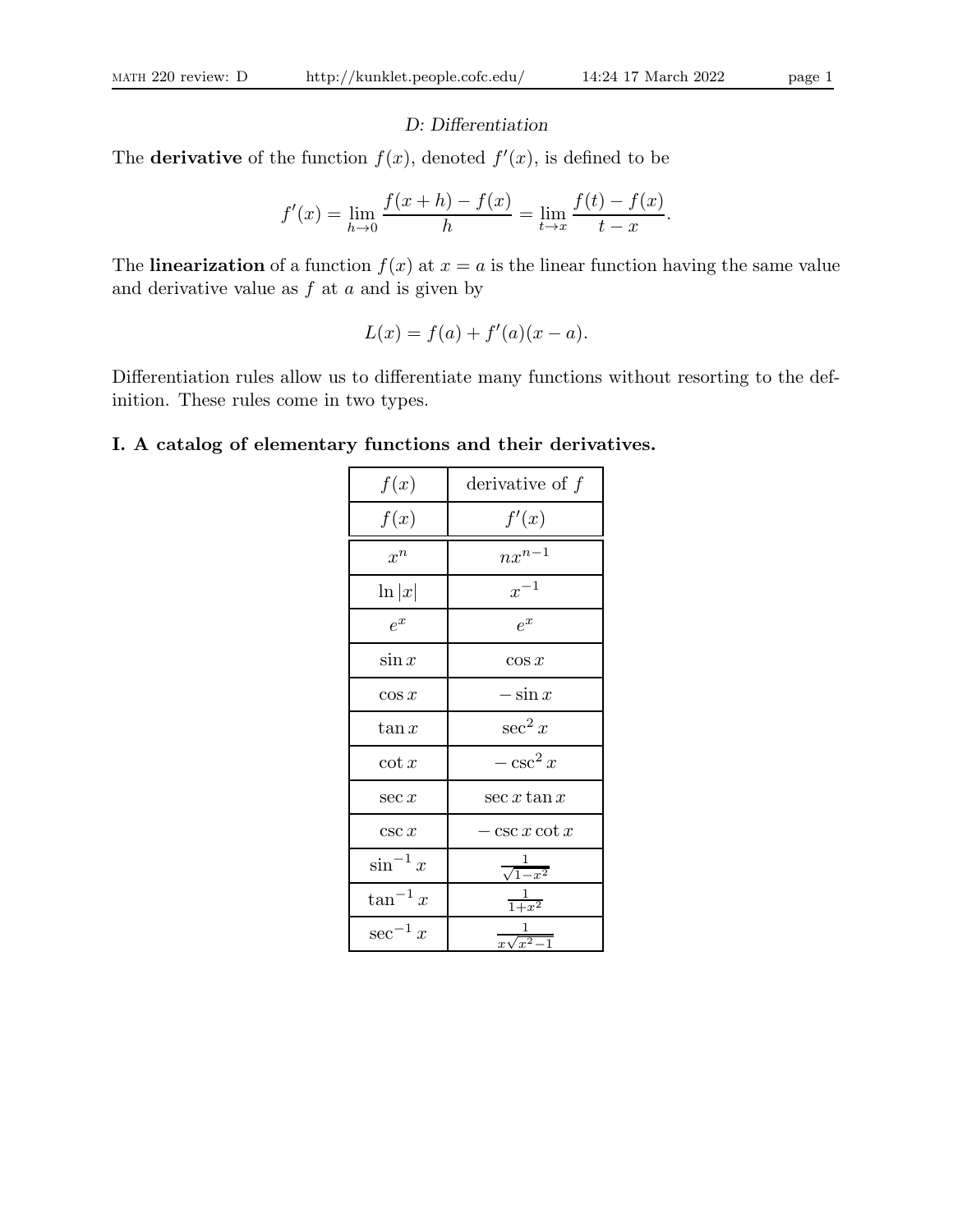# II. Combination laws.

**Linearity Rules:** If  $f(x)$  and  $g(x)$  are differentiable and c is a constant, then

$$
(cf(x))' = cf'(x)
$$
  
 $(f(x) + g(x))' = f'(x) + g'(x)$ 

**Product Rule:** If  $f(x)$  and  $g(x)$  are differentiable, then so is their product, and

$$
(f(x)g(x))' = f'(x)g(x) + f(x)g'(x).
$$

Quotient Rule: If  $f(x)$  and  $g(x)$  are differentiable, then so is their quotient, and

$$
\left(\frac{f(x)}{g(x)}\right)' = \frac{f'(x)g(x) - f(x)g'(x)}{[g(x)]^2} \qquad \text{(provided } g(x) \neq 0\text{)}.
$$

**Chain Rule**, in function notation: If  $f$  and  $g$  are differentiable functions, then their composition is differentiable (where it exists), and

$$
\left[f(g(x))\right]' = f'(g(x))g'(x)
$$

When more than one combination law applies, remember this advice:

The last operation determines the first differentiation rule we must use.

D.re1. Find the indicated derivatives of the given function.

a. 
$$
f'(x) \& f''(x)
$$
, where  $f(x) = 7x^3 - \frac{3}{\sqrt[3]{x^2}} + 2x + 5^2$ 

b.  $g^{(3)}(x) \& g^{(4)}(x)$ , where  $g(x) = 7x^3 + 4x^2 + 2x + 25$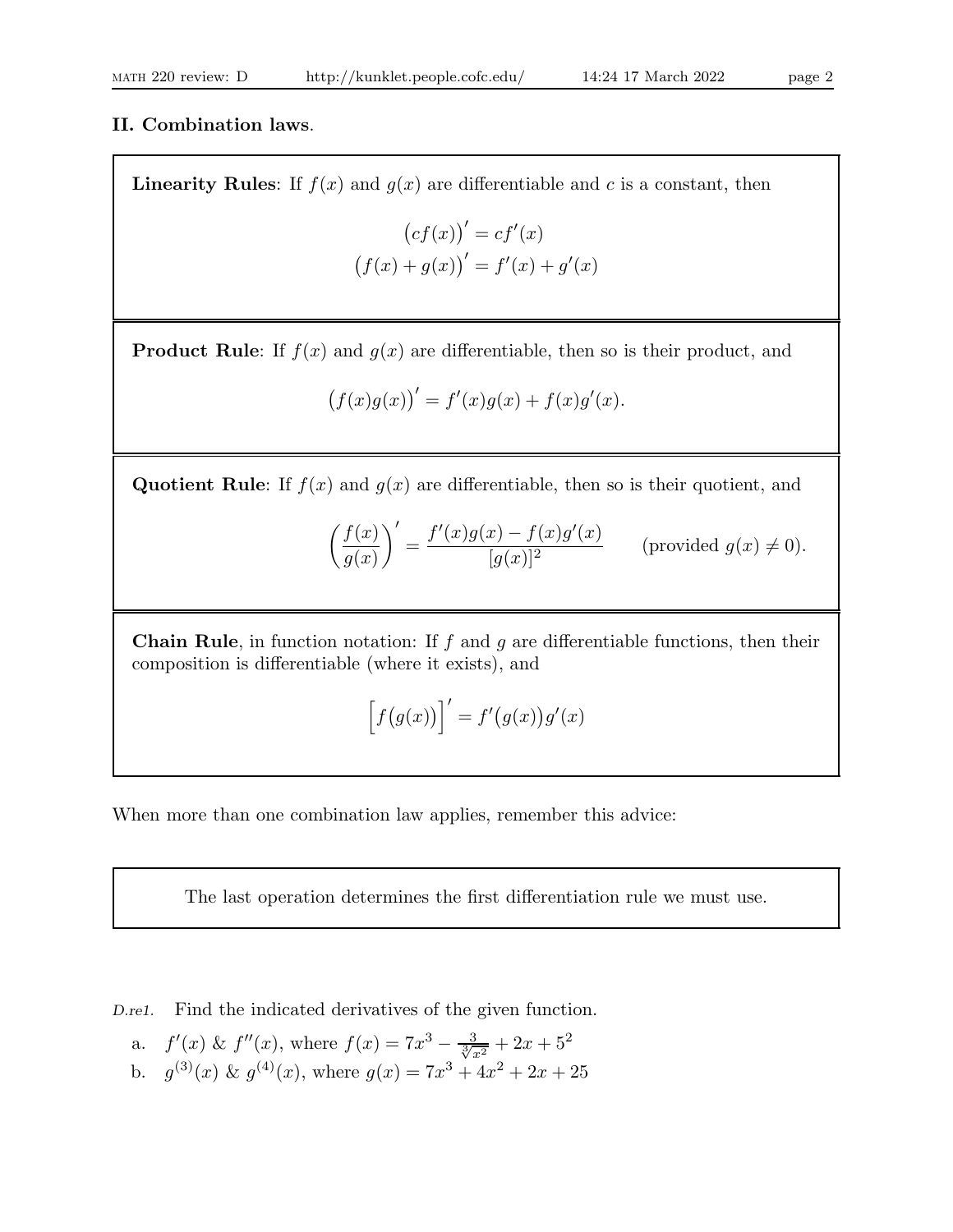D.re2. Find the quadratic function  $k(x)$  satisfying

$$
k(2) = 1
$$
  $k'(2) = -1$   $k''(2) = 6$ .

D.re3. Find the derivative of the given function.

a. 
$$
x^2 e^x
$$
 b.  $x^2 e^x (2x - 3)$  c.  $\frac{3x^3 + 2}{x^2}$   
d.  $e^x \sqrt{x} \sin x$  e.  $\frac{e^x \sin x}{e^x \tan x}$ 

D.re4. Find the equation of the line tangent to  $y =$  $xe^x$  $\frac{2x}{3x^2-1}$  at  $x=1$ .

D.re5. Find the derivative of the given function.

a.  $\sin x^2$ 2 b.  $\sin^2 x$  c.  $\sqrt{x^2 - 5x + 1}$ <br>e.  $\ln(2x)$  f.  $\ln(e^{-x}5x^2 \sin x)$ d.  $\ln 2$  e.  $\ln(2x)$ g.  $\ln |\sec x|$  h.  $\log_3 x$  $rac{1}{2}$  ln x j.  $x^{x/2}$ k.  $e^{x \sin x}$ l.  $2^x$ m.  $e^{tan}$  $\tan^2 x$  n.  $x^2 \cos^2 x^3$ o.  $(\sin^2 x)e^{\cos x}$  $p.$ sec √ x q.  $\tan^{-1}(\sin^{-1} x)$ r.  $(\tan^{-1} x)(\sin^{-1} x)$ s.  $e^x$  arccos  $x^3$ t.  $\sec(\sec^{-1} x)$  $^{x}$ )

D.re6. Find the linearization of the function at the given point.

a.  $e^x$ ,  $a = 0$  b. e  $x, a=1$ c.  $\sin x, a = 0$  d.  $\sin x, a = \pi/4$ e.  $\sqrt{x}$ ,  $a = 9$  f. e  $x(\sin x - \cos x)$ 

For more differentiation practice, see the review problems from Chapter 3 listed on our syllabus under Assigned Problems.

#### Answers

D.re1a.  $f'(x) = 21x^2 + 2x^{-5/3} + 2$ .  $f''(x) = 42x - \frac{10}{3}x^{-8/3}$ . D.re1b.  $g'''(x) = 42$ .  $g^{(4)}(x) = 0$ . D.re2.  $3x^2 -$ 13x + 15 D.re3a.  $(x^2 + 2x)e^x$  D.re3b.  $(2x^3 + 3x^2 - 3x)e^x$  D.re3c.  $3 - 4x^{-3}$ D.re3d.  $e^x \sqrt{x} \sin x + \frac{1}{2} e^x \frac{1}{\sqrt{x}} \sin x + e^x \sqrt{x} \cos x$  D.re3e. − sin x D.re4.  $y - \frac{e}{2} = -\frac{e}{2}(x-1)$  D.re5a.  $2x \cos(x^2)$ D.re5b. 2sin x cos x D.re5c.  $\frac{1}{2}(2x-5)(x^2-5x+1)^{-1/2}$  D.re5d. 0 D.re5e.  $x^{-1}$  D.re5f.  $-1+\frac{2}{x}+\cot x$ D.re5g. tan x D.re5h. hint:  $\log_3 x = (\ln x)/(\ln 3)$ . Derivative  $=\frac{1}{x \ln 3}$ . D.re5i. hint: simplify before differentiating. Derivative is  $\frac{1}{2}x^{-1/2}$ . D.re5j. hint:  $a^b = e^{\ln a^b} = e^{b \ln a}$ . Derivative  $= \frac{1}{2}e^{\frac{1}{2}x \ln x}(1 + \ln x)$ . D.re5k.  $(x \cos x + \sin x)e^{x \sin x}$  D.re5l. hint:  $2^x = e^{\ln(2^x)} = e^{x \ln 2}$ . Derivative  $= e^{x \ln 2} \ln 2$ . D.re5m.  $e^{\tan^2 x} 2 \tan x \sec^2 x$  D.re5n.  $2x \cos^3(x^3) - 6x^4 \cos(x^3) \sin(x^3)$  D.re5o.  $(2 \sin x \cos x - \sin^3 x)e^{\cos x}$ D.re5p. hint:  $\frac{e^x}{\sec \sqrt{x}} = e^x \cos \sqrt{x}$ . Derivative  $= e^x (\cos(\sqrt{x}) - \frac{1}{2}x^{-1/2} \sin(\sqrt{x}))$ . D.re5q.  $\frac{1}{(1+(\sin^{-1}x)^2)\sqrt{1-x^2}}$ D.re5r.  $\frac{\sin^{-1} x}{1+x^2} + \frac{\tan^{-1} x}{\sqrt{1-x^2}}$  D.re5s.  $e^x \left( \cos^{-1} x^3 - \frac{3x^2}{\sqrt{1-x^6}} \right)$  D.re5t. hint: simplify before differentiating. Derivative = 1. D.re5u. hint: simplify before differentiating. Derivative is  $-e^{-x}$ . D.re6a. 1 + x D.re6b. xe D.re6c. x D.re6d.  $\frac{1}{\sqrt{2}} + \frac{1}{\sqrt{2}}(x - \frac{\pi}{4})$  D.re6e. 3 +  $\frac{1}{6}(x - 9)$  D.re6f.  $e^{\pi/2}(1 + 2(x - \pi/2))$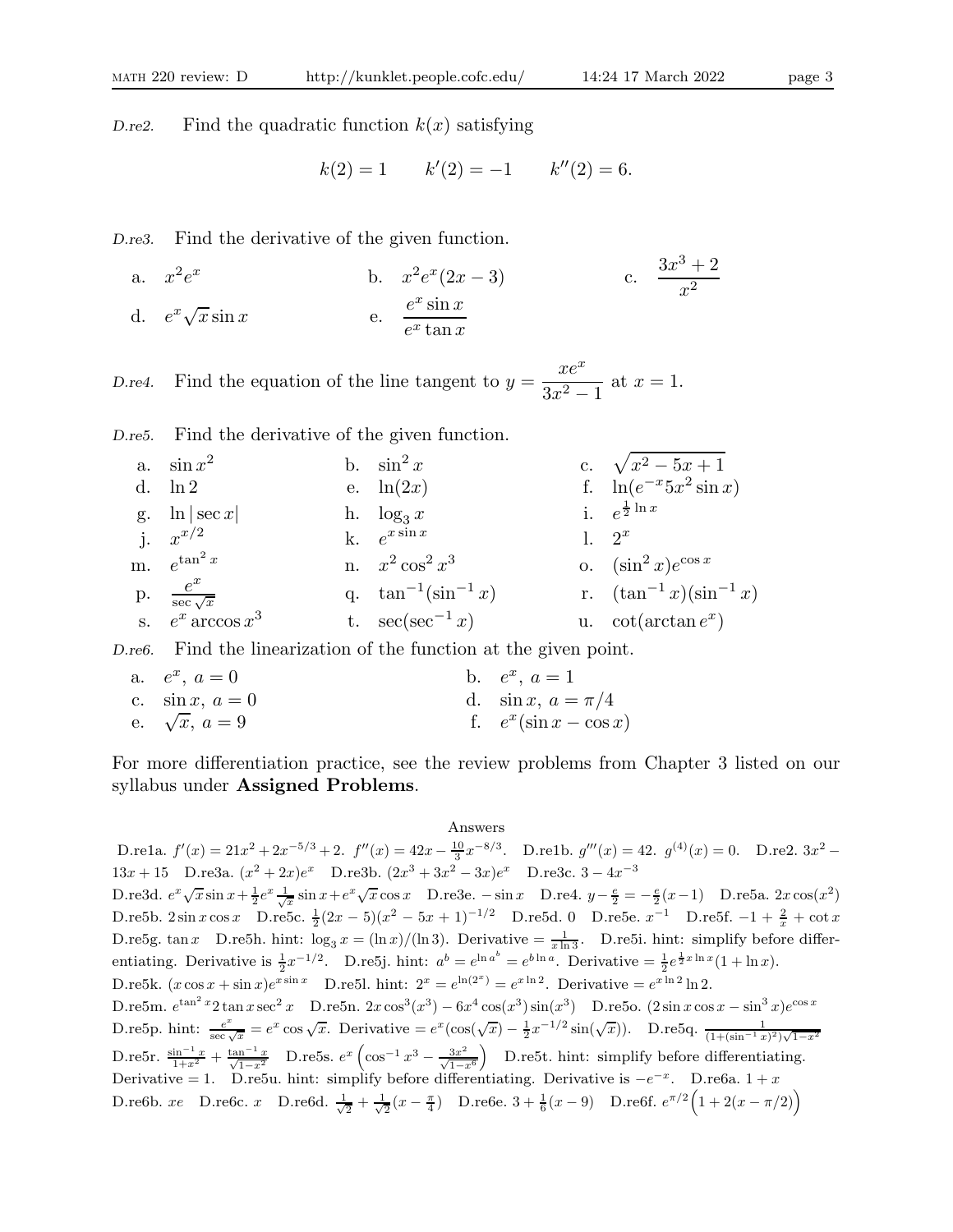# I: Integration

The **definite integral** from a to b of  $f(x) dx$ , written  $\int_a^b f(x) dx$ , is the limit of the Riemann sums of f on the interval  $[a, b]$  as the length of the subintervals goes to zero.

The indefinite integral of  $f(x) dx$ , written  $\int f(x) dx$ , is the collection of all antiderivatives of  $f(x)$ , that is, those functions  $F(x)$  whose derivative  $F'(x)$  equals  $f(x)$ .

$$
\int_{a}^{b} f(x) dx = a number.
$$
  
= the net signed area trapped between the graph of  $f(x)$   
and the *x*-axis from  $x = a$  to  $x = b$ .  
= the net distance traveled from time  $x = a$  to time  $x = b$   
by an object whose velocity at time *x* is  $f(x)$ .  

$$
\int f(x) dx = a collection of functions.= the set of all antiderivatives of  $f(x)$ .
$$

If  $F(x)$  is an antiderivative of  $f(x)$  on an interval, then, by the Mean Value Theorem, every antiderivative of f on that interval equals  $F(x) + C$  for some constant C:

$$
\int f(x) dx = F(x) + C, \text{ where } F'(x) = f(x)
$$

According to the FTC below, evaluating a definite integral consists primarily of finding an antiderivative. We refer to both of those operations as **integration**.

**Fundamental Theorem of Calculus II I.re.1.** If  $F(x)$  is any antiderivative of  $f(x)$ and if f is continuous on  $[a, b]$ , then

$$
\int_{a}^{b} f(t) dt = F(b) - F(a) \stackrel{\text{def}}{=} F(x) \Big|_{a}^{b}
$$

I.re1. Integrate.

a. 
$$
\int (x^{0.7} - 2e^x) dx
$$
 b.  $\int_1^2 (1 - 6t^2 + 10t^4) dt$  c.  $\int \frac{r^3 + 1}{2r} dr$   
d.  $\int_{-\pi/6}^{\pi/4} \sec x \tan x dx$  e.  $\int_{-3}^3 x^{11} dx$  f.  $\int (u+3)(u-4) du$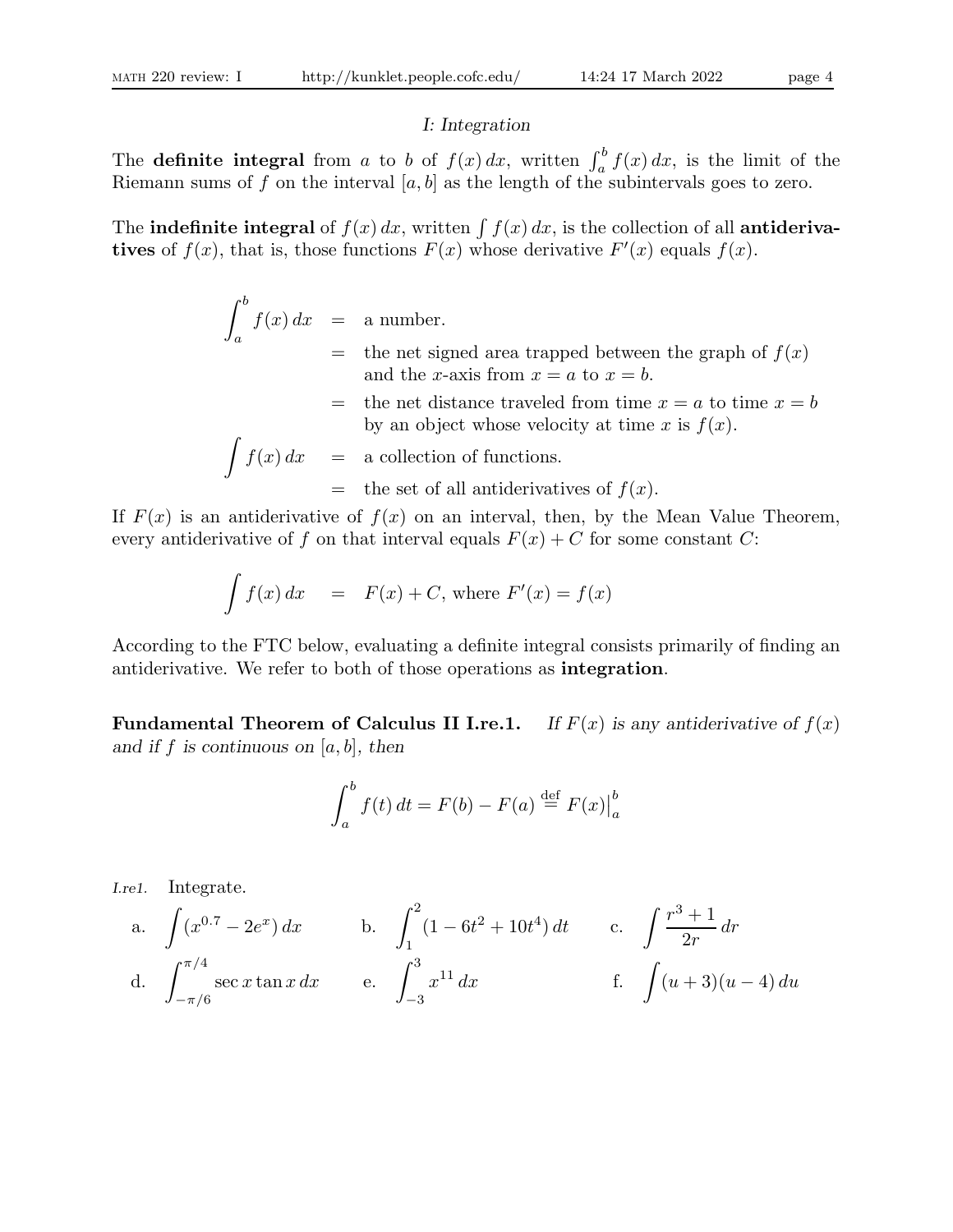| f(x)          | derivative of $f$ | f(x)              | antiderivative of $f$                     |
|---------------|-------------------|-------------------|-------------------------------------------|
| f(x)          | f'(x)             | f(x)              | $\int f(x) dx$                            |
| $x^n$         | $nx^{n-1}$        | $x^n$             | $\frac{1}{n+1}x^{n+1} + C$ if $n \neq -1$ |
| $\ln  x $     | $x^{-1}$          |                   | $\ln  x  + C$ if $n = -1$                 |
| $e^x$         | $e^x$             | $e^x$             | $e^x + C$                                 |
| $\sin x$      | $\cos x$          | $\cos x$          | $\sin x + C$                              |
| $\cos x$      | $-\sin x$         | $\sin x$          | $-\cos x + C$                             |
| $\tan x$      | $\sec^2 x$        | $\sec^2 x$        | $\tan x + C$                              |
| $\cot x$      | $-\csc^2 x$       | $\csc^2 x$        | $-\cot x + C$                             |
| $\sec x$      | $\sec x \tan x$   | $\sec x \tan x$   | $\sec x + C$                              |
| csc x         | $-\csc x \cot x$  | $\csc x \cot x$   | $-\csc x + C$                             |
| $\sin^{-1} x$ | $\sqrt{1-x^2}$    | $\sqrt{1-x^2}$    | $\sin^{-1} x + C$                         |
| $\tan^{-1} x$ | $\frac{1}{1+x^2}$ | $\frac{1}{1+x^2}$ | $\tan^{-1}+C$                             |
| $\sec^{-1} x$ | $x\sqrt{x^2-1}$   | $x\sqrt{x^2-1}$   | $\sec^{-1} x + C$                         |
|               |                   |                   |                                           |

A table of antiderivatives is practically the same as a table of derivatives read backwards:

There are fewer combination rules for antiderivatives than for derivatives. If  $f$  and  $g$  are functions and  $c$  is a constant, then

$$
\int (f(x) + g(x)) dx = \int f(x) dx + \int g(x) dx
$$

$$
\int cf(x) dx = c \int f(x) dx
$$

Generally, it's difficult to integrate a product or quotient, because

$$
\left(\int f(x) dx\right) \left(\int g(x) dx\right) \neq \int f(x)g(x) dx, \text{ and}
$$

$$
\left(\int f(x) dx\right) \div \left(\int g(x) dx\right) \neq \int \left(f(x)/g(x)\right) dx.
$$

For example,  $x^2$  is an antiderivative for  $2x$ , and  $e^x$  is an antiderivative for itself, but  $x^2e^x$ is **not** an antiderivative for  $2xe^x$ , and  $\frac{e^x}{2}$  $\frac{e^x}{x^2}$  is **not** an antiderivative for  $\frac{e^x}{2x}$  $2x$ .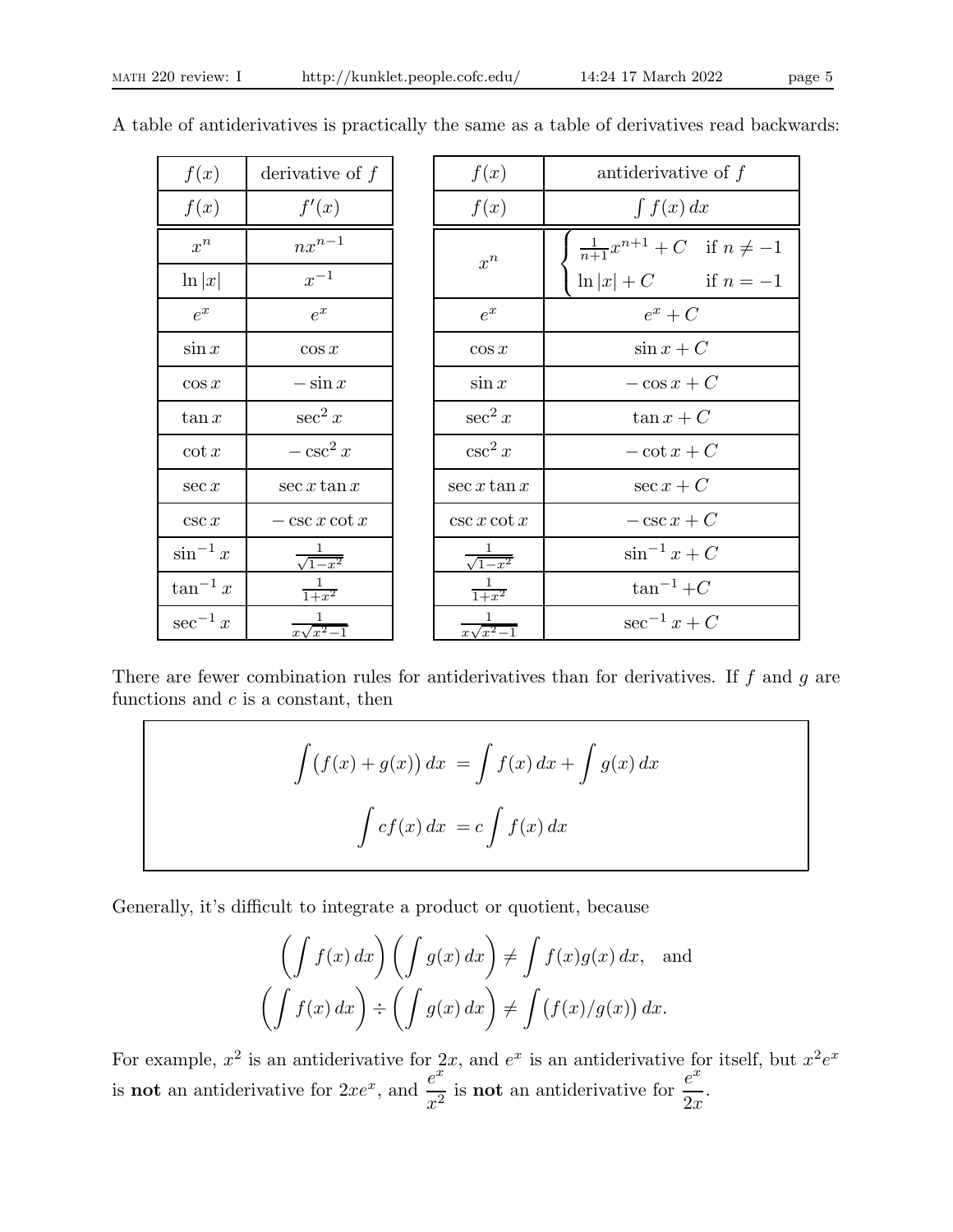*I.read.* Find 
$$
f(x)
$$
 if  
a.  $f'(x) = \frac{1}{x}$  and  $f(-2) = 1$   
b.  $f''(x) = \sin x - x^2$  and  $f'(0) = 2$  and  $f(0) = -1$ 

I.re3. Integrate.

a. 
$$
\int (x^2 - 3)\sqrt{x} dx
$$
 b.  $\int_2^1 \frac{x^2 - 3}{x^{-2}} dx$  c.  $\int_0^1 e^p dp$   
d.  $\int_{-6}^{-2} \frac{ds}{s}$  e.  $\int_{-1}^4 e dw$  f.  $\int (2 \csc x \cot x - 3 \cos x) dx$   
g.  $\int (x^2 - 1)^3 dx$  h.  $\int_0^{\pi/4} \frac{1}{\cos^2 t} dt$  i.  $\int \frac{r^3 - 7r^2 + 1}{2r} dr$   
j.  $\int \frac{x^3 + 8}{x + 2} dx$  k.  $\int_{-2}^2 |x| dx$  l.  $\int_0^{1/2} \frac{du}{\sqrt{1 - u^2}}$   
m.  $\int \left(\frac{2}{x} + \frac{3}{1 + x^2}\right) dx$  n.  $\int \csc x (\csc x - \cot x) dx$ 

The Substitution Rule uses the chain rule to help us to simplify an integral. It says that an integral of the form  $\int f(u(x))u'(x) dx$  (for some function u of x) can be rewritten

$$
\int f(u) \frac{du}{dx} dx = \int f(u) du
$$

and thenceforth be treated as if  $u$  were the variable of integration. For this reason, substitution is also called a change of variable.

I.re4. Integrate.

a. 
$$
\int x^3 \sin(x^4) dx
$$
 b.  $\int (2x+1)\sqrt{x^2+x} dx$  c.  $\int \frac{\sqrt{\ln x}}{x} dx$   
d.  $\int 2^{x+3} dx$  e.  $\int \cos x \cot(\sin x) \sec^2(\sin x) dx$  f.  $\int \frac{1}{1+\sqrt{x}} dx$   
g.  $\frac{2e^{\sqrt{x}}}{\sqrt{x}} dx$  h.  $\int \frac{e^x}{e^{2x}+1} dx$  i.  $\int (2t+1)^{19} dt$   
j.  $\int x\sqrt{x+2} dx$ 

For more integration practice, see the review problems from Chapter 5 listed on our syllabus under Assigned Problems.

Answers

Lre1a.  $\frac{1}{1.7}x^{1.7} - 2e^x + C$  Lre1b. 49 Lre1c.  $\frac{1}{6}r^3 + \frac{1}{2}\ln|r| + C$  Lre1d.  $2 + \sqrt{2}$ . Lre1e. 0 Lre1f.  $\frac{1}{3}u^3 \frac{1}{2}u^2 - 12u + C$  I.re2a.  $f(x) = \ln|x| + 1 - \ln 2$  I.re2b.  $f(x) = -\sin x - \frac{1}{12}x^4 + 3x - 1$  I.re3a.  $\frac{2}{7}x^{3.5} - 2x^{1.5} + C$ I.re3b. 4/5 I.re3c. e−1 I.re3d. − ln 3 I.re3e. 5e I.re3f. −2 csc x−3 sin x+C I.re3g.  $\frac{1}{7}x^7 - \frac{3}{5}x^5 + x^3 - x + C$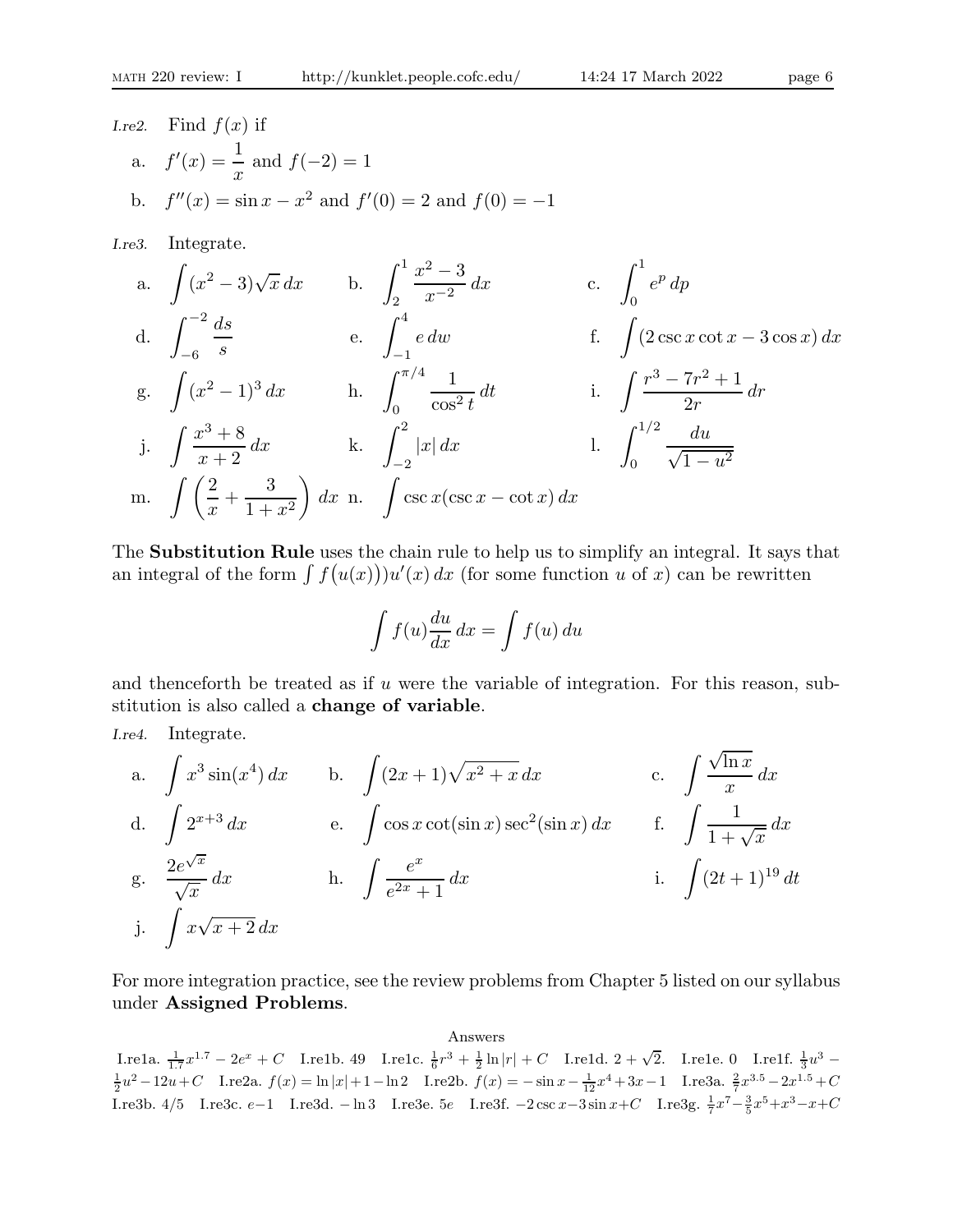I.re3h. 1 I.re3i.  $\frac{1}{6}r^3 \frac{7}{4}r^2 - \frac{1}{2} \ln |r| + C$  I.re3j. hint: use long division to rewrite integrand.  $\frac{1}{3}x^3 - x^2 + 4x + C$ . I.re3k. 4 I.re3l.  $\pi/6$  I.re3m.  $2 \ln |x| + 3 \tan^{-1} x + C$  I.re3n.  $-\cot x + \csc x + C$  I.re4a.  $-\frac{1}{4} \cos(x^4) + C$ Lre4b.  $\frac{2}{3}(x^2+x)^{3/2}+C$  Lre4c.  $\frac{2}{3}(\ln x)^{3/2}+C$  Lre4d.  $\frac{1}{\ln 2}2^{x+3}+C$  Lre4e. ln | tan(sin x)|+C Lre4f. 2√ $\overline{x}$ −  $2\ln(1+\sqrt{x})+C$  I.re4g.  $4e^{\sqrt{x}}+C$  I.re4h.  $\tan^{-1}e^x+C$ . I.re4i.  $\frac{1}{40}(2t+1)^{20}+C$  I.re4j.  $\frac{2}{5}(x+2)^{5/2}-\frac{4}{3}(x+2)^{5/2}$  $(2)^{3/2} + C$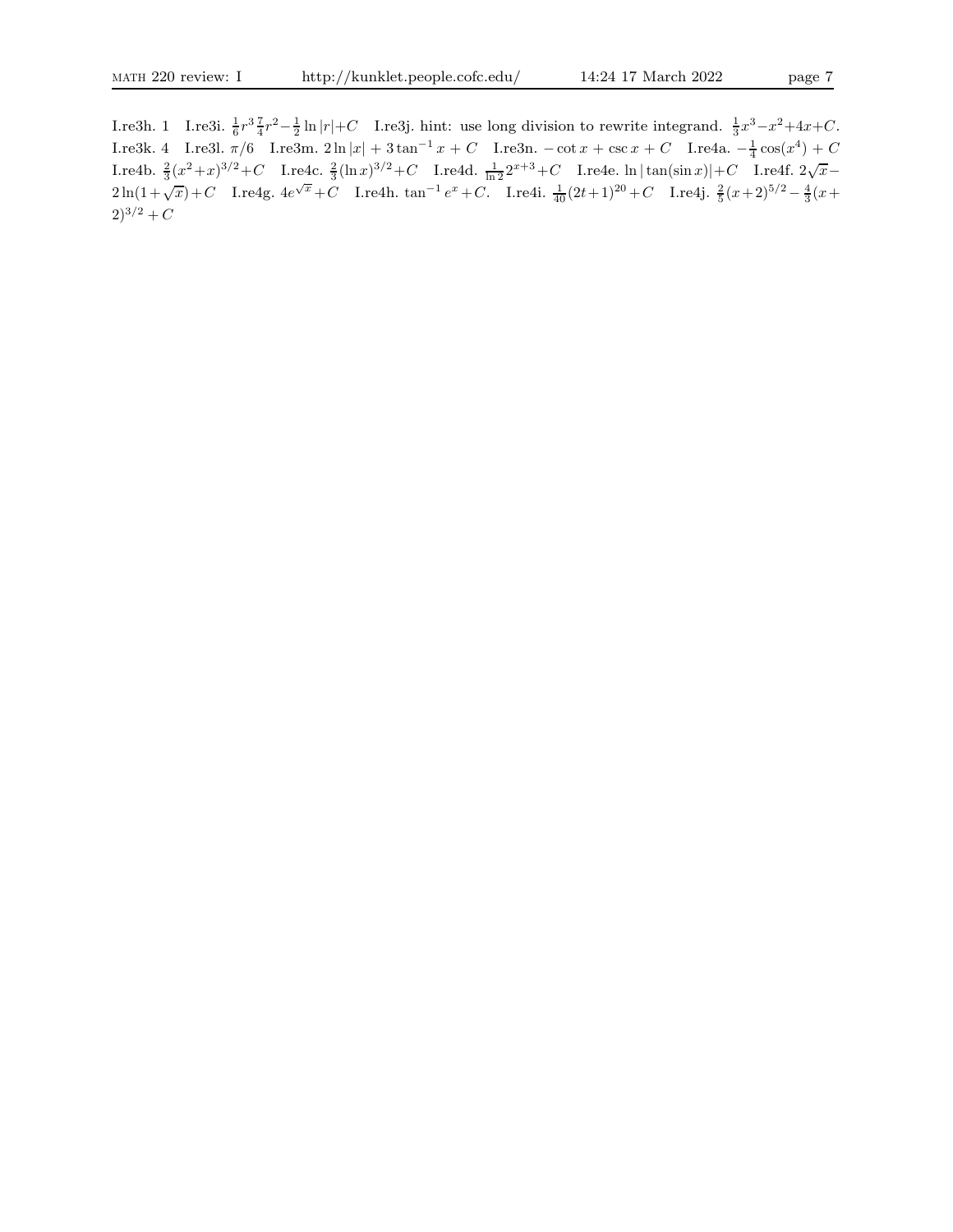3.11: The Hyperbolic Trig Functions

**Definition 3.11.re.1.** The hyperbolic sine and cosine of x are

$$
\cosh x = \frac{e^x + e^{-x}}{2} \qquad \sinh x = \frac{e^x - e^{-x}}{2}
$$

The other four hyperbolic trig functions are defined in terms of these:

 $\tanh x =$  $\sinh x$  $\cosh x$  $\coth x =$  $\cosh x$  $\sinh x$ sech  $x =$ 1  $\cosh x$  $\operatorname{csch} x =$ 1  $\sinh x$ 

Similarities of the hyperbolic trig functions to the circular trig functions

- 1.  $\cosh 0 = 1$   $\sinh 0 = 0$
- 2. cosh x is an even function, meaning  $\cosh(-x) = \cosh x$ .  $\sinh x$  is an odd function, meaning  $\sinh(-x) = -\sinh x$ .
- 3.  $\cosh^2 x \sinh^2 x = 1$  $\cosh x \cosh y + \sinh x \sinh y = \cosh(x + y)$  $\sinh x \cosh y + \cosh x \sinh y = \sinh(x + y)$

3.11.re1. Use the definitions of sinh and cosh to verify the three identities above.

4.

| f(x)                    | f'(x)                            |
|-------------------------|----------------------------------|
| $\sinh x$               | $\cosh x$                        |
| $\cosh x$               | $\sinh x$                        |
| $\tanh x$               | sech <sup>2</sup> x              |
| $\coth x$               | $-\operatorname{csch}^2 x$       |
| sech $x$                | $-\operatorname{sech} x \tanh x$ |
| $\operatorname{csch} x$ | $-\operatorname{csch} x \coth x$ |

| f(x)     | f'(x)           |
|----------|-----------------|
| $\sin x$ | $\cos x$        |
| $\cos x$ | $-\sin x$       |
| $\tan x$ | $\sec^2 x$      |
| $\cot x$ | $-\csc^2 x$     |
| $\sec x$ | $\sec x \tan x$ |
| csc x    | $\csc x \cot x$ |

3.11.re2. Find the derivative of the given function.

a.  $2\sqrt{x}$  tanh  $\sqrt{x}$ b.  $\ln(\sinh x)$ c.  $\cos(\sinh x) \sin(\cosh x)$ 1  $rac{1}{2}$  tanh<sup>2</sup> x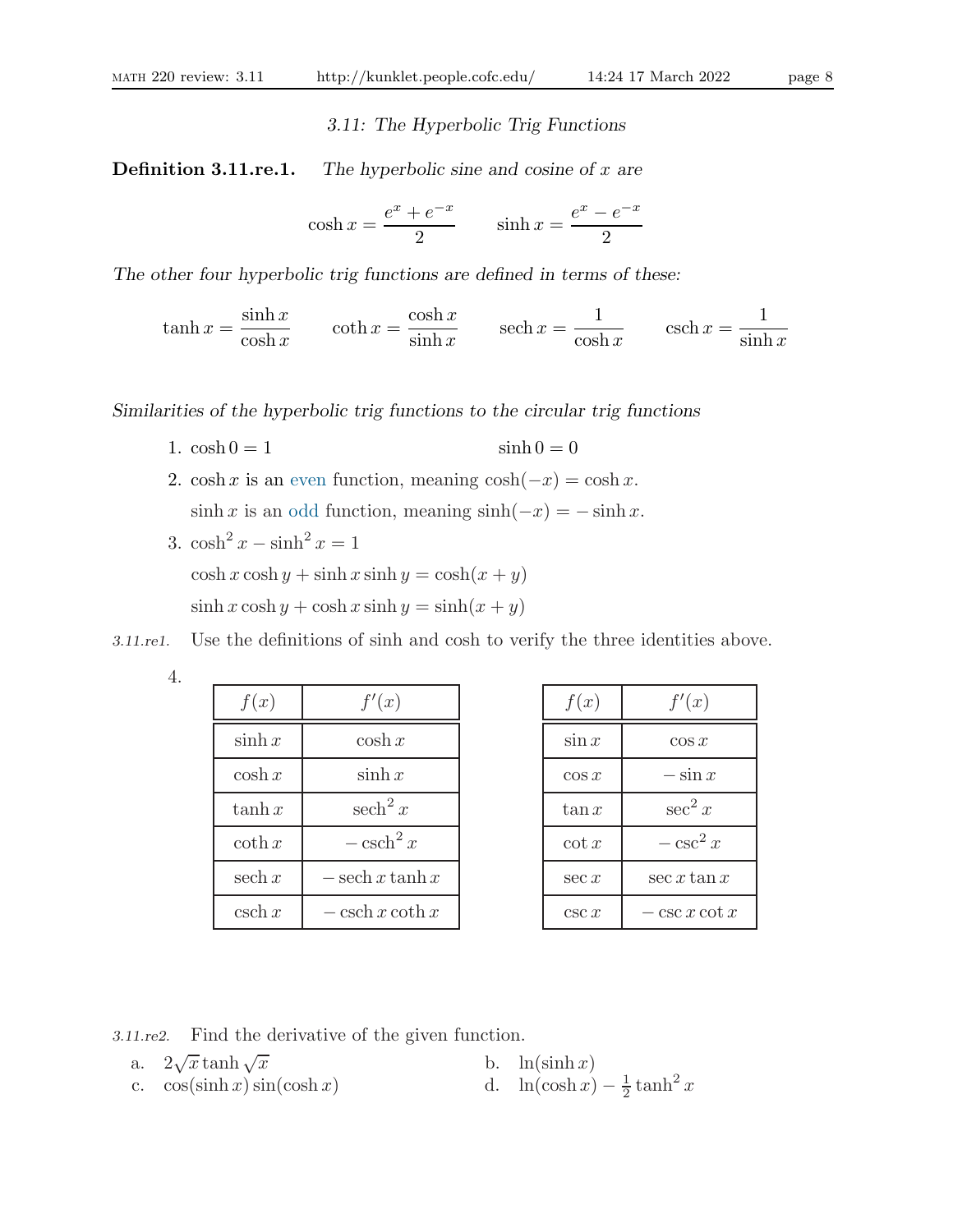Graphs of the hyperbolic trig functions



# Some limits involving the hyperbolic trig functions

3.11.re3. Evaluate the limits, if they exist. It may hep to rewrite the function in terms of exponentials.



Answers

3.11.re2a.  $\frac{1}{\sqrt{x}} \tanh \sqrt{x} + \mathrm{sech}^2 \sqrt{x}$  3.11.re2b. coth x 3.11.re2c.  $-\cosh x \sin(\sinh x) \sin(\cosh x) + \sinh x \cos(\sinh x) \cos(\cosh x)$  3.11.re2d. tanh<sup>3</sup> x 3.11.re3a. ∞ 3.11.re3b. ∞ 3.11.re3c. ∞ 3.11.re3d. −∞ 3.11.re3e. 1 3.11.re3f. −1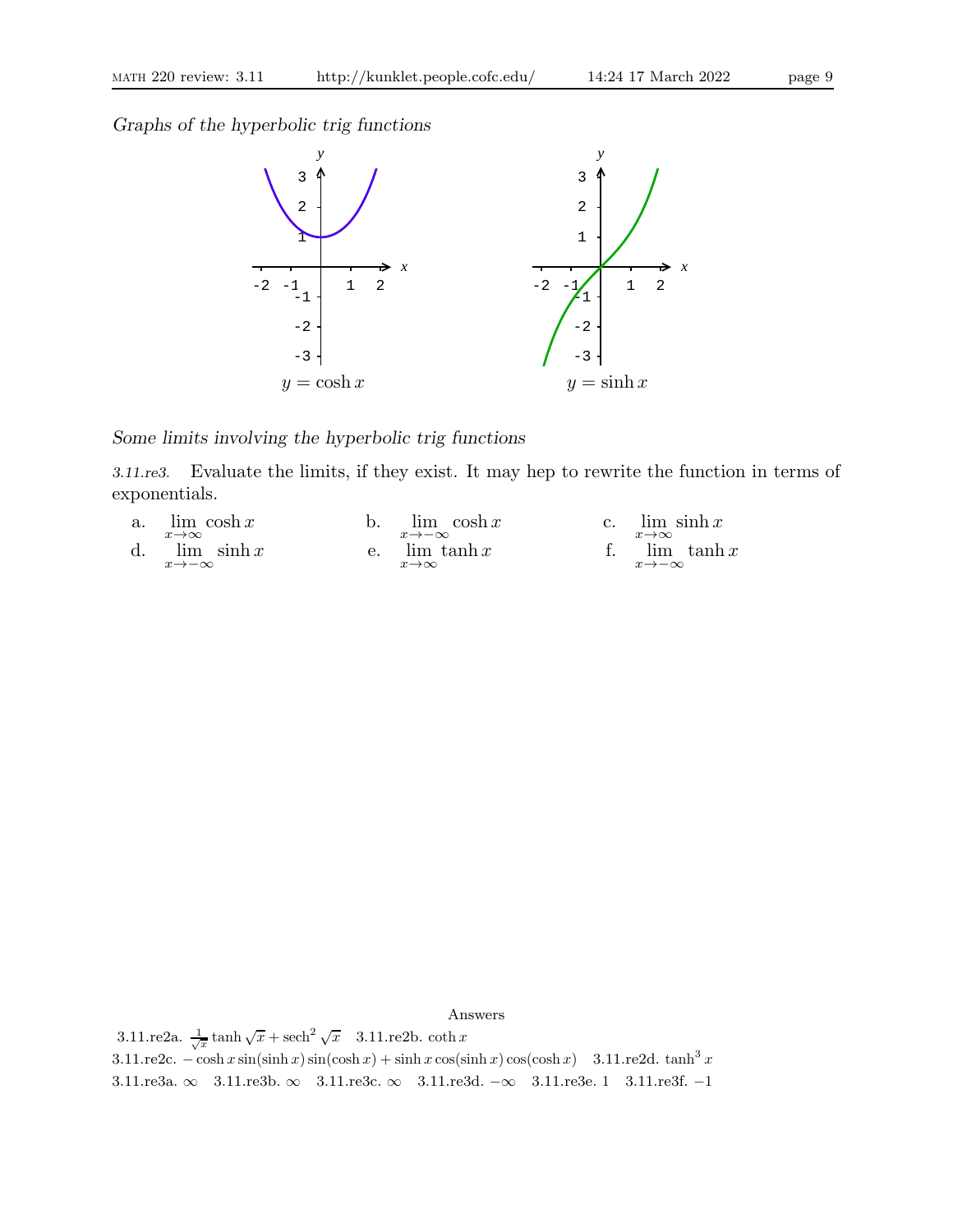6.1: Areas Between Curves

To find the area of a region between curves, slice the region with vertical [horizontal] cuts into infinitely many rectangles, each of which is infinitesimally small. Let  $dA$  be the area of the generic rectangle at position x [y] having base  $dx$  [dy]. The total area is the definite integral of dA:

$$
A=\int\,dA
$$

6.1.re1. Find the area of the region bounded by the curves.

a. 
$$
y = x(x+4)
$$
 and  $y = 6 - x^2$  b.  $y = \ln x, x = e$ , and  $y = 0$ .

Answers

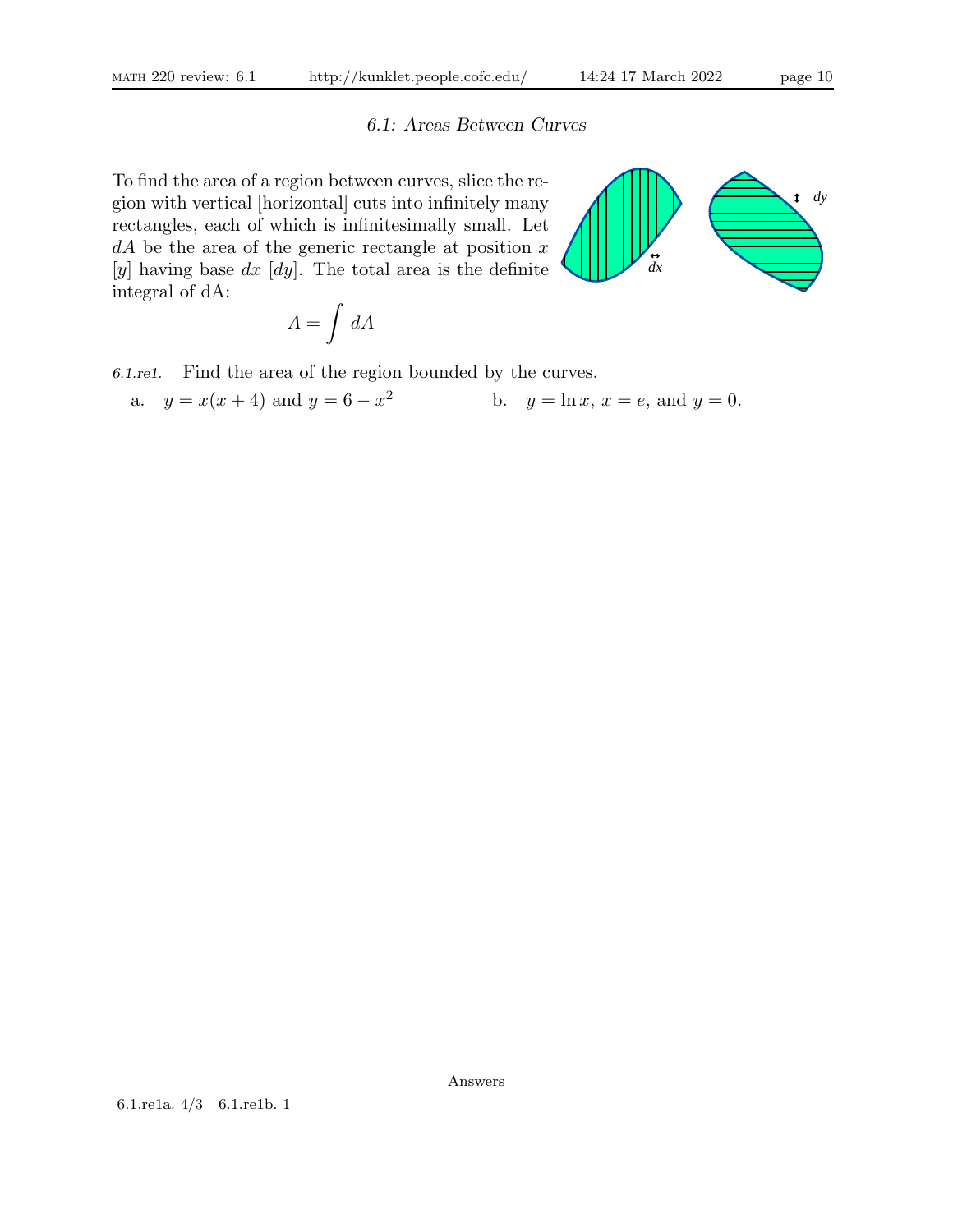# 6.2: Volumes

# Calculating volumes by slicing

Tip: The volume of a cylinder (and not just a circular one) is the area of its base times its height (measured perpendicular to the base).





6.2.re1. Let R be the region in the first quadrant bounded by the curves  $x + y = 1$ ,  $x = 1$ , and  $y = \cosh x$ . Find the volume of the solid whose base is  $R$  and whose cross-sections perpendicular to the  $x$ -axis are squares. Write your answer as a definite integral, but do not evaluate.

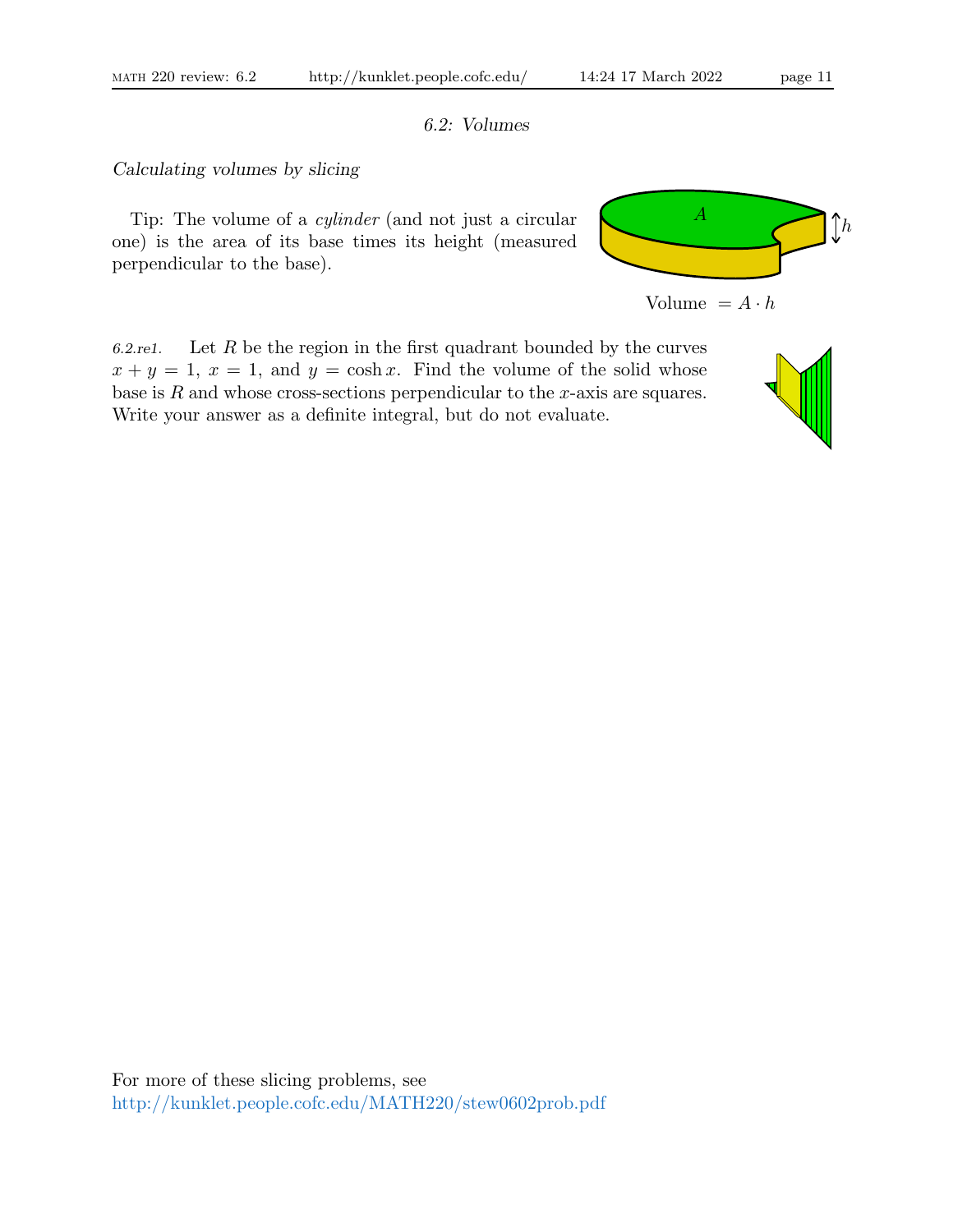# Volumes of Revolution: the method of discs and washers

Slicing a region into rectangles and rotating these about a line perpendicular to the slices results in washers, or discs, if there's no hole. Either is a cylinder, and its volume is

$$
\pi((\text{outer radius})^2 - (\text{inner radius})^2) \cdot \text{height}
$$

where the height is either  $dx$  or  $dy$ .

6.2.re2. Let R be the region bounded by the curve  $y = 6 - x^2$  and the line  $y = 4$ . Find the volume of the solid obtained by rotating R about the line  $y = -1$ . Write your answer as a definite integral, but do not evaluate.

HInt:  $y = 6 - x^2$  is a parabola that opens down with vertex at  $(0, 6)$ , and  $y = 4$  is a horizontal line with positive slope.



Slicing vertically and rotating each rectangle about the horizontal line  $y = -1$  results in a washer shown above right.

6.2.re3. The region bounded by  $y = x^2$  and  $y = x + 2$  is rotated about the line  $y = 4$ . Find the volume swept out by the region.

6.2.re4. The triangle in the xy plane having vertices  $(0, 0), (2, 1),$  and  $(3, 0)$  is rotated about  $x = 0$ . Find the resulting volume

Answers 6.2.re1.  $\int_0^1 (x - 1 + \cosh x)^2 dx$  6.2.re2.  $V = \int dV = \int_{-\sqrt{2}}^{\sqrt{2}}$  $\int_{-\sqrt{2}}^{\sqrt{2}} \pi \left( (7 - x^2)^2 - 5^2 \right) dx$  6.2.re3. 108 $\pi/5$ 6.2.re4.  $5\pi$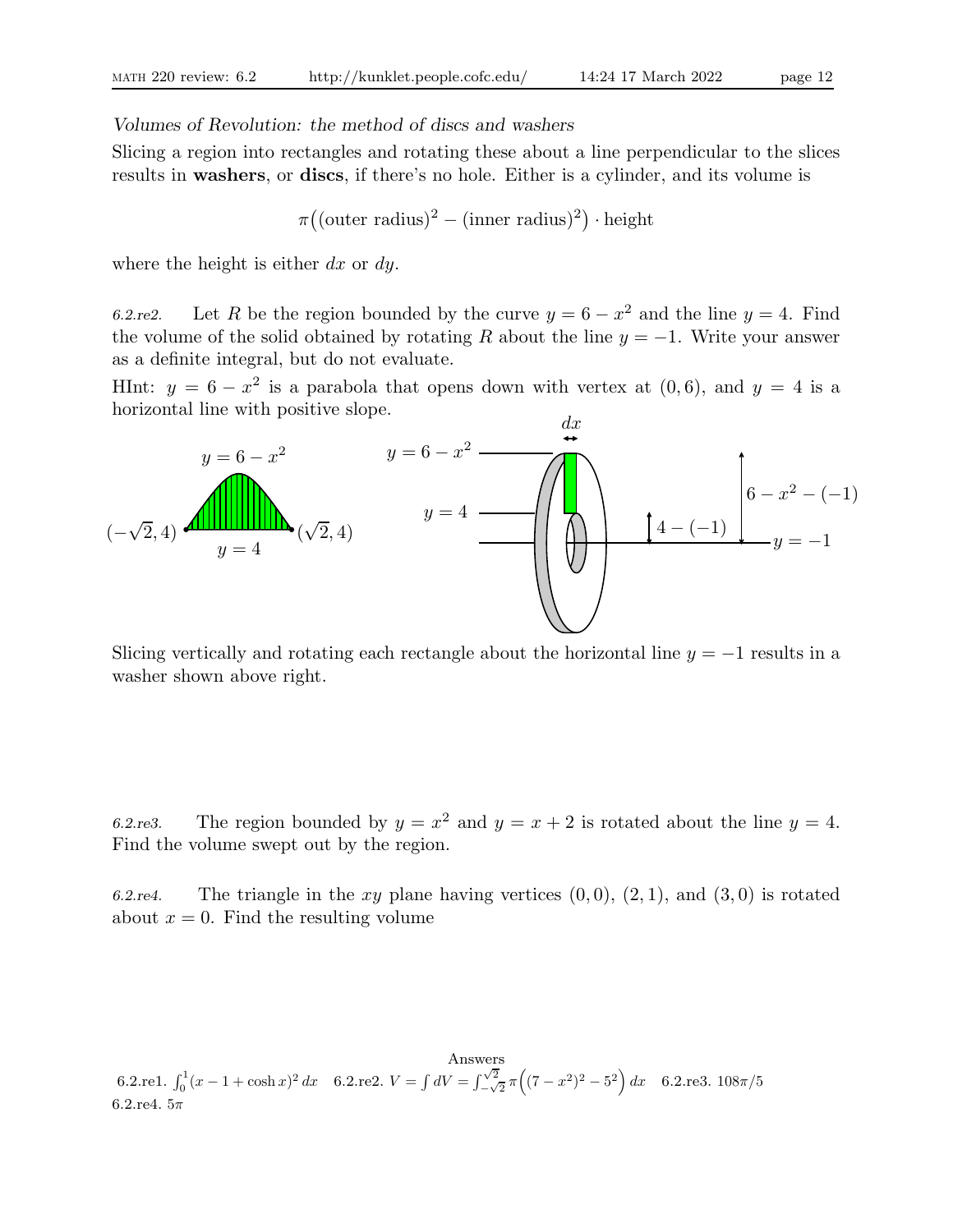Hint:

# 6.3: More Volumes

### Volumes of Revolution: the method of cylindrical shells

6.3.re1. The region bounded by the curves  $y = \ln x$ ,  $y = 1$ ,  $y = 2$ , and  $x = 0$ , rotated about the line  $y = -1$ . Find the volume of the resulting solid. Express your answer as a definite integral, but do not evaluate.  $x=0$   $x=e^y$ 



6.3.re2. Let R be the region in the plane bounded by  $y = x$  and  $y = 2 - x^2$ . Find the volume swept out as  $R$  is rotated about the line given line.

a. 
$$
x = 4
$$
 b.  $y = 2$ 

Tip: Don't ask "Should I use shells or washers?" Instead, ask "Is it easier to slice the region vertically or horizontally?"

Answers 6.3.re1.  $V = \int dV = \int_1^2 2\pi (y+1)e^y dy$  6.3.re2a. 72 $\pi/5$  6.3.re2b.  $81\pi/2$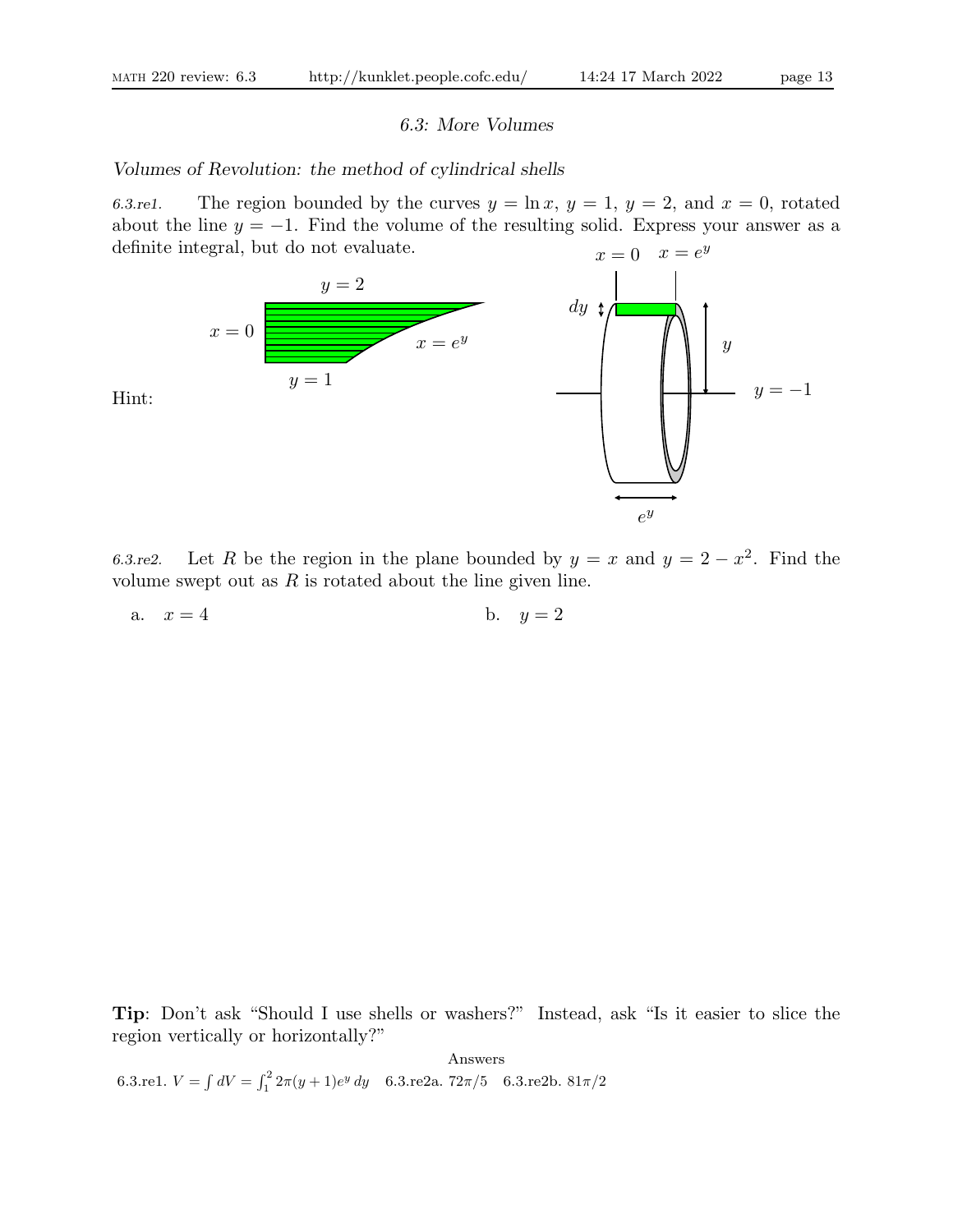# 6.4: Work

When a constant force is applied to an object moving in a straight line in the same direction as the force, the work done by that force is, by definition, its magnitude times the distance traveled by the object.

Work can be measured in foot-pounds or Newton-meters (also known as Joules). For instance, if I lift a 2-pound calculus book 3 feet in the air, I've done 6 foot-pounds of work. The magnitude of the force necessary to lift an object is the object's weight.

6.4.re1. A rope 60 feet long hangs from the top of a tall tower. If the rope weighs 30 lbs, find the work to pull 40 ft of the rope to the top of the tower.

6.4.re2. Suppose a 5-lb weight is attached to the end of the rope in 6.4.re1. Find the work to pull the rope and weight to the top of the tower.

6.4.re3. A one-pound bucket initially holds 50 N of sand, but as it is lifted, the sand leaks from the bucket at a rate of  $\frac{1}{2}$  N per m. Find the work to lift the leaky bucket and its contents 100 feet.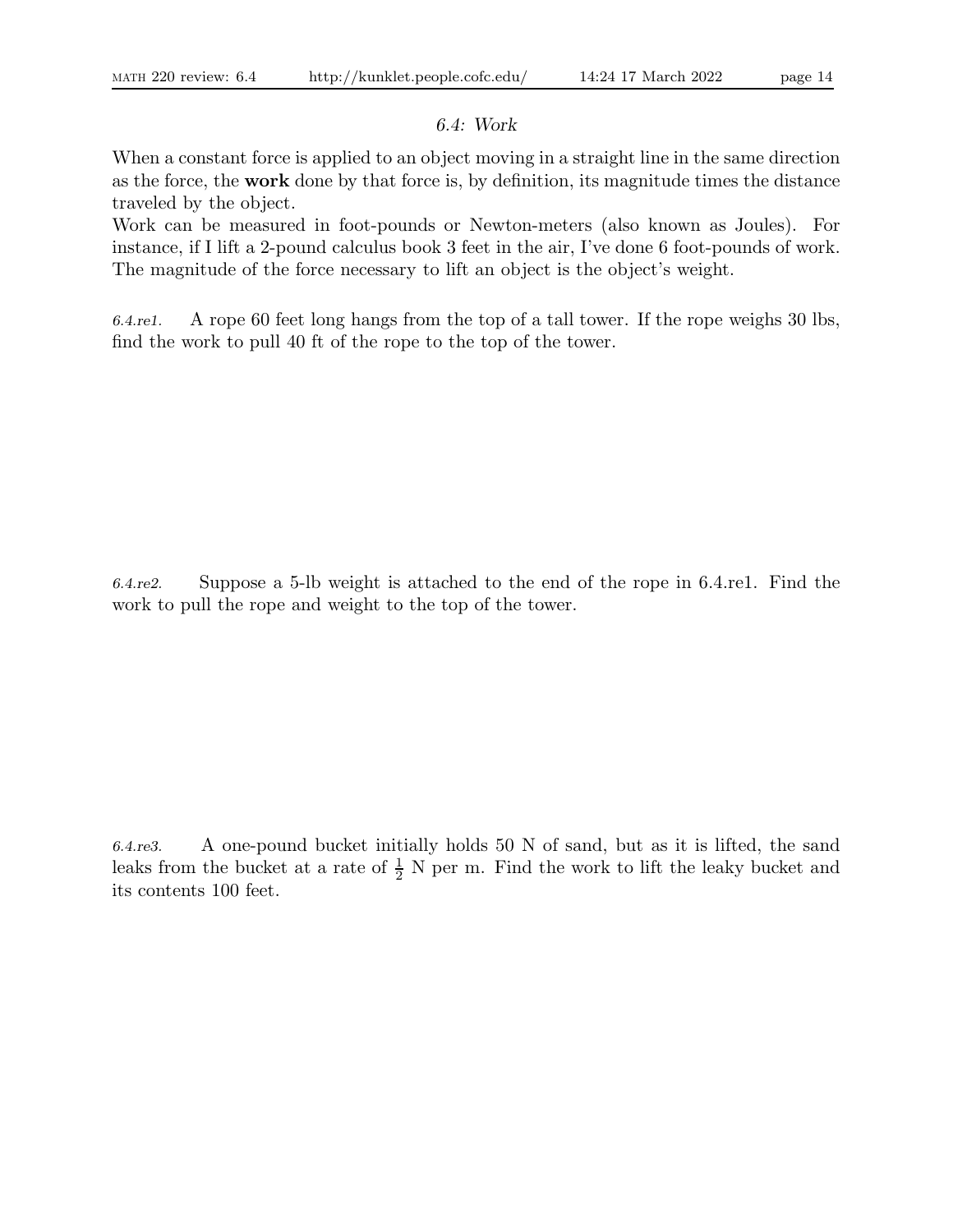### Spring problems

A spring has a natural resting length. To hold the spring at a length different from its natural length requires a force which has the following simple description.

**Hooke's Law.** The force  $f(x)$  necessary to hold a spring x meters from its natural length is proportional to x. That is, for some spring constant  $k$ ,

 $f(x) = kx$ 

To stretch or compress a spring beyond its natural length requires work.

- Tips: (1) In a spring-work problem, don't confuse force, measured in pounds or Newtons, and work, measured in foot-pounds or Joules.
	- $(2)$  Look for the information that will allow you to solve for the spring constant k.

6.4.re4. A 3-Newton force will hold a spring 0.15m from its resting length.

a. Find the work done in stretching the spring from 0m to 0.2m beyond its natural length.

b. Find the work needed to stretch the spring from 0.2m to 0.3m beyond its natural length.

Tip: All work problems look alike in the following sense: If an object moves along an axis from  $x = a$  to  $x = b$ , and if the force applied to the object when at position x is  $f(x)$ , then

$$
dw = f(x) dx
$$
 and  $w = \int_a^b f(x) dx$ 

Answers 6.4.re1. 800 ft-lbs 6.4.re2. 1000 ft-lbs 6.4.re3. 2600 Nm 6.4.re4a. 2/5 Joule 6.4.re4b. 1/2 Joule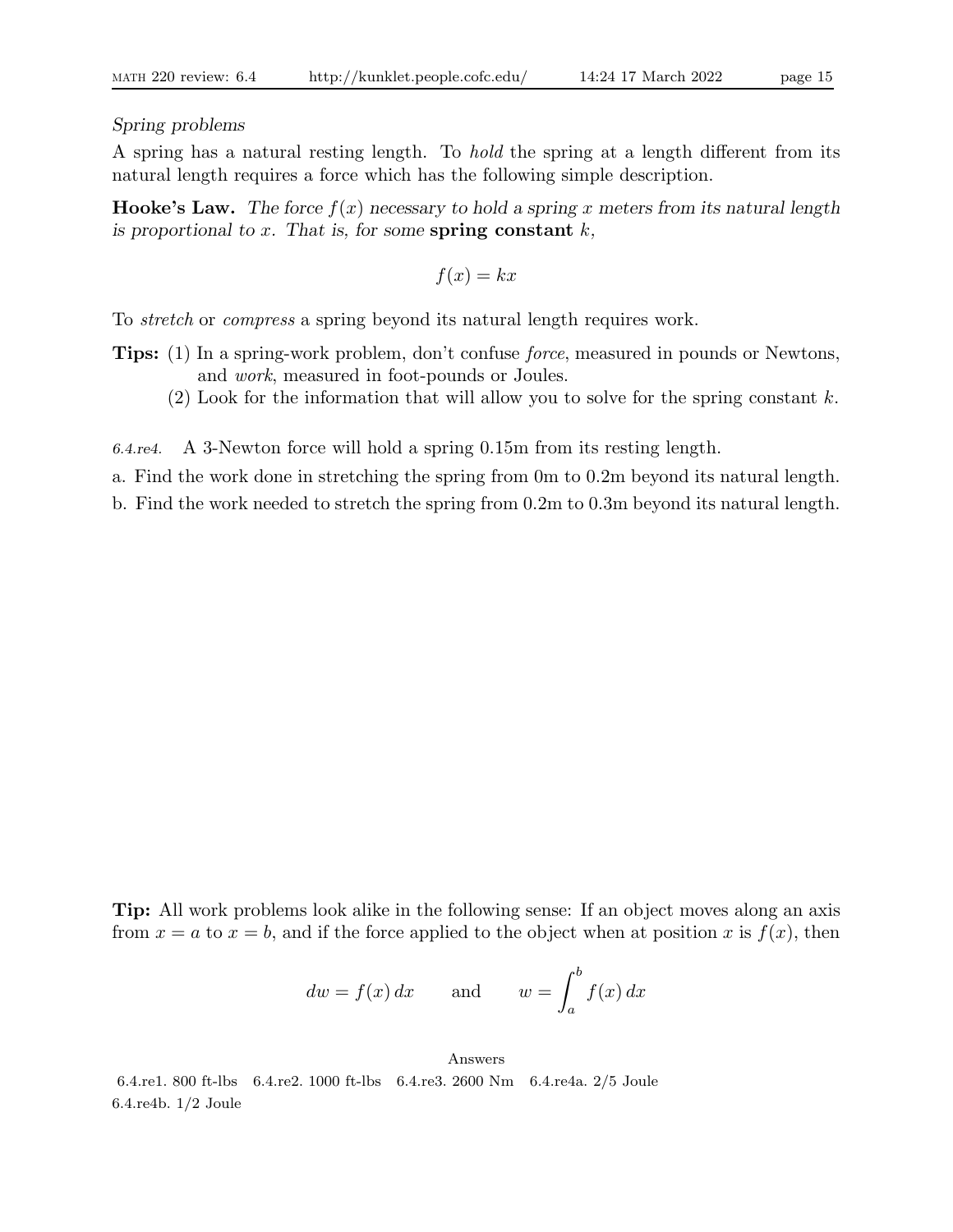#### 6.5: Average Value

**Definition 6.5.re.1.** The average value of the function  $f(x)$  on the interval [a, b] is

$$
f_{\text{ave}} = \frac{1}{b-a} \int_{a}^{b} f(x) \, dx
$$

 $f_{\text{ave}}$  is the altitude of the horizontal line that captures the same area as f over [a, b]:



Note that the average value of a given function depends on the interval.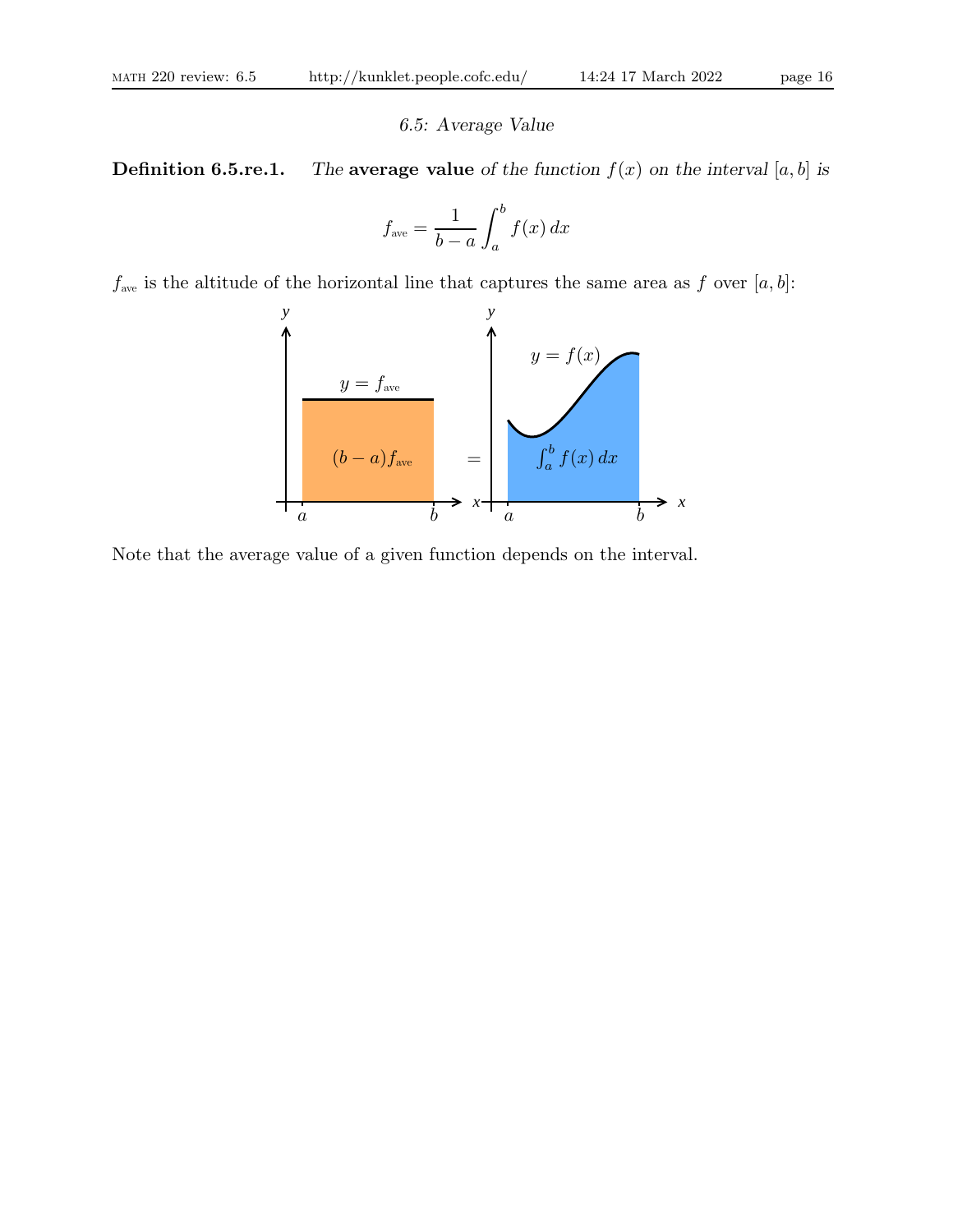6.5.re1. Calculate the average of  $x^2$  on the given interval.



**Mean Value Theorem for Integrals 6.5.re.2.** If  $f(x)$  is continuous on the interval [a, b], then there exists at least one number c in [a, b] for which  $f(c) = f_{ave}$ .

6.5.re3. Find the number(s) c in  $[-1, 1]$  where  $x^2$  equals its average value on that interval.

6.5.re4. If the velocity of an object at time t seconds was  $t(t-2)^2$  m/sec, find the object's average velocity between times  $t = 0$  and  $t = 2$ .

6.5.re5. If the temperature in a greenhouse is  $T = 25 + 4 \sin \left( \frac{\pi t}{12} \right)$  where t is the number of hours since 6am, compute the average temperature in the greenhouse from noon to 6pm.

Answers 6.5.re1a. 1 6.5.re1b.  $4/3$  6.5.re2c.  $2/3$  6.5.re2d.  $1/2$  6.5.re3.  $\pm 1/\sqrt{3}$  6.5.re4.  $4/15$  m/sec 6.5.re5.  $25 + 8/\pi$ 

*x*

1 2 3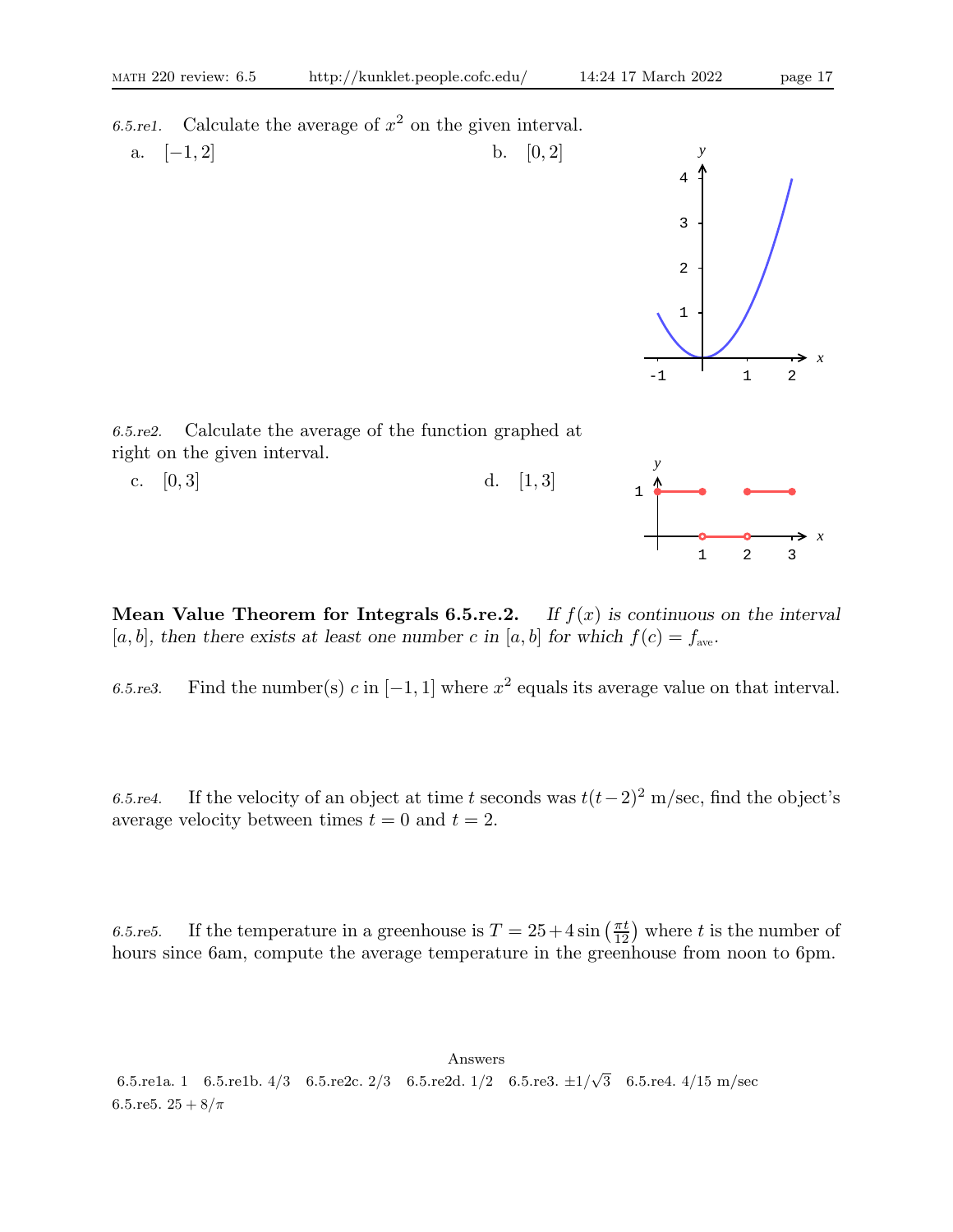### 7.1: Integration by Parts

The Integration by Parts formula is:

$$
\int u\,dv = uv - \int v\,du
$$

To integrate  $\int f(x) dx$  by parts, you must choose u and dv so that:

- 1. u dv equals  $f(x) dx$  exactly;
- 2.  $\int dv$  is an integral you know; and
- 3.  $\int v \, du$  is simpler that the original  $\int u \, dv$ .

7.1.re1. Integrate:

a.  $\int x \sin x \, dx$  b.  $x^2e^x dx$ c.  $\int \ln x \, dx$  d.  $\int$  $x^3$  ln x dx e.  $\int \sin^{-1}$ dx f.  $\int e^x \cos x, dx$ 

# Reduction formulas

These formulas for trig integrals can all be derived using Integration by Parts, as in Example 6, p. 475 of your textbook. I'll provide these on the exam if they are necessary.

$$
\int \sin^n x \, dx = -\frac{1}{n} \sin^{n-1} x \cos x + \frac{n-1}{n} \int \sin^{n-2} x \, dx
$$

$$
\int \cos^n x \, dx = \frac{1}{n} \cos^{n-1} x \sin x + \frac{n-1}{n} \int \cos^{n-2} x \, dx
$$

$$
\int \sec^n x \, dx = \frac{1}{n-1} \sec^{n-2} x \tan x + \frac{n-2}{n-1} \int \sec^{n-2} x \, dx
$$

$$
\int \tan^n x \, dx = \frac{1}{n-1} \tan^{n-1} x - \int \tan^{n-2} x \, dx
$$

Tip: When confronted with a new problem, think of past examples that are similar, and what worked in those problems.

Answers 7.1.re1a.  $-x\cos x + \sin x + C$  7.1.re1b.  $x^2e^x - 2xe^x + 2e^x + C$  7.1.re1c.  $x \ln x - x + C$ 7.1.re1d.  $-(x^4/16) + (1/4)x^4 \ln x + C$  7.1.re1e.  $\sqrt{1-x^2} + x \sin^{-1}(x) + C$  7.1.re1f.  $\frac{1}{2}e^x(\sin x + \cos x) + C$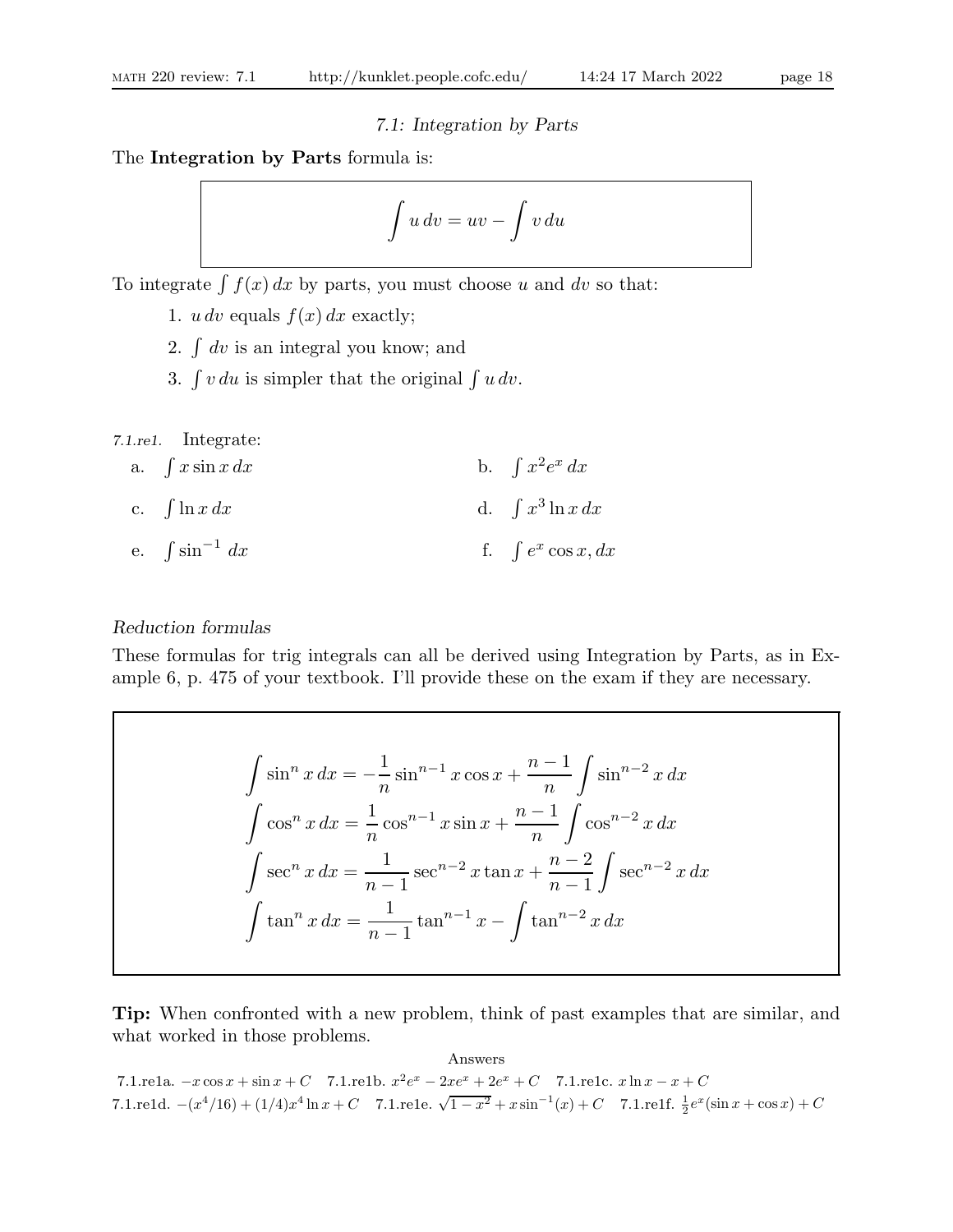# 7.2: Trigonometric Integrals

You must know the derivatives of the six trig functions (see the table in the differentiation review in these notes) and these trig identities:

| PYTHAGOREAN IDENTITIES                        |
|-----------------------------------------------|
| $\sin^2 x + \cos^2 x = 1$                     |
| $\tan^2 x + 1 = \sec^2 x$                     |
| $1 + \cot^2 x = \csc^2 x$                     |
| <b>EVEN &amp; ODD IDENTITIES</b>              |
| $\sin(-x) = -\sin x$                          |
| $\cos(-x) = \cos x$                           |
| $\mathop{\rm SUM}$ & DIFFERENCE IDENTITIES    |
| $\sin(x+y) = \sin x \cos y + \cos x \sin y$   |
| $\cos(x+y) = \cos x \cos y - \sin x \sin y$   |
| $\sin(x - y) = \sin x \cos y - \cos x \sin y$ |
| $\cos(x - y) = \cos x \cos y + \sin x \sin y$ |
| DOUBLE ANGLE FORMULAS                         |
| $\sin(2x) = 2\sin x \cos x$                   |
| $\cos(2x) = \cos^2 x - \sin^2 x$              |
| $=2\cos^2 x-1$                                |
| $= 1 - 2\sin^2 x$                             |
| HALF ANGLE FORMULAS                           |
| $\cos^2 x = \frac{1}{2}(1 + \cos(2x))$        |
| $\sin^2 x = \frac{1}{2}(1 - \cos(2x))$        |

7.2.re1. Derive the 2nd and 3rd Pythagorean identities from the first by dividing by either  $\sin^2 x$  or  $\cos^2 x$ .

7.2.re2. Derive all the sum/difference/double/half-angle formulas from the sum formula for sine by differentiating with respect to x, replacing y with  $-y$  and using the even/odd identities, or replacing  $y$  with  $x$ .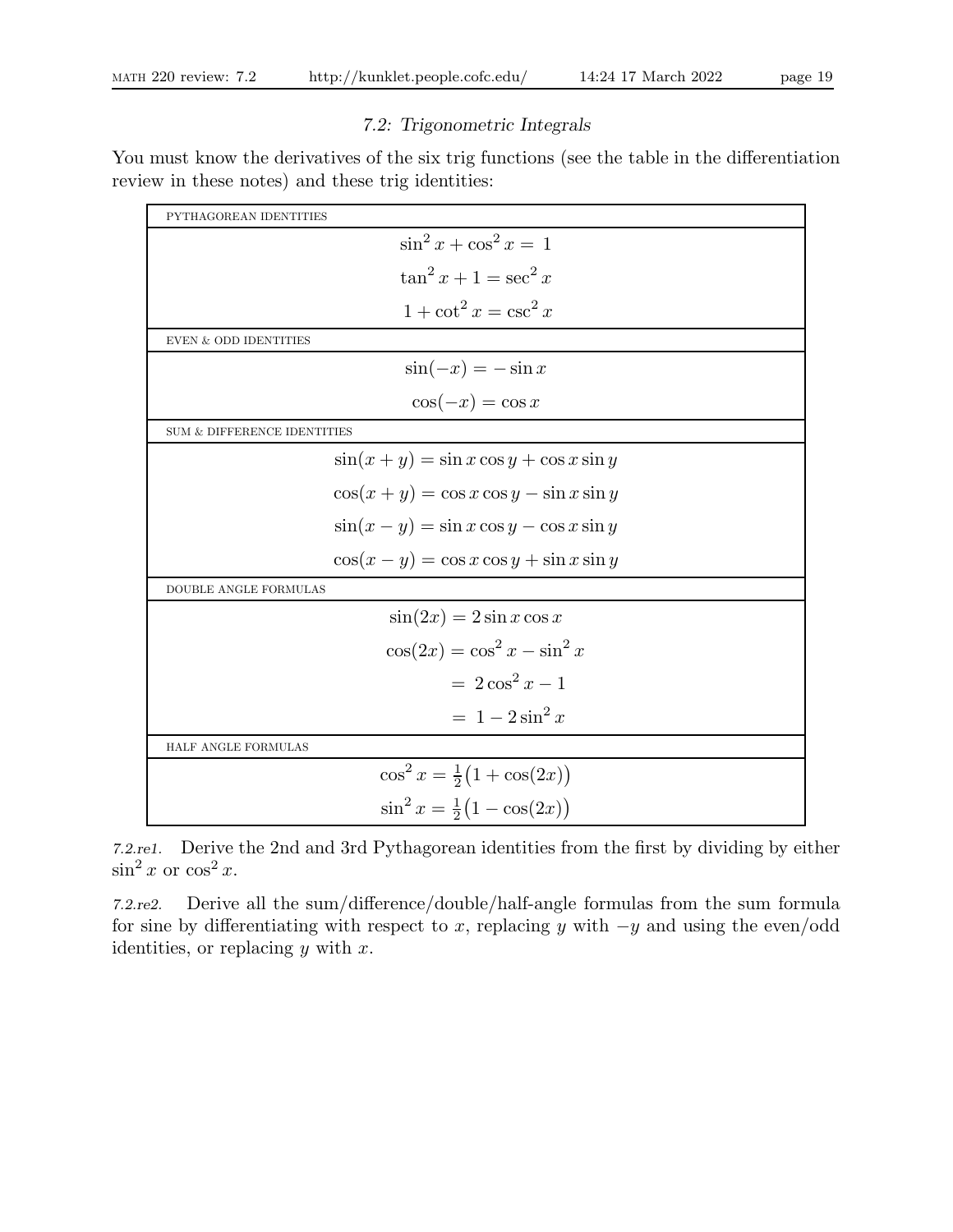Rule 1: To integrate

$$
\int \sin^n x \cos^m x \, dx,
$$

if the exponent of  $\sin x$  is odd, you can substitute  $u = \cos x$ ; if the exponent of  $\cos x$  is odd, you can substitute  $u = \sin x$ .

Rule 2: To integrate

$$
\int \tan^n x \sec^m x \, dx,
$$

if the exponent of sec x is even, you can substitute  $u = \tan x$ ; if the exponent of tan x is odd, you can substitute  $u = \sec x$ .

# Rule 3:

To integrate even powers of tangent and/or odd powers of secant, rewrite the integrand entirely in terms of secant and use the reduction formula for secant.

To integrate even powers of sine and/or cosine, either

a. Rewrite entirely in terms of either sine or cosine and use a reduction formula,

b. use Euler's Formula (as in the next lecture), or

c. use the half-angle identities as in our text (but I don't recommend it).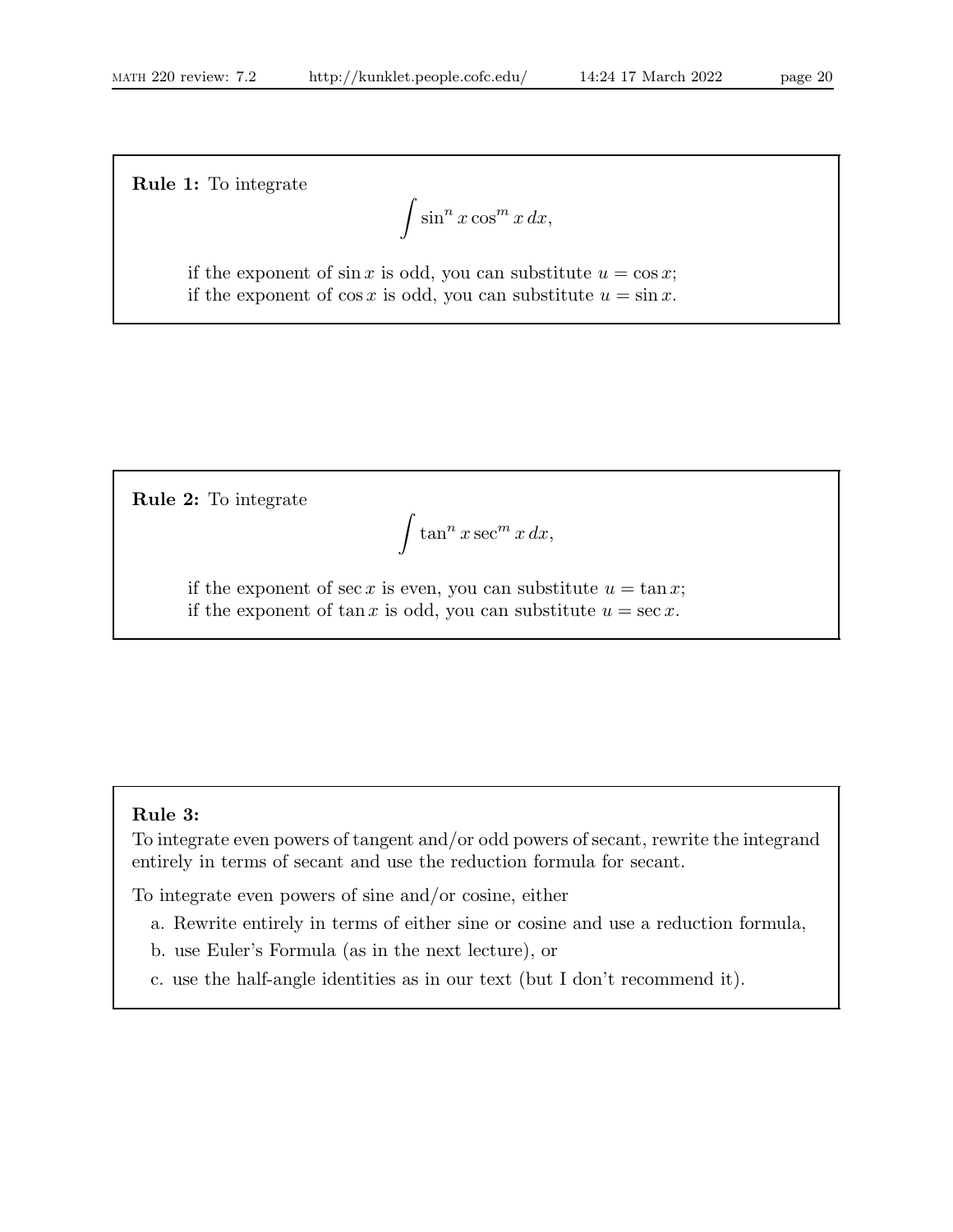7.2.re3. Integrate tan x dx and  $\int \cot x \, dx$  by rewriting the integrand in terms of sine and cosine.

7.2.re4. Integrate sec x by first multiplying top and bottom by  $(\sec x + \tan x)$ . Similarly integrate csc x.

7.2.re5. Integrate: a.  $\int \sin^5 \sqrt{ }$ c.  $\tan x \sec^{5/2} x dx$ 

b.  $\tan^2 x \sec^6 x dx$ <br>d.  $\tan^2 x \sec x dx$ 

For more practice, see http://kunklet.people.cofc.edu/MATH220/stew0702prob.pdf

Answers

7.2.re3.  $\int \tan x, dx = \ln |\sec x| + C$ .  $\int \cot x \, dx = \ln |\sin x| + C$  7.2.re4.  $\int \sec x \, dx = \ln |\sec x + \tan x| + C$ .  $\int \csc x \, dx = -\ln|\csc x + \cot x| + C$  7.2.re5a.  $-\frac{2}{3} \cos^{3/2} x + \frac{4}{7} \cos^{7/2} x - \frac{2}{11} \cos^{11/2} x + C$  7.2.re5b.  $\frac{1}{7} \tan^7 x + C$  $\frac{2}{5}$  tan<sup>5</sup> x +  $\frac{1}{3}$  tan<sup>3</sup> x + C 7.2.re5c.  $\frac{2}{7}$  sec<sup>7/2</sup> x + C 7.2.re5d.  $\frac{1}{2}$  (sec x tan x - ln | sec x + tan x|) + C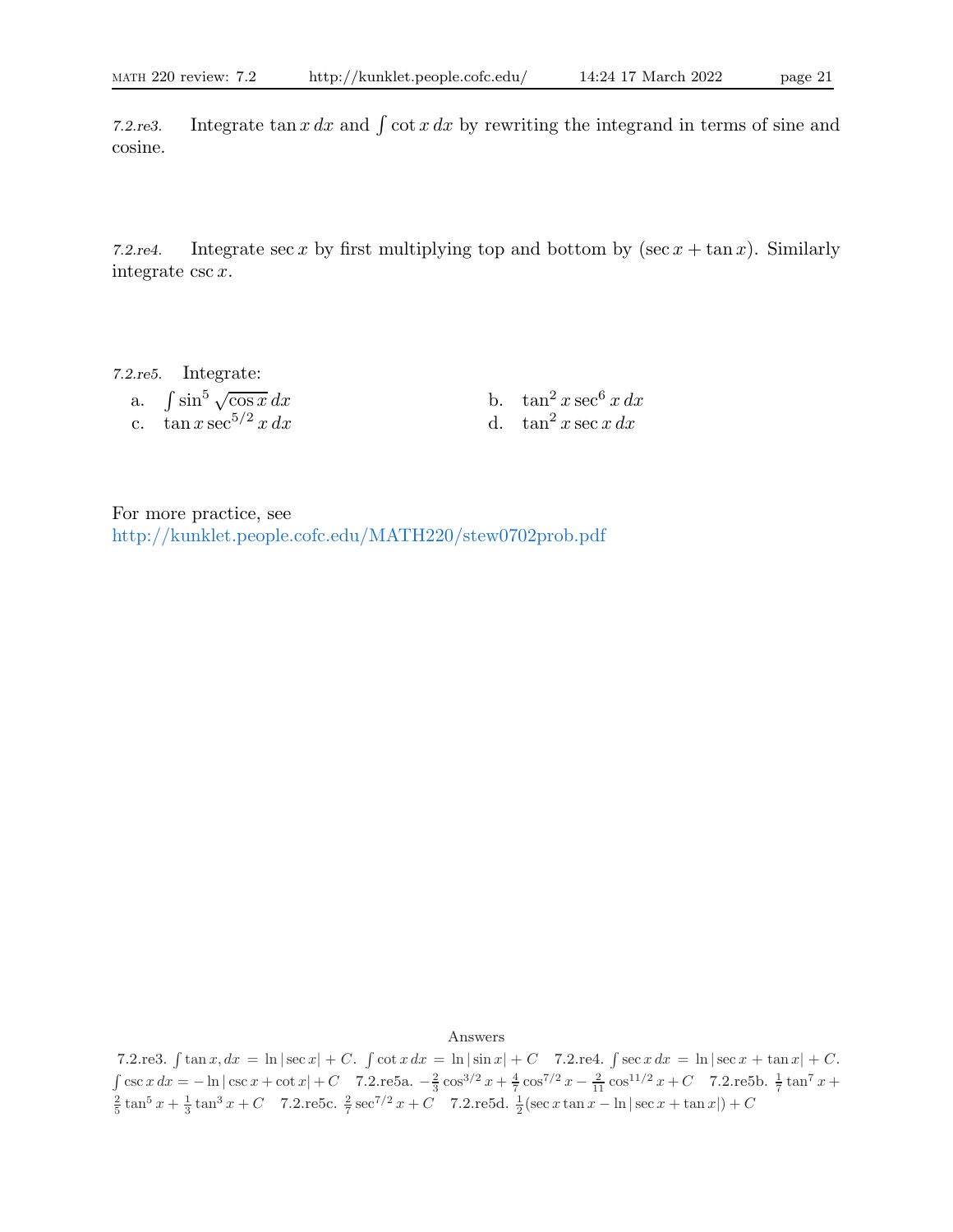# 7.2.5: Trigonometric Integrals using Euler's Formula

See http://kunklet.people.cofc.edu/MATH220/euler.pdf for complete notes. Euler's formula:

$$
e^{i\theta} = \cos\theta + i\sin\theta
$$

implies

$$
\cos \theta = \frac{e^{i\theta} + e^{-i\theta}}{2} \qquad \sin \theta = \frac{e^{i\theta} - e^{-i\theta}}{2i}
$$

Euler's formula can be used to rewrite trig functions of the form

 $\sin^{2m} x \cos^{2n} x$   $\sin(Ax) \sin(Bx)$   $\sin(Ax) \cos(Bx)$   $\cos(Ax) \cos(Bx)$ 

as sums of sinusoidal functions:

$$
A\sin(Bx+C) + D \quad \text{or} \quad A\cos(Bx+C) + D
$$

(which are easy to integrate).

7.2.5.re1. Use Pascal's triangle to expand the following.

a.  $(x+y)^5$ 5 b.  $(e^x - e^{-x})^6$  c.  $(u^2 - 1)^4$ 

7.2.5.re2. Write as a sum of sinusoidal functions.

a.  $\cos^4 x$  b.  $\sin(3x)\cos(5x)$ 

#### Answers

7.2.5.re1a.  $x^5 + 5x^4y + 10x^3y^2 + 10x^2y^3 + 5xy^4 + y^5$  7.2.5.re1b.  $e^{6x} - 6e^{4x} + 15e^{2x} - 20 + 15e^{-2x} - 6e^{-4x} + e^{-6x}$ 7.2.5.re1c.  $u^8 - 4u^6 + 6u^4 - 4u^2 + 1$  7.2.5.re2a.  $\frac{1}{8}(\cos(4x) + 4\cos(2x) + 3)$  7.2.5.re2b.  $\frac{1}{2}(\sin(8x) - \sin(2x))$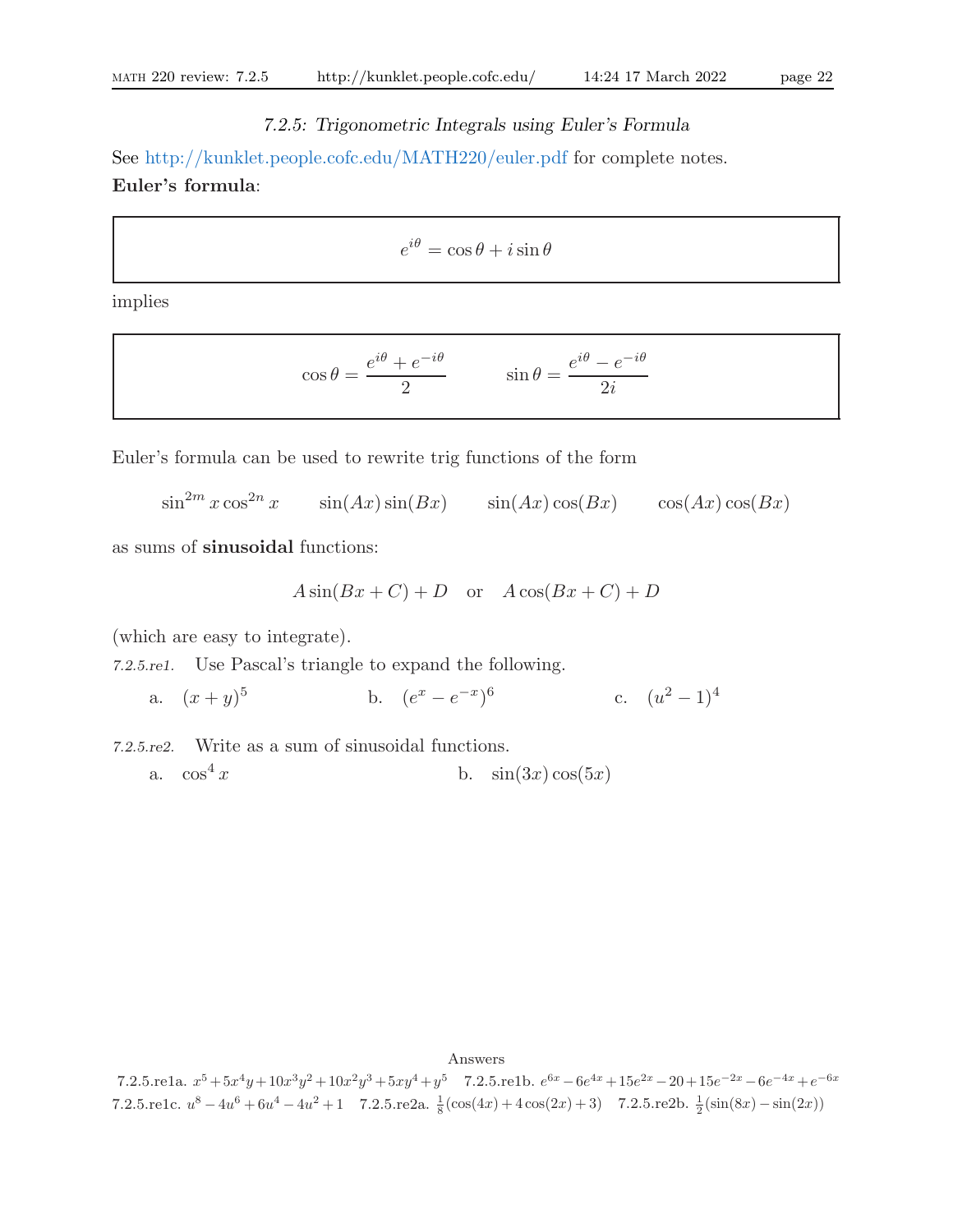| Turn this quadratic | into this trig expression; | you may use                          |
|---------------------|----------------------------|--------------------------------------|
| $Ax^2+B$            | $\tan^2\theta+1$           | $\sqrt{\sec^2 \theta} = \sec \theta$ |
| $B - Ax^2$          | $1-\sin^2\theta$           | $\sqrt{\cos^2\theta} = \cos\theta$   |
| $Ax^2 - B$          | $\sec^2 \theta - 1$        | $\sqrt{\tan^2\theta} = \tan\theta$   |

7.3: Trigonometric Substitution

7.3.re1.  $\int \frac{x^2 dx}{(x^2 + 3x + 3)^2}$ 

7.3.re2.  $\int \frac{\sqrt{1-4x^2}}{x^2}$  $\frac{1}{x^2} dx$ 

7.3. re3. 
$$
\int \frac{x^2}{\sqrt{9x^2 - 4}} dx
$$

#### Completing the square

When your quadratic is of the form  $ax^2 + bx + c$ , complete the square and you can make a linear change of variable to eliminate the  $bx$  term.

7.3. re4.  $\int \frac{1}{(2.3-1)^2}$  $\frac{1}{(-x^2-4x+5)^{3/2}} dx$ 

 $(x^2+9)^{5/2}$ 

Answers 7.3.re1.  $\frac{1}{27} \frac{x^3}{(x^2+9)^{3/2}} + C$  7.3.re2.  $-\frac{\sqrt{1-4x^2}}{x} - 2\sin^{-1}(2x) + C$ 7.3.re3.  $\frac{2}{27}(\frac{3}{4}x\sqrt{9x^2-4}+\ln|3x+\sqrt{9x^2-4}|)+C$  7.3.re4.  $\frac{1}{9}\frac{x+2}{\sqrt{9-(x+2)^2}}+C$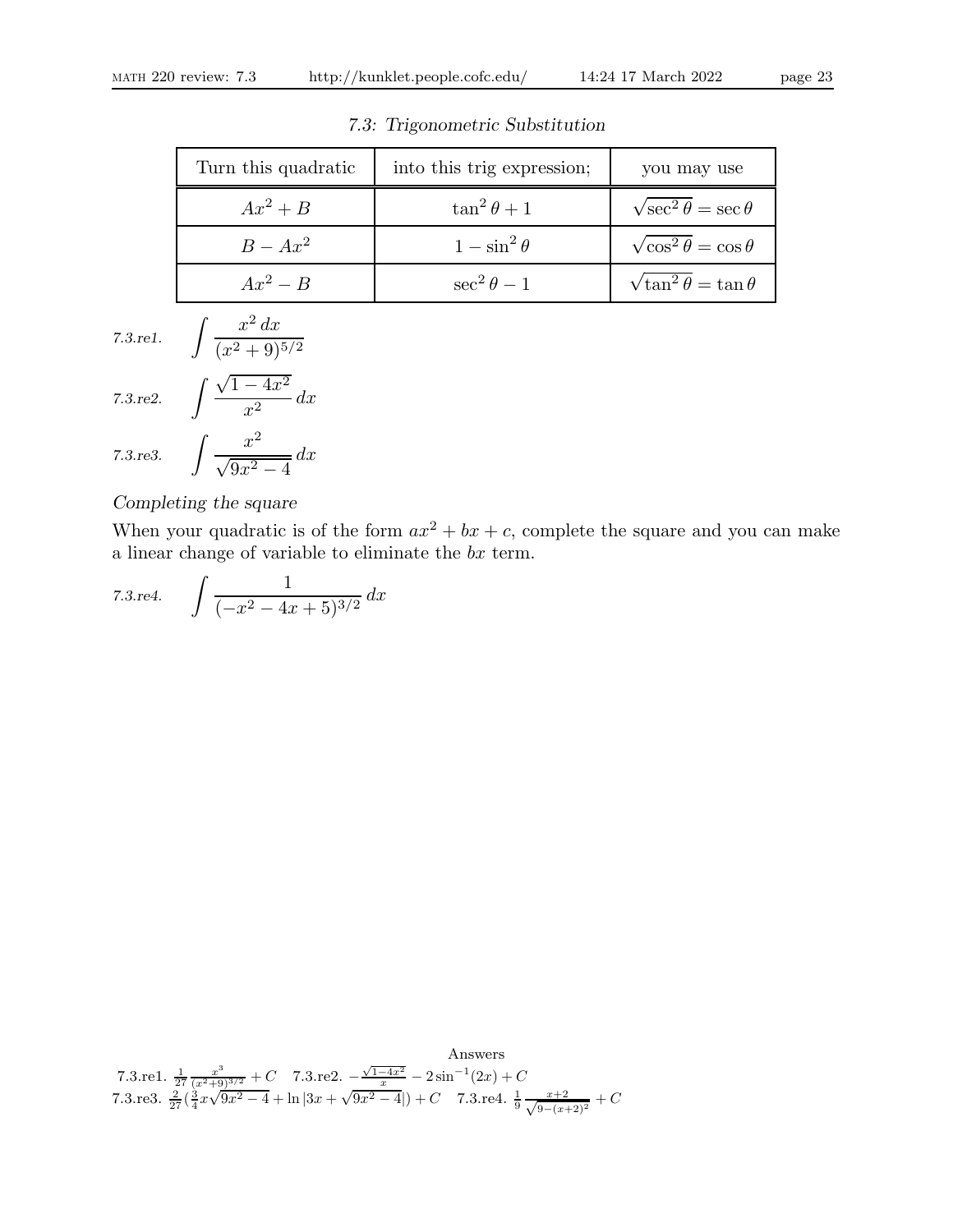### 7.4: Partial Fractions

Partial fractions is a technique that allows us to integrate any rational function, provided we can factor the denominator.

The rational function  $\frac{p(x)}{p(x)}$  $d(x)$ is called **proper** if deg  $p <$  deg d. If  $\frac{p(x)}{p(x)}$  $d(x)$ is not proper, use long division to rewrite the rational function in the form

$$
\frac{p(x)}{d(x)} = q(x) + \frac{r(x)}{d(x)}
$$
 with  $\deg r(x) < \deg d(x)$ .

Then find the Partial Fraction Decomposition (PFD) of the proper rational function.

 $ax^2+bx+c$  is **irreducible** if it can't be factored over the real numbers. Every polynomial with real coefficients factors uniquely (up to nonzero constant factors) into powers of linear factors  $(ax + b)^k$  and of irreducible quadratic  $(ax^2 + bx + c)^k$  factors.

For each linear factor  $(ax + b)^k$  of  $d(x)$ , the PFD includes

$$
\frac{A}{ax+b}+\frac{B}{(ax+b)^2}+\frac{C}{(ax+b)^3}+\cdots+\frac{D}{(ax+b)^k},
$$

For each irreducible quadratic factor  $(ax^2 + bx + c)$ <sup> $\ell$ </sup> of  $d(x)$ , the PFD includes

$$
\frac{Ax+B}{ax^2+bx+c}+\frac{Cx+D}{(ax^2+bx+c)^2}+\cdots+\frac{Ex+F}{(ax^2+bx+c)^{\ell}}.
$$

7.4.re1. Find the PDF. Precede with long division if necessary. a.  $\frac{2x^2 + 5x + 5}{(x+2)^2(x+1)}$  b.  $\frac{x}{x}$  $x^4 + x^2 + x - 18$  $x^3 - x^2 + 4x - 4$ 

There are more partial fraction practice problems at

http://kunklet.people.cofc.edu/MATH220/stew0704prob.pdf.

Here are examples of the kinds of fractions produced by partial fractions. Make sure you can integrate them.

7.4.re2. Integrate.

a. 
$$
\int \left(\frac{1}{2x-1} - \frac{3}{(2x-1)^2}\right) dx
$$
 b.  $\int \frac{x-5}{x^2+4} dx$  c.  $\int \frac{dx}{x^2+4x+5}$ 

Answers 7.4.re1a.  $\frac{2}{x+1} - \frac{3}{(x+2)^2}$  7.4.re1b.  $x + 1 - \frac{3}{x-1} + \frac{x+2}{x^2+4}$  7.4.re2a.  $\frac{1}{2} \ln |2x-1| + \frac{3}{2} (2x-1)^{-1} + C$ 7.4.re2b.  $\frac{1}{2}\ln(x^2+4)-\frac{5}{2}\tan^{-1}\left(\frac{x}{2}\right)+C$  7.4.re2c.  $\tan^{-1}(x+2)+C$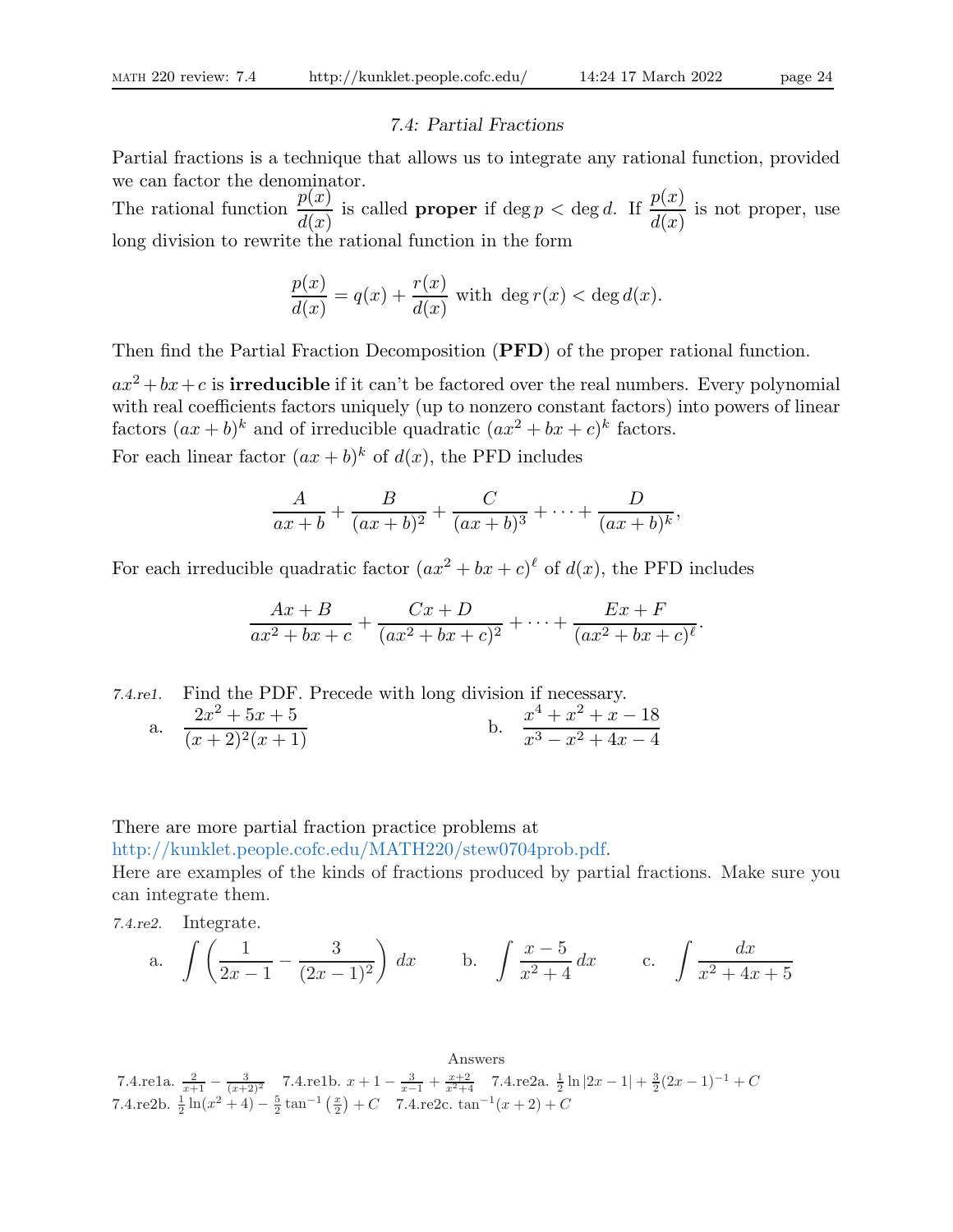# 7.7: Numerical Integration

Numerical integration is the numerical approximation of a definite integral, typically, one that we're unable to evaluate directly.



The **Trapezoid Rule** and **Simpson's Rule** for  $n$  subintervals are

$$
T_n = \frac{\Delta x}{2} \left( f(x_0) + 2f(x_1) + 2f(x_2) + 2f(x_3) + \dots + 2f(x_{n-2}) + 2f(x_{n-1}) + f(x_n) \right)
$$
  
\n
$$
S_n = \frac{\Delta x}{3} \left( f(x_0) + 4f(x_1) + 2f(x_2) + 4f(x_3) + \dots + 2f(x_{n-2}) + 4f(x_{n-1}) + f(x_n) \right)
$$

Simpson's Rule requires n to be even. You should know both of these formulas.

7.7.re1. Approximate  $\int_0^{\pi} \sin(x^2) dx$  using the trapezoid rule and Simpson's rule with  $n=6$ .

$$
T_6 = \frac{\pi}{12} \left( \sin 0 + 2 \sin \left( \frac{\pi^2}{36} \right) + 2 \sin \left( \frac{4\pi^2}{36} \right) + 2 \sin \left( \frac{9\pi^2}{36} \right) + 2 \sin \left( \frac{16\pi^2}{36} \right) + 2 \sin \left( \frac{25\pi^2}{36} \right) + \sin \left( \pi^2 \right) \right)
$$

and

$$
S_6 = \frac{\pi}{18} \left( \sin 0 + 4 \sin \left( \frac{\pi^2}{36} \right) + 2 \sin \left( \frac{4\pi^2}{36} \right) + 4 \sin \left( \frac{9\pi^2}{36} \right) + 2 \sin \left( \frac{16\pi^2}{36} \right) + 4 \sin \left( \frac{25\pi^2}{36} \right) + \sin \left( \pi^2 \right) \right)
$$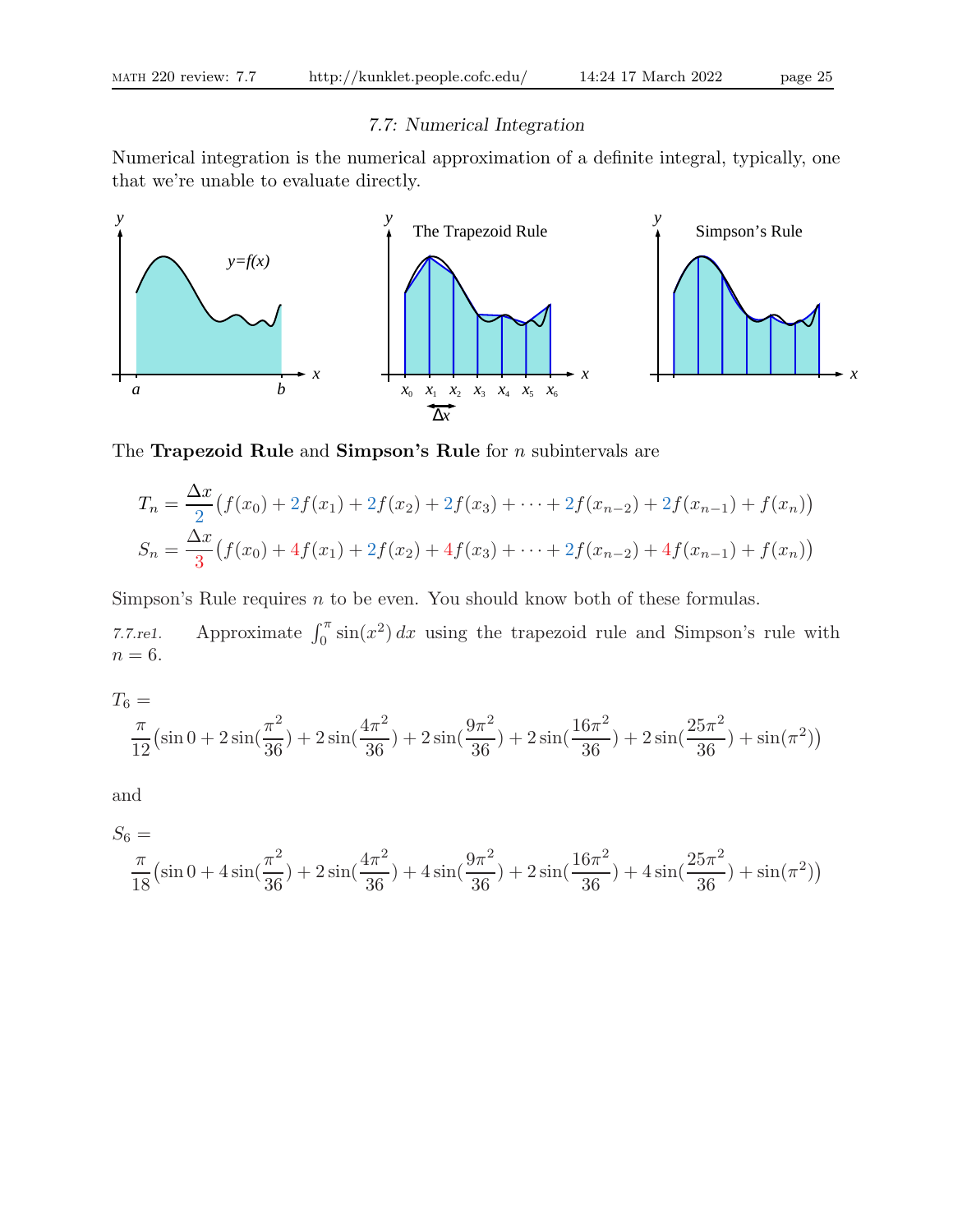The Error of either of these is defined to be the integral minus the approximation .

$$
E_T = \int_a^b f(x) dx - T_n \qquad \qquad E_S = \int_a^b f(x) dx - S_n
$$

Fact 7.7.re.1. If  $K$  and  $L$  are numbers so that

$$
|f''(x)| \le K \qquad \text{and} \qquad |f^{(4)}(x)| \le L
$$

for all x in the interval  $[a, b]$ , then

$$
|E_T| \le \frac{K(b-a)^3}{12n^2}
$$
 and  $|E_S| \le \frac{L(b-a)^5}{180n^4}$ 

I'll provide both of these boxed formulas on exams if they are needed.

These used two ways:

7.7.re2. Suppose  $|f^{(2)}(x)| \leq 3$  and  $|f^{(4)}(x)| \leq 16$  on [10, 20].

a. If we approximate  $\int_{10}^{20} f(x) dx$  using TRAP with  $n = 20$ , find the largest possible  $|E_T|$ . b. Find an upper bound for the error that could occur if we approximate  $\int_{10}^{20} f(x) dx$  using SIMP and  $n = 20$ .

c. For what range of n can we be certain that  $|E_T| < 10^{-8}$ ?

d. What values of *n* will ensure  $|E_S|$  is no more than  $10^{-8}$ ?

For more error analysis problems, see http://kunklet.people.cofc.edu/MATH220/stew0707prob.pdf

Answers 7.7.re2a.  $|E_T| \leq \frac{3 \cdot 10^3}{12 \cdot 20^2}$  7.7.re2b.  $|E_S| \leq \frac{16 \cdot 10^5}{180 \cdot 20^4}$  7.7.re2c.  $n \geq \sqrt{\frac{3 \cdot 10^3}{12}} 10^4$ 7.7.re2d.  $n \geq \sqrt[4]{\frac{16 \cdot 10^5}{180}} 10^2$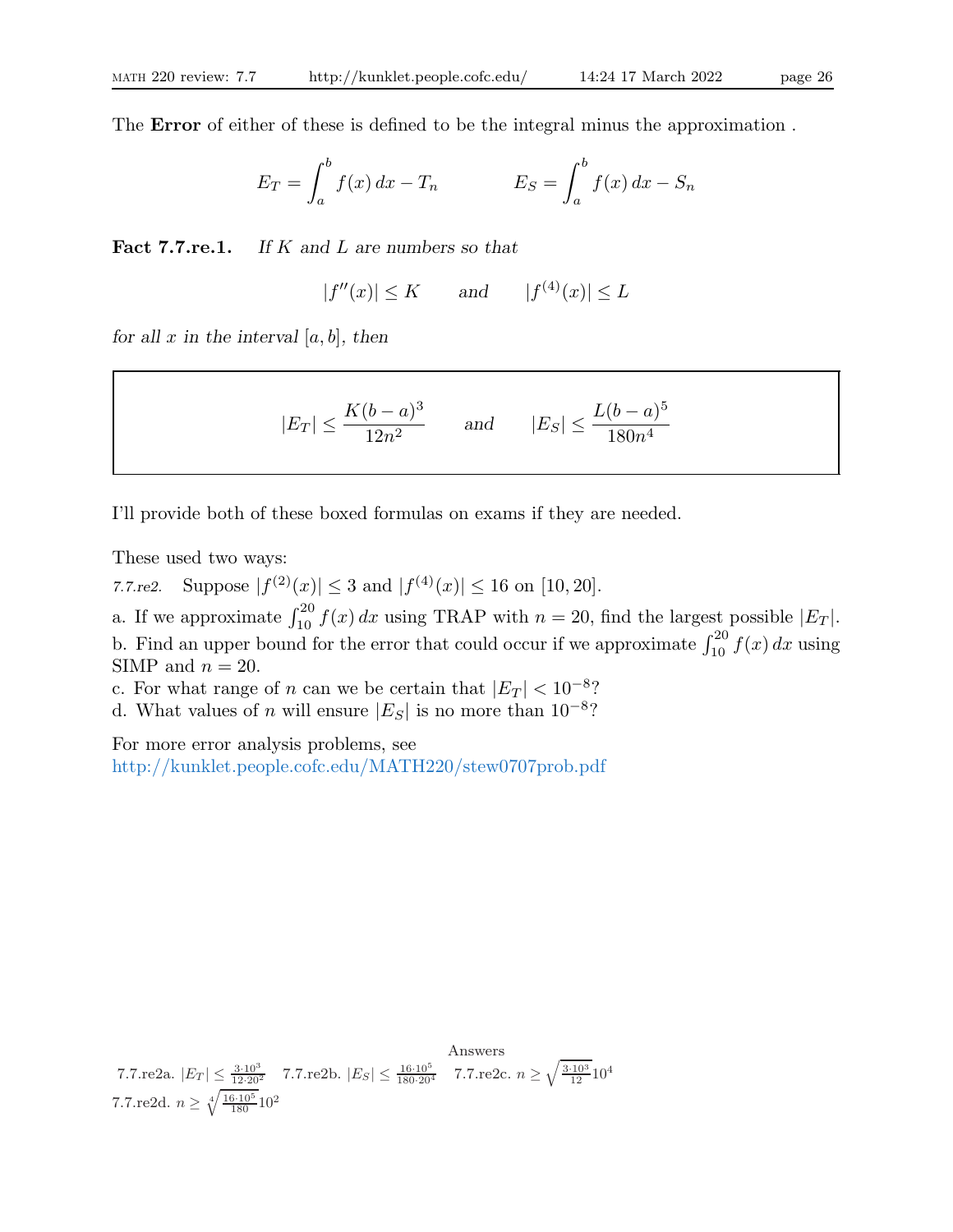4.4: l'Hospital's Rule and indeterminant forms.

l'Hôpital's Rule 4.4.re.1. If  $\lim_{x \to a} f(x) = \lim_{x \to a} g(x) = 0$  or  $\pm \infty$ , and if  $\lim_{x \to a}$  $f'(x)$  $g^\prime(x)$  $=L,$ then  $\lim_{x\to a}$  $f(x)$  $g(x)$ exists and also equals L.

Indeterminate forms

 $\theta$  $\theta$  $\frac{\infty}{\frac{1}{\infty}}$ ∞  $0 \cdot \infty$   $\infty - \infty$   $0^0$   $\infty^0$  $1^{\infty}$ 

l'Hospital's Rule applies only to the first two of these. Any others would have to be rewritten as a quotient in order to use l'Hôpital's Rule.

4.4.rel. 
$$
\lim_{x \to 0} \frac{x - \sin x}{x^3}
$$
  
4.4.req. 
$$
\lim_{x \to \infty} x^{-2} e^x
$$

4.4.1.23. 
$$
\lim_{x \to \infty} (3x - \sqrt{9x^2 - 2x})
$$

When the variable appears in both the exponent and the base, take the limit of the logarithm:

4.4.red. 
$$
\lim_{x \to 0^+} (e^x - 1)^x
$$
  
4.4.red. 
$$
\lim_{x \to \infty} (x^2 + 1)^{2/\ln x}
$$

4.4. 
$$
4.4 \text{ re6.}
$$
  $\lim_{x \to 0} (1 - 2x)^{1/x}$ 

When l'Hospital's Rule fails to help, try factoring out the dominant terms of the top and bottom.

a. 
$$
\lim_{x \to -\infty} \frac{\sqrt{x^2 + 1}}{x}
$$
  
\nb.  $\lim_{x \to \infty} \frac{2x}{3x + \sqrt{x^2 + x - 1}}$   
\nc.  $\lim_{x \to \infty} \frac{e^x}{2e^x - e^{-x}}$   
\nd.  $\lim_{x \to -\infty} \frac{e^x + 2e^{-x}}{2e^x - e^{-x}}$   
\ne.  $\lim_{x \to \infty} \tanh x$   
\nf.  $\lim_{x \to -\infty} \tanh x$   
\ng.  $\lim_{x \to \infty} \frac{\cosh x + 2\sinh x}{2\cosh x - \sinh x}$   
\nh.  $\lim_{x \to -\infty} \frac{\cosh x + 2\sinh x}{2\cosh x - \sinh x}$ 

Answers

4.4.re1.  $\frac{1}{6}$  4.4.re2. ∞ 4.4.re3.  $\frac{1}{3}$  4.4.re4. 1 4.4.re5.  $e^4$  4.4.re6.  $e^{-2}$  4.4.re6a. -1 4.4.re6b. 1/2 4.4.re6c. 1/2 4.4.re6d. −2 4.4.re6e. 1 4.4.re6f. −1 4.4.re6g. 3 4.4.re6h. −1/3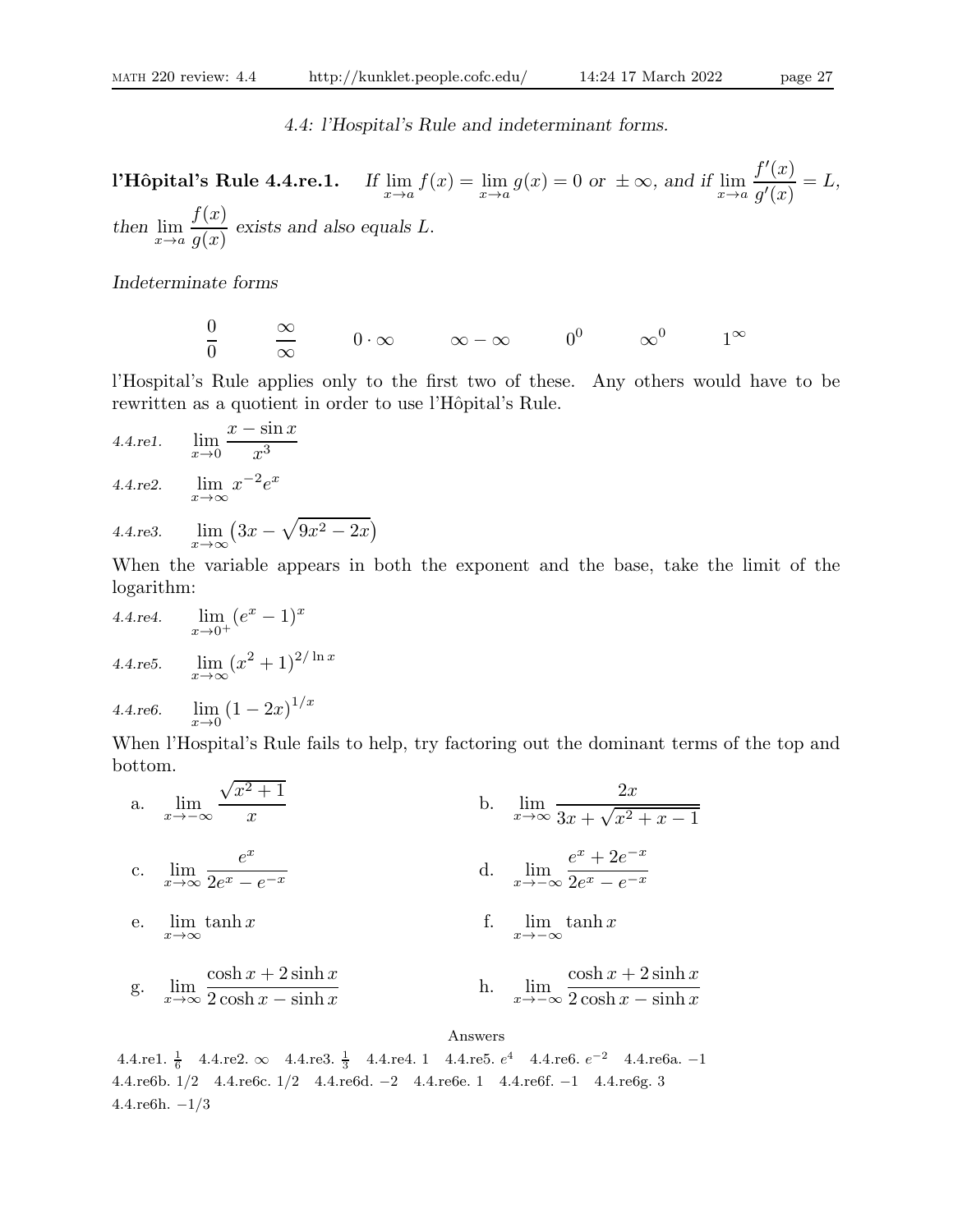# 7.8: Improper Integrals

A definite integral  $\int_a^b f(x) dx$  is said to be **improper** if  $f(x)$  has a vertical asymptote somewhere on  $[a, b]$ , or if a or b is infinite. The Fundamental Theorem of Calculus cannot be applied to an improper integral.

An improper integral is defined to be the limit of proper integrals.

An improper integral is said to converge or diverge, depending on whether this limit exists or not. x-values where the integrand has a vertical asymptote, or any infinite endpoints of the interval, are bad points.

- 1. Rewrite the integral as a sum, if necessary, so that the bad points are endpoints.
- 2. Allow only one bad point per integral.

3. When the improper integral has been written as a sum, require each integral in the sum to converge in order for the sum to converge.

7.8.re1. Evaluate the improper integral, if it converges.

a. 
$$
\int_0^1 \frac{x}{\sqrt{1-x}} dx
$$
 b.  $\int_3^\infty \frac{1}{x^2 - x - 2} dx$  c.  $\int_{-\infty}^\infty \frac{dx}{x^{1/3}}$ 

The p-integral

$$
\int_{1}^{\infty} \frac{1}{x^p} dx
$$
 converges if  $p > 1$ , and diverges to  $\infty$  if  $p \le 1$ .

7.8.re2. 
$$
\int_{1}^{\infty} \frac{1}{x^{1.001}} dx
$$
 (circle one) converges / diverges to  $\infty$ .  
7.8.re3. 
$$
\int_{1}^{\infty} \frac{1}{x^{0.999}} dx
$$
 (circle one) converges / diverges to  $\infty$ .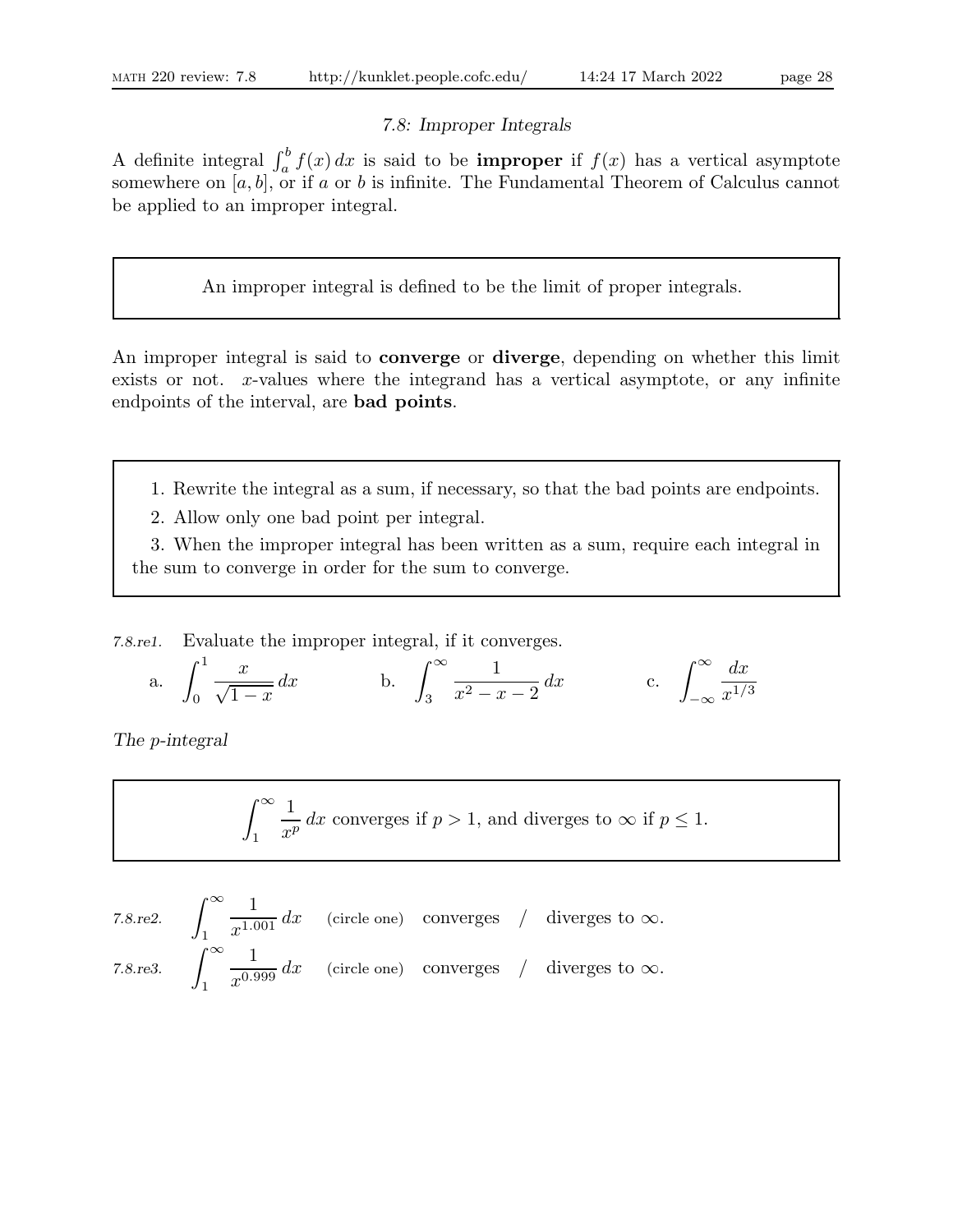Sometimes, if its integrand is positive and an improper integral is impossible to evaluate, we can still determine whether or not it converges:

**Comparison Test 7.8.re.1.** If  $f(x) \ge g(x) \ge 0$  on [a, b], and if  $\int_a^b f(x) dx$  and  $\int_a^b g(x) dx$  are both improper, then

if 
$$
\int_a^b f(x) dx
$$
 converges, then so must  $\int_a^b g(x) dx$ .

Equivalently,

if  $\int_a^b g(x) dx$  diverges to infinity, then so must  $\int_a^b f(x) dx$ .

7.8.re4. Determine the convergence or divergence of the improper integral:  $\int_0^1 \frac{\sin x}{\sqrt{1-x}}$  $\frac{\sin x}{1-x^2} dx$ 

Answers 7.8.re1a.  $\frac{4}{3}$  7.8.re1b.  $\frac{1}{3}$  ln 4 7.8.re1c. diverges 7.8.re2. converges 7.8.re3. diverges to  $\infty$ 

7.8.re4. converges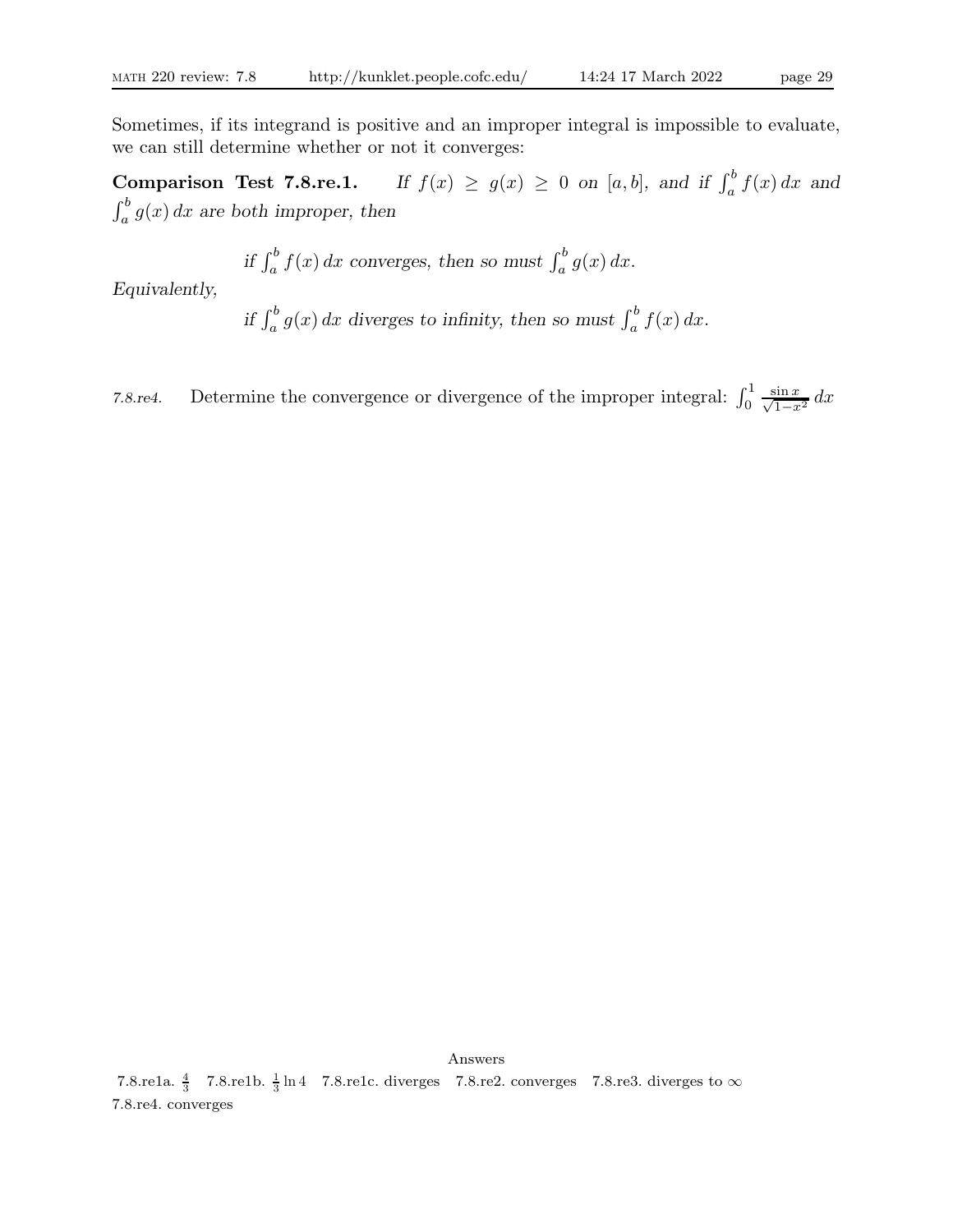8.1: Arclength

$$
s = \int ds
$$
 where  $ds = \sqrt{(dx)^2 + (dy)^2} = \sqrt{1 + \left(\frac{dy}{dx}\right)^2} dx$ 

Arclength problems are sometimes carefully prepared to make the integration easy. The trick is to recognize a perfect square under the radical when it's there.

8.1.rel. Find the length of 
$$
y = \frac{1}{6}x^3 + \frac{1}{2}x^{-1}
$$
 on  $1 \le x \le 2$ .

8.1.re2. Find the length of  $y = \ln(x^2 - 1)$  on  $2 \le x \le 3$ .

Answers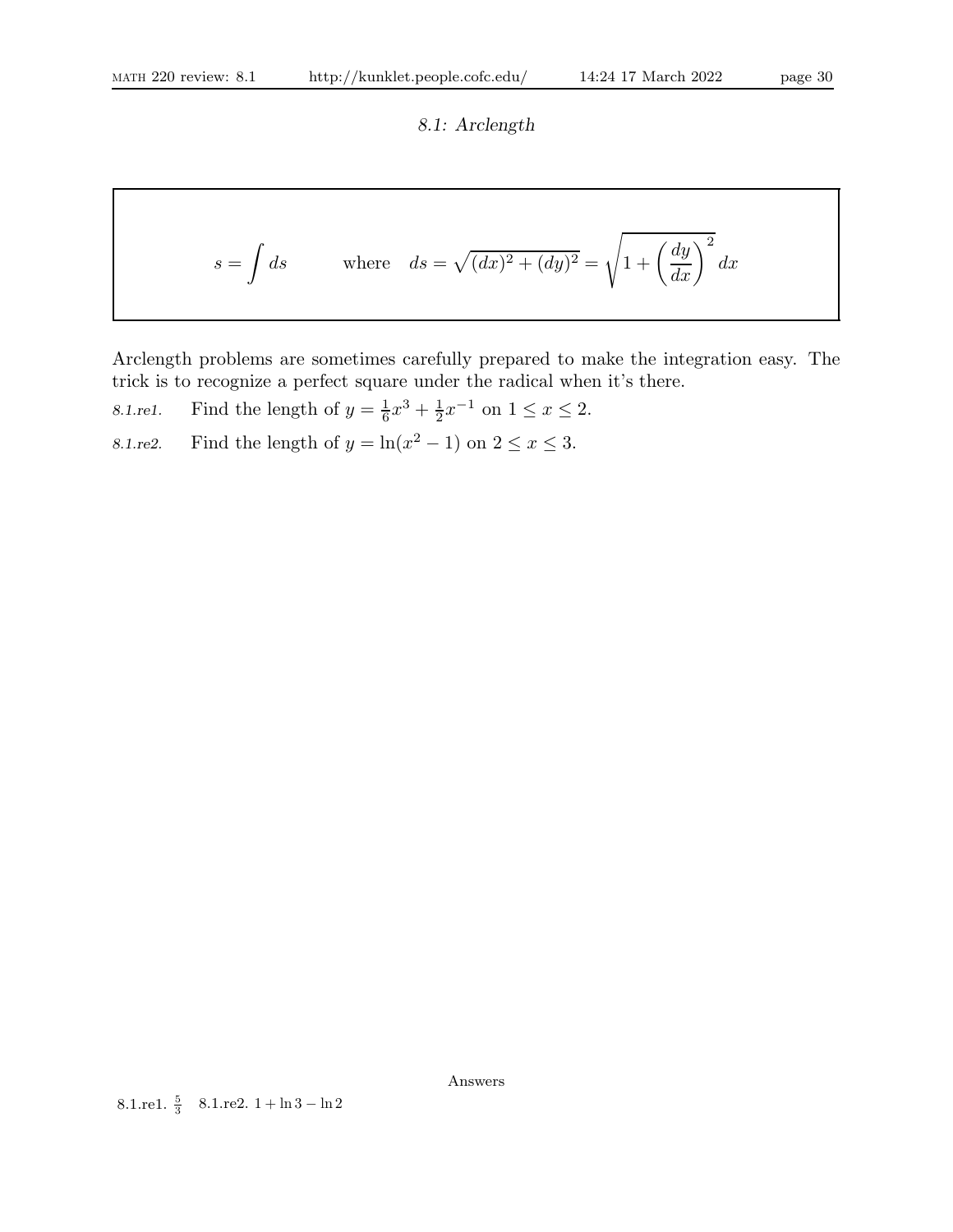8.2: Surface areas of revolution

 $dA =$  $\int 2\pi x \, ds$  when rotating about the y-axis  $2\pi y \, ds$  when rotating about the x-axis

Write the integral in terms of a single variable in order to integrate.

8.2.re1. Find the area swept out by  $y = \frac{1}{6}$  $\frac{1}{6}x^3 + \frac{1}{2}$  $\frac{1}{2}x^{-1}$  for  $1 \leq x \leq 2$  as it is rotated about a. the  $y$ -axis b. the  $x$ -axis.

Answers

8.2.re1a.  $\pi(\frac{15}{4} + \ln 2)$  8.2.re1b.  $\frac{47}{16}\pi$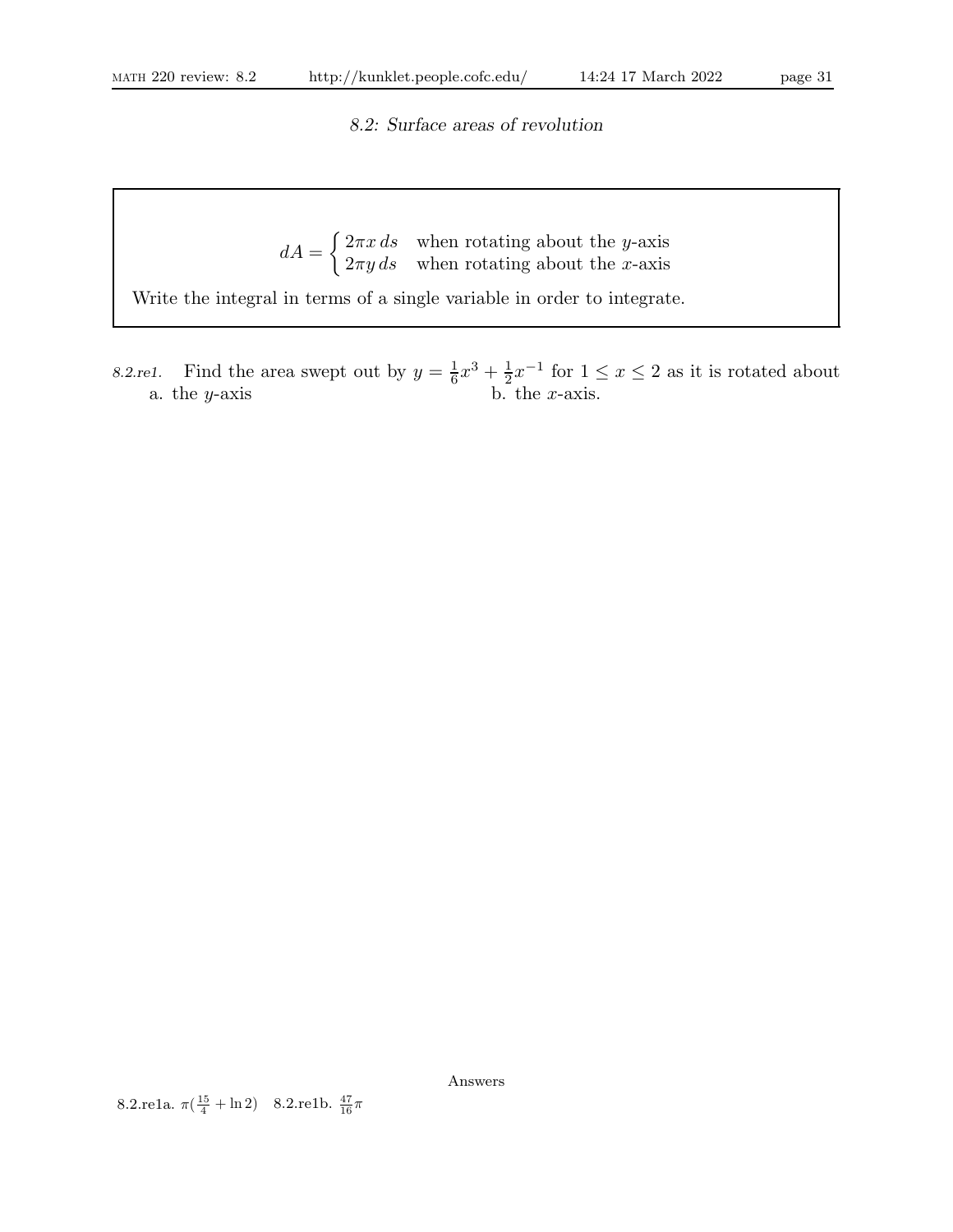# 11.1: Sequences and their limits

A sequence is a function defined on the integers, usually the nonnegative integers  $n \geq 0$ or the positive integers  $n > 0$ . The big question: what is the  $\lim_{n\to\infty} a_n$ ?

Useful fact  $11.1$ .re.1.  $f(x) = L$ , then  $\lim_{n \to \infty} f(n) = L$ .



11.1.re2. Multiple ways of writing the same sequence:

 $\int$  1 2 , 2 3 , 3 4  $, \ldots \} \qquad \left\{ \frac{n}{n+1} \right\}_{n=1}^{\infty}$  $\left\{\frac{n}{n+1}\right\}$   $a_n =$ n  $n+1$ 

11.1.re3. Find  $b_n$  if  $\{b_n\} = \{0, \frac{1}{3}\}$  $\frac{1}{3}, -\frac{8}{5}$  $\frac{8}{5}, \frac{27}{7}$  $\frac{27}{7}, -\frac{81}{9}$  $\frac{31}{9}, \ldots \}$ .

Useful fact 11.1.re.2.  $a_n = 0$  if and only if  $\lim_{n \to \infty} |a_n| = 0$ . 11.1.re4. a.  $\left\{\frac{(-1)^n n}{n+1}\right\}$ b.  $\left\{\frac{(-1)^n n}{n^2 + 1}\right\}$  $\overline{\bullet}$   $\overline{\bullet}$   $\overline{\bullet}$   $\overline{\bullet}$   $\overline{\bullet}$   $\overline{\bullet}$   $\overline{\bullet}$   $\overline{\bullet}$   $\overline{\bullet}$   $\overline{\bullet}$   $\overline{\bullet}$   $\overline{\bullet}$   $\overline{\bullet}$   $\overline{\bullet}$   $\overline{\bullet}$   $\overline{\bullet}$   $\overline{\bullet}$   $\overline{\bullet}$   $\overline{\bullet}$   $\overline{\bullet}$   $\overline{\bullet}$   $\overline{\bullet}$   $\overline{\bullet}$   $\overline{\bullet}$   $\overline{\$ *y y*

*x*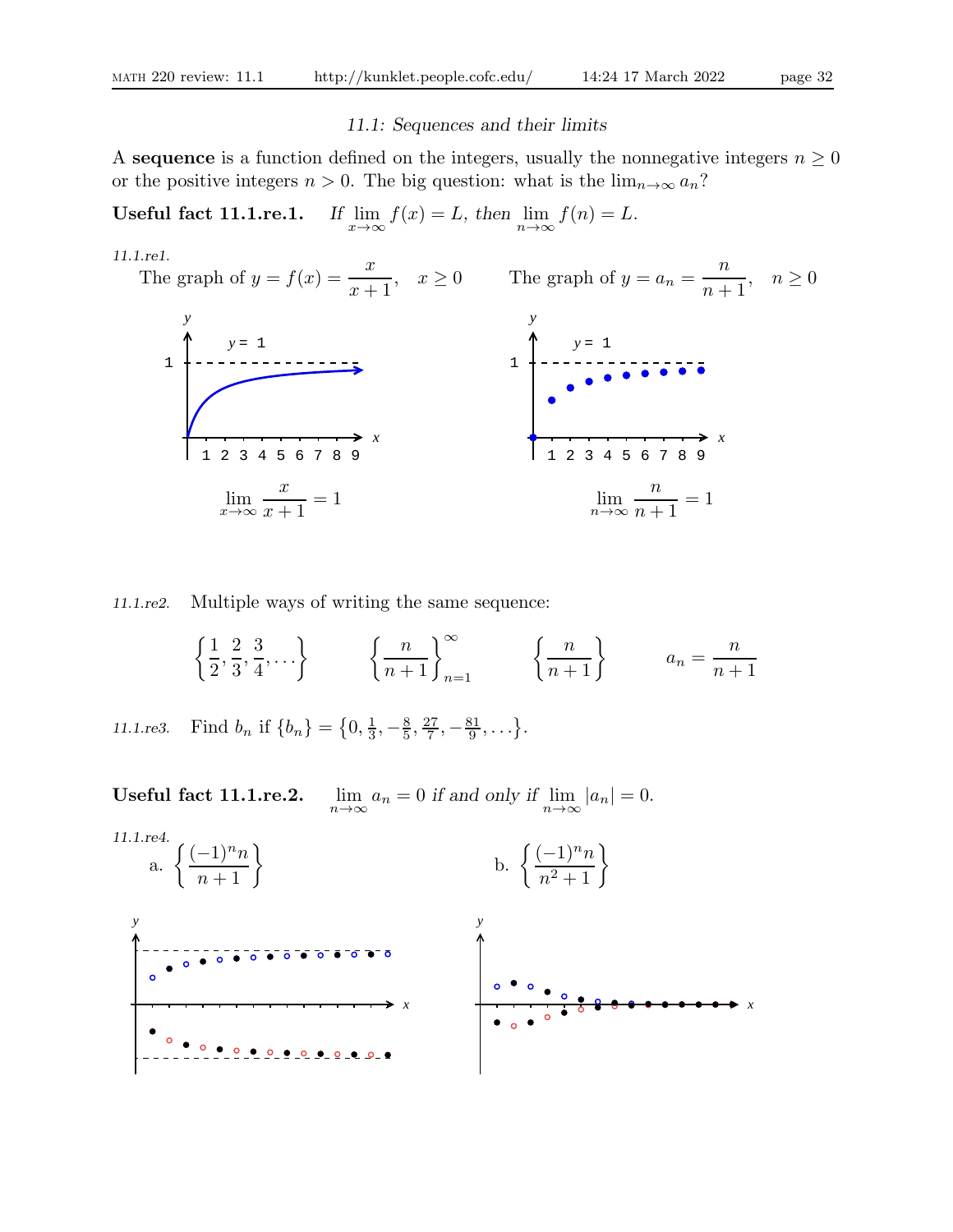n! (read "n **factorial**") is defined as

$$
n! = \begin{cases} n \cdot (n-1) \cdots 2 \cdot 1 & \text{if } n > 0, \text{ and} \\ 1 & \text{if } n = 0. \end{cases}
$$

 $\lim_{n\to\infty} n! = \infty$ 

Useful fact (squeeze theorem) 11.1.re.3. If  $a_n \le b_n \le c_n$  for all n, and if  $\lim_{n \to \infty} a_n =$  $\lim_{n \to \infty} c_n = L$ , then  $\lim_{n \to \infty} b_n$  exists and also equals L.



11.1.re5. Find the limit of the following sequences

a. 
$$
n^{-2}\sin(n^2)
$$
 b.  $\frac{2n + \sin n}{3n + 4}$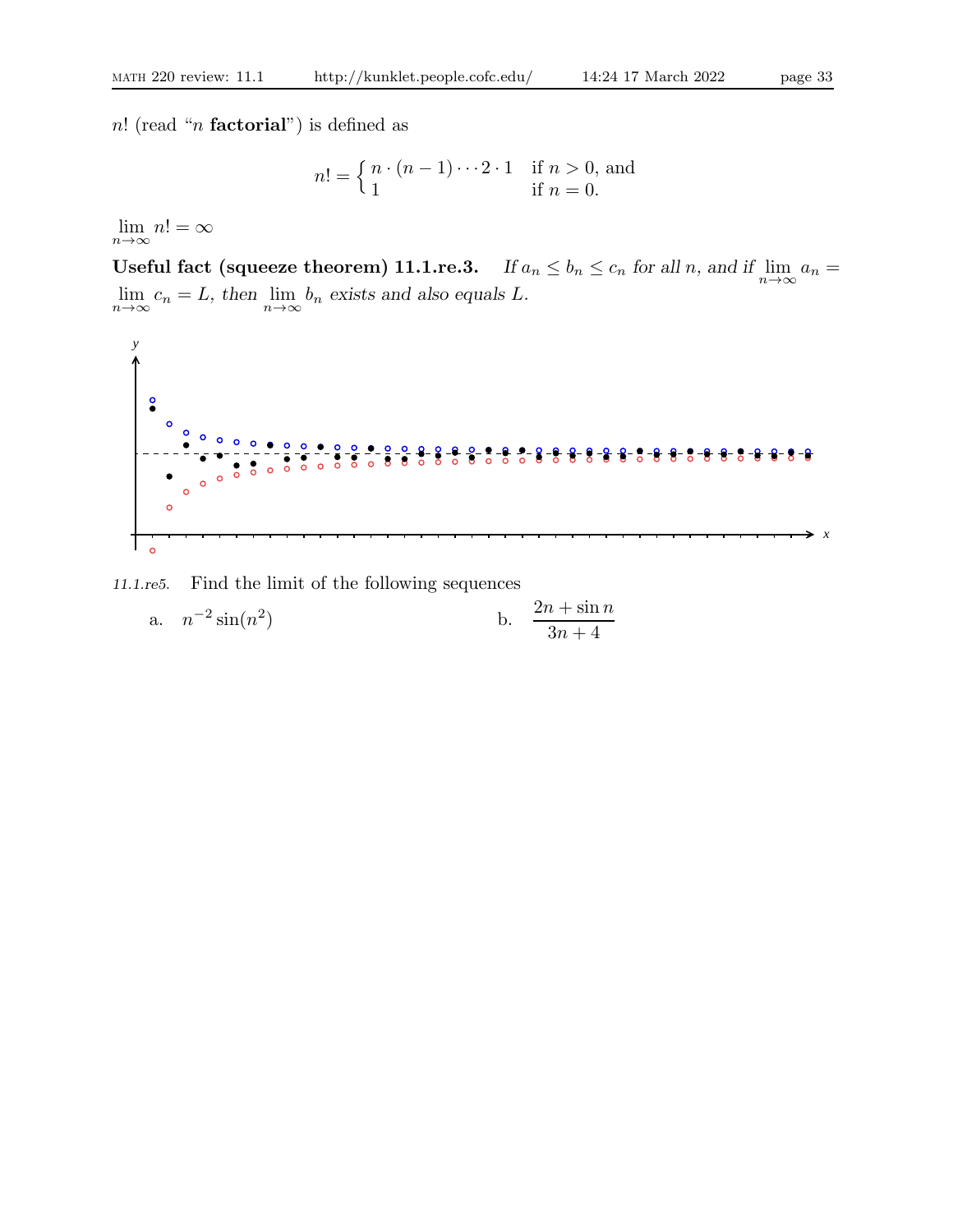Famous Limits Everybody Should Know (FLESK)

http://kunklet.people.cofc.edu/MATH220/flesk.pdf 1. If r is a constant, then  $\lim_{n\to\infty} r^n =$  $\int \infty$  if  $r > 1$ , 1 if  $r = 1$ , and 0 if  $-1 < r < 1$ , but does not exist if  $r \leq -1$ . 2. If c is a positive constant, then  $\lim_{n\to\infty} c^{1/n} = 1$ . 3. If p is a real constant, then  $\lim_{x \to \infty} x^p =$  $\int_{0}^{\infty}$  if  $p > 0$ , 1 if  $p = 0$ , and 0 if  $p < 0$ . k  $\setminus^x$ 

4. If k is a real constant, then  $\lim_{x\to\infty}$  $1 +$  $\boldsymbol{x}$  $=e^k.$ 

5. If  $p(x)$  and  $q(x)$  are polynomials, then

$$
\lim_{x \to \infty} \frac{p(x)}{q(x)} = \lim_{x \to \infty} \frac{\text{lead term of } p(x)}{\text{lead term of } q(x)}
$$

Consequently,  $p(x) = \lim_{x \to \infty} (\text{lead term of } p(x))$ 

and 
$$
\lim_{x \to \infty} \frac{p(x)}{q(x)} = \begin{cases} \frac{\pm \infty}{\pm \infty} & \text{if } \deg p > \deg q, \\ \frac{\text{lead coefficient of } p}{\text{lead coefficient of } q} & \text{if } \deg p = \deg q, \text{ and } \\ 0 & \text{if } \deg p < \deg q. \end{cases}
$$

6. If  $p(x)$  is a polynomial, then  $\lim_{x\to\infty}$  $p(x+1)$  $p(x)$  $= 1.$ 

7. If  $p(x)$  is a nonzero polynomial, then  $\lim_{x \to \infty} |p(x)|^{1/x} = 1$ .

11.1.re6. Find the limit of the following sequences

a. 
$$
\{3n - \sqrt{9n^2 - 2n}\}
$$
  
b.  $\left\{\frac{2n^3 + 3n + 1}{5n^3 - 4}\right\}$   
c.  $\left\{\left(\frac{n+2}{n}\right)^n\right\}$   
d.  $\{1, 0, -1, 0, 1, 0, -1, ...\}$   
e.  $\left\{\frac{(-1)^n n^2 + 1}{5n^3 - 4}\right\}$ 

Answers 11.1.re3.  $b_n = (-1)^{n+1} \frac{n^3}{2n+1}$  ( $n \ge 0$ ) 11.1.re5a. 0 11.1.re5b.  $\frac{2}{3}$  11.1.re6a.  $\frac{1}{3}$  11.1.re6b.  $\frac{2}{5}$ 11.1.re6c.  $e^2$  11.1.re6d. diverges 11.1.re6e. 0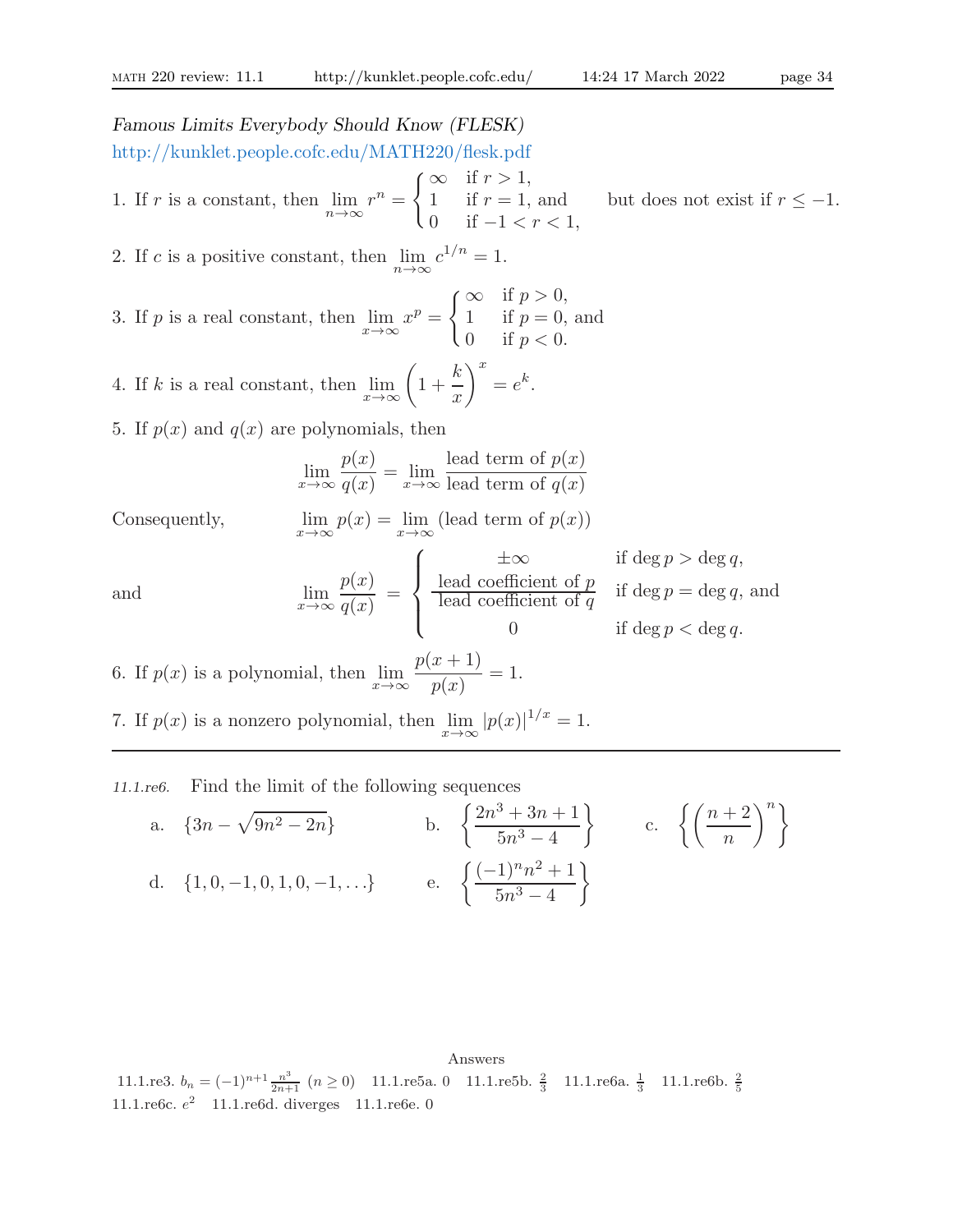#### 11.2: Series and their sums

If  $a_i$  is a sequence, then  $\sum_{i=1}^n a_i$  stands for the the sum  $a_1 + a_2 + \cdots + a_n$ . 11.2.re1. Find the sum:  $\sum_{n=0}^{4} (-1)^n (n+1)^2$ 

 $\{a_1, a_2, a_3, \ldots\}$  is an **infinite sequence**. Its **limit** denoted  $\lim_{i\to\infty} a_i$ .  $a_1 + a_2 + a_3 + \cdots$  is an **infinite series**. Its sum denoted  $\sum_{i=1}^{\infty} a_i$ .  $\sum_{i=1}^{n} a_i = a_1 + a_2 + \cdots + a_n$  is called the *n*th **partial sum** of the series. The sum of a series is defined to be the limit of its partial sums:

Definition 11.2.re.1.  $\sum_{i=1}^{\infty} a_i = \lim_{n \to \infty} \sum_{i=1}^n a_i$ , if this limit exists. The symbols  $\lim_{n \to \infty} a_n$  and  $\sum_{n=1}^{\infty} a_n$  do not mean the same thing: 11.2.re2. Find the following

a. the limit of the sequence  $\{1, 0, 0, 0, \ldots\}$  b. the sum of the series  $1 + 0 + 0 + 0 + \cdots$ c.  $\lim_{n\to\infty}(\frac{1}{2})$  $\frac{1}{2})^n$  d.  $\sum_{n=0}^{\infty} (\frac{1}{2})^n$  $\frac{1}{2}$ <sup>n</sup> (see Fact 11.2.re.3 below.)

Definition 11.2.re.2. A geometric series is one of the form

$$
a + ar + ar2 + ar3 + \dots = \sum_{j=0}^{\infty} arj
$$

for some numbers a and r.

Fact 11.2.re.3. If  $a \neq 0$ , then  $\sum^{\infty}$  $j=0$  $ar^j$  converges if  $|r| < 1$ , and diverges if  $|r| \ge 1$ .

When it converges,  $\sum_{n=1}^{\infty}$  $j=0$  $ar^j = \frac{a}{1}$  $1 - r$ .

11.2.re3. Find the sum of the series, if it converges. Express your answer as a rational number.

a. 
$$
\frac{2}{3} - \frac{4}{9} + \frac{8}{27} - \frac{16}{81} + \cdots
$$
 b.  $\sum_{n=1}^{\infty} 4\left(\frac{2}{3}\right)^{n-2}$  c.  $\sum_{n=2}^{\infty} \frac{3^{2n-2}}{5^{n+1}}$ 

11.2.re4. Write the repeating decimal  $1.\overline{21}$  as a series and express its sum as a rational number.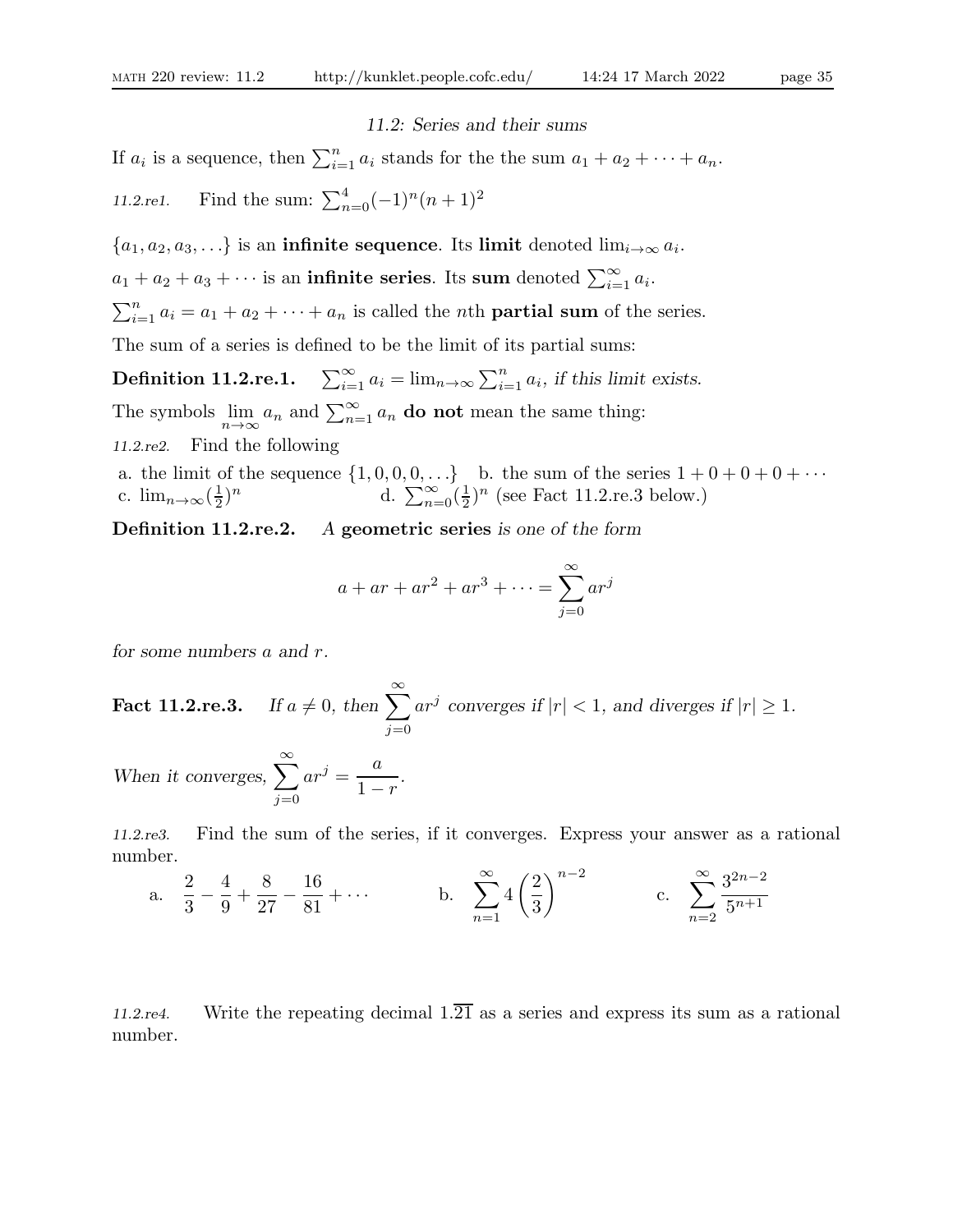**Definition 11.2.re.4.** A telescoping series is one of the form  $\sum_{k=0}^{\infty} (b_{k+1} - b_k)$  for some sequence  $b_k$ .

The partial sums of a telescoping series collapse to a few terms. To find a formula for the nth partial sum, find the first few and observe the pattern.

11.2.re5. Find the sum of the series by first finding a formula for its nth partial sum.

a. 
$$
\sum_{n=1}^{\infty} \ln\left(\frac{n+1}{n}\right)
$$
 b. 
$$
\sum_{n=1}^{\infty} \frac{2}{n(n+2)}
$$

Most series other than geometric or telescoping series are difficult to sum, but we've seen several tests that sometimes allow us to conclude that a series converges or diverges.

The nth term test  $11.2$ .re.5.  $a_n$  is not zero, then the series  $\sum_{n=1}^{\infty}$  $n=1$  $a_n$  must

diverge.

11.2.re6. What does the nth term test say about the following series?

a. 
$$
\sum_{n=1}^{\infty} \ln\left(\frac{n}{2n+1}\right)
$$
 b.  $\sum_{n=1}^{\infty} \frac{1}{n}$  c.  $\sum_{n=1}^{\infty} \ln\left(\frac{n+1}{n}\right)$ 

The converge of the nth term test is false. If the nth term of a series goes to zero, the series might still diverge. That is, the nth term test sometimes allows us to conclude that a series diverges. It never allows us to conclude that a series converges.

Useful rules  $11.2$ .re.6.  $n=1$  $a_n$  and  $\sum_{n=1}^{\infty}$  $n=1$  $b_n$  both converge and if c is any number,

then

$$
\sum_{n=1}^{\infty} (a_n + b_n) = \sum_{n=1}^{\infty} a_n + \sum_{n=1}^{\infty} b_n, \text{ and}
$$

$$
\sum_{n=1}^{\infty} c \cdot a_n = c \left( \sum_{n=1}^{\infty} a_n \right).
$$

However,

$$
\sum_{n=1}^{\infty} (a_n b_n) \neq \left(\sum_{n=1}^{\infty} a_n\right) \left(\sum_{n=1}^{\infty} b_n\right).
$$

#### Answers

11.2.re1. 1 − 4 + 9 − 16 + 25 = 15 11.2.re2a. 0 11.2.re2b. 1 11.2.re2c. 0 11.2.re2d. 2 11.2.re3a.  $\frac{2}{5}$  11.2.re3b. 1/2 11.2.re3c. 18 11.2.re4.  $\sum_{n=0}^{\infty} \frac{12}{10} \left(\frac{1}{100}\right)^n = \frac{40}{33}$ 11.2.re5a.  $s_n = \ln(n+1)$ . series diverges 11.2.re5b.  $s_n = \frac{3}{2} - \frac{1}{n+1} - \frac{1}{n+2}$ . sum =  $\frac{3}{2}$ . 11.2.re6a. series diverges 11.2.re6b. inconclusive 11.2.re6c. inconclusive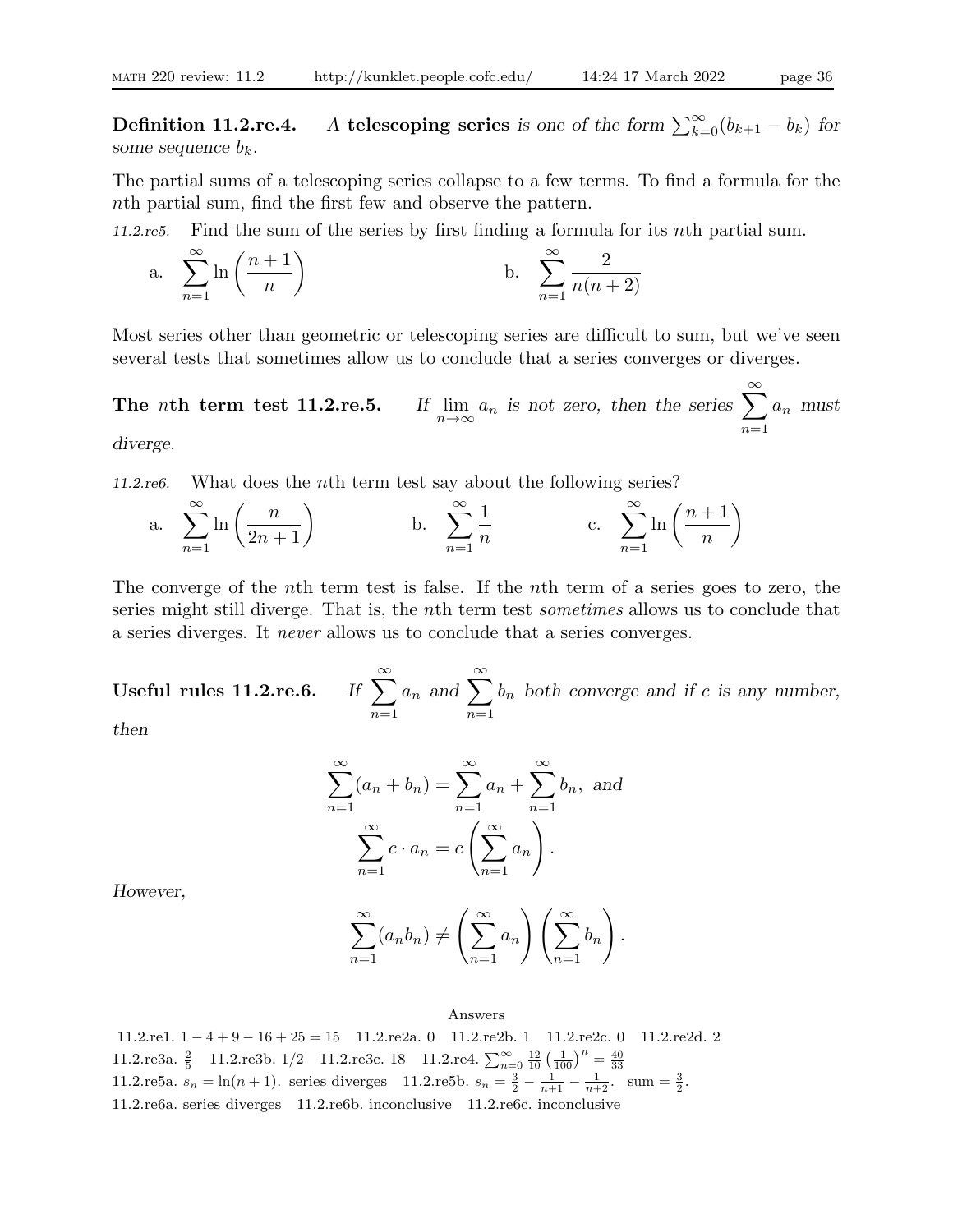11.3: The Integral Test

Fact 11.3.re.1. If  $a_n \geq 0$  for all n, then the series  $\sum_{n=1}^{\infty} a_n$  either diverges to  $\infty$  or converges (to a finite sum).

The integral and comparison tests both reply on this fact, so they both apply only to nonnegative series: that is, series with no negative terms.

**The Integral Test 11.3.re.2.** If  $f(x)$  is positive and decreasing on the interval  $[k, \infty)$ for some number  $k$ , then

$$
\sum_{n=1}^{\infty} f(n) \quad \text{and} \quad \int_{1}^{\infty} f(x) \, dx
$$

either both converge or both diverge.

11.3.re1. The **p-series**  $\sum_{n=1}^{\infty}$  $n=1$ 1  $\frac{1}{n^p}$  converges if and only if  $p > 1$ . The (divergent) p-series with  $p = 1$  is called the **harmonic series**.  $1 + \frac{1}{2} + \frac{1}{3} + \frac{1}{4} + \cdots$ .

11.3.re2. Determine whether the series converges or diverges.

a. 
$$
1 + \frac{1}{\sqrt[3]{2}} + \frac{1}{\sqrt[3]{3}} + \frac{1}{\sqrt[3]{4}} + \cdots
$$
 b.  $-2 - \frac{1}{4} - \frac{2}{27} - \frac{1}{32} - \frac{2}{125} - \cdots$ 

11.3.re3. Use the integral test to determine the convergence/divergence of the series. Can you think of an easier test to apply?

a. 
$$
\sum_{n=1}^{\infty} n^2 e^{-n^3}
$$
 b.  $\sum_{n=1}^{\infty} \frac{\ln n}{n^2}$  c.  $\sum_{n=1}^{\infty} \frac{n^3}{n^4 - 2}$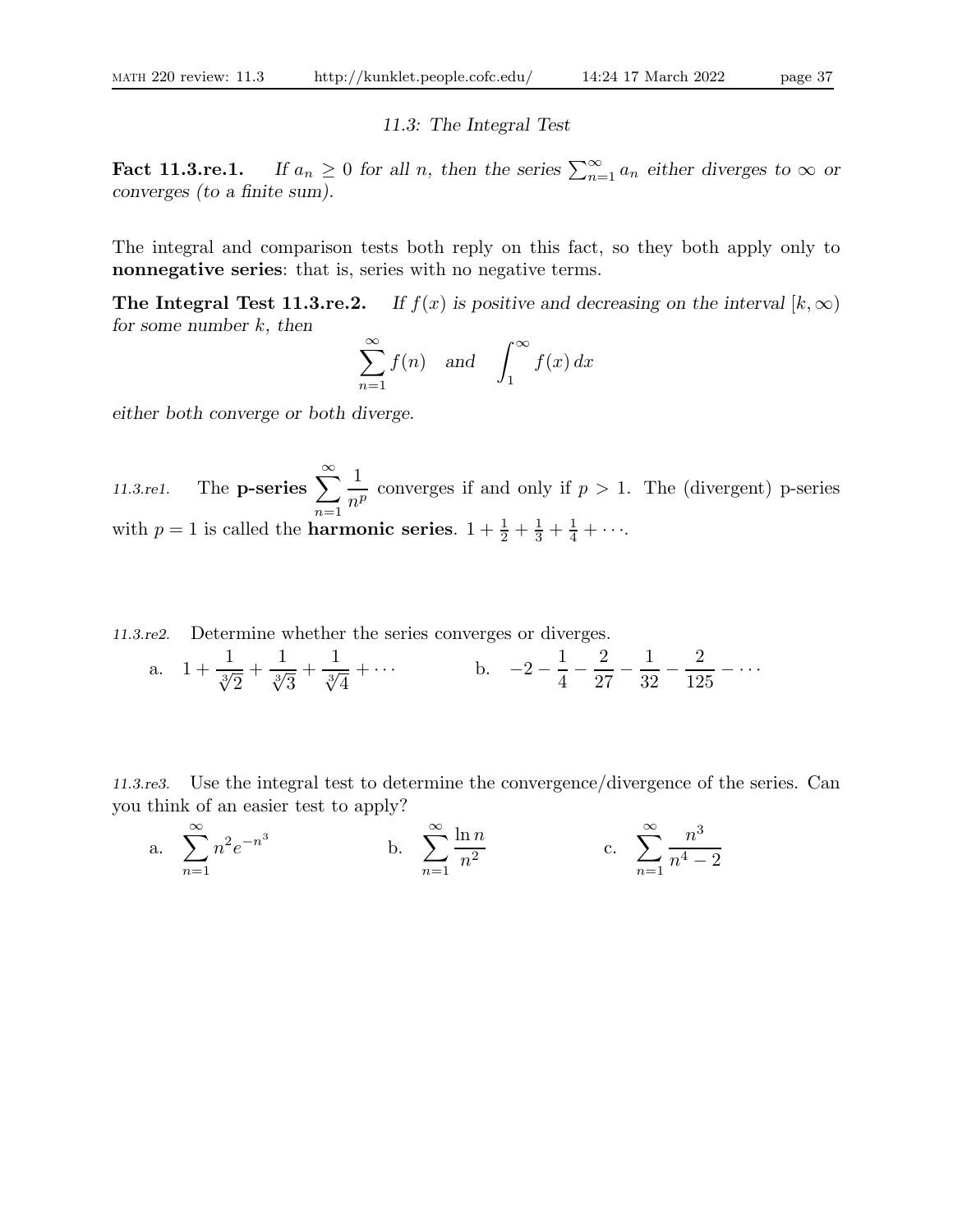The integral test provides a useful error bound:



$$
\int_{k+1}^{\infty} f(x) dx \leq \sum_{n=k+1}^{\infty} f(n) \leq \int_{k}^{\infty} f(x) dx
$$

Note that this provides upper and lower bounds for the error

$$
\sum_{n=1}^{\infty} f(n) - \sum_{n=1}^{k} f(n) = \sum_{n=k+1}^{\infty} f(n)
$$

when we use the k<sup>th</sup> partial sum to approximate the sum of the series. 11.3.re4. Find an upper bound for the error that occurs when  $\sum_{n=1}^{\infty}$ 1  $\frac{1}{n(\ln n)^4}$  is approximated by its 10th partial sum  $\sum_{n=1}^{10}$ 1  $\frac{1}{n(\ln n)^4}$ .

11.3.re4, continued. If I wish for the error to be less than  $10^{-6}$ , how many terms should I use in my approximation?

For more practice problems like11.3.re4, see http://kunklet.people.cofc.edu/MATH220/stew1103prob.pdf.

Answers

11.3.re2a.  $p = 1/3$ . diverges. 11.3.re2b. series equals  $-2\sum_{n=1}^{\infty} \frac{1}{n^3}$ . See 11.2.re.6. Series converges. 11.3.re3a. converges, but root test would be easier 11.3.re3b. conveges. Could limit-compare to  $\sum_{n=1}^{\infty} \frac{1}{n^{3/2}}$ . 11.3.re3c. diverges. could compare to  $\sum_{n=1}^{\infty} \frac{1}{n}$ . 11.3.re4. Error  $\lt \frac{1}{3(\ln 10)^3}$ 11.3.re4.  $k > e^{100/\sqrt[3]{3}}$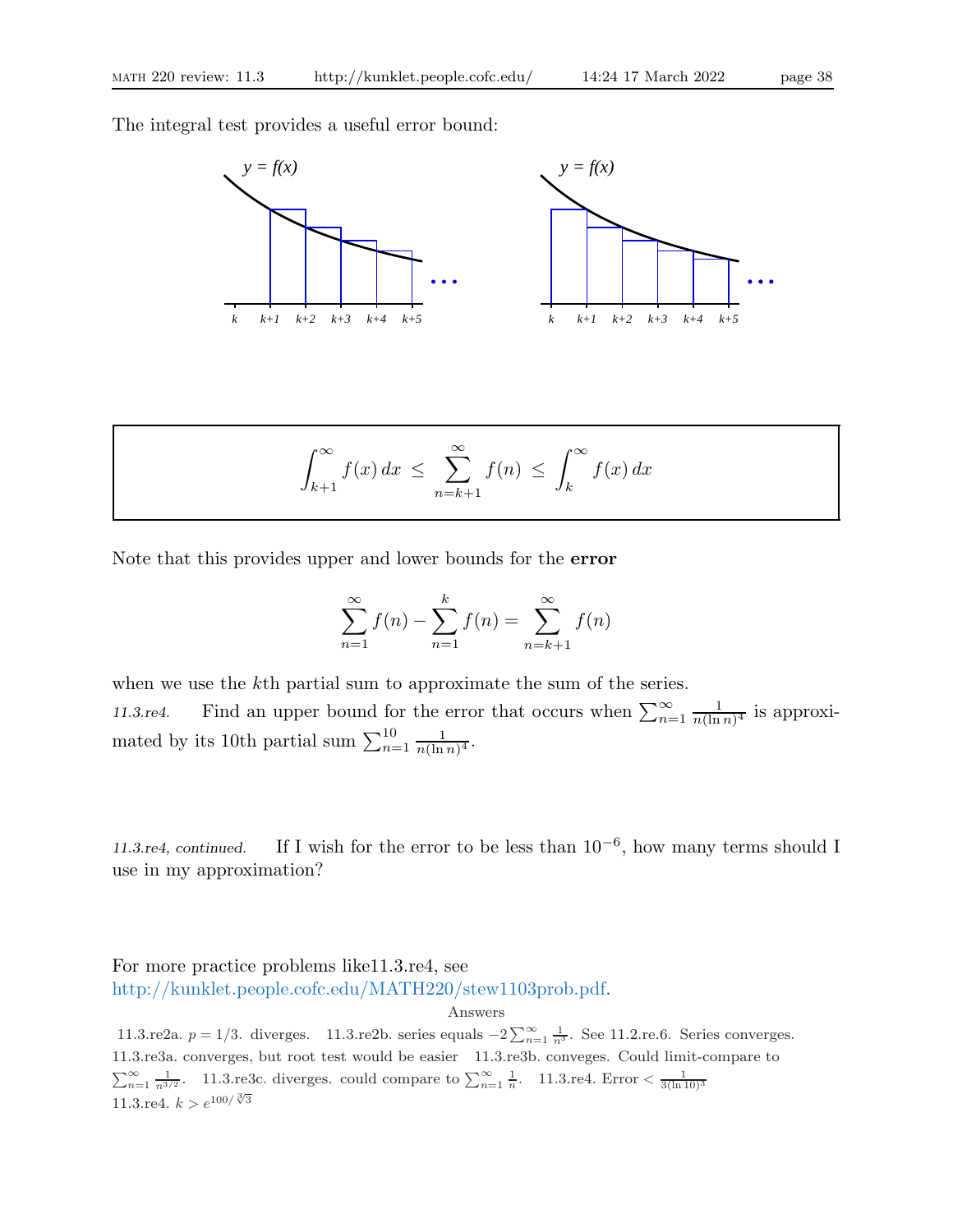#### 11.4: The Comparison Test

**The Comparison Test 11.4.re.1.** Suppose  $0 \le a_n \le b_n$ , for all  $n \ge k$  for some k.

If 
$$
\sum_{n=1}^{\infty} b_n
$$
 converges,  $\sum_{n=1}^{\infty} a_n$  must also converge.  
If  $\sum_{n=1}^{\infty} a_n$  diverges,  $\sum_{n=1}^{\infty} b_n$  must also diverge.

11.4.re1. Determine the convergence/divergence of the series.

a. 
$$
\sum_{n=1}^{\infty} \frac{1}{n(2n+1)}
$$
 b.  $\sum_{n=1}^{\infty} \frac{\tan^{-1} x}{n}$  c.  $\sum_{n=1}^{\infty} \frac{n2^n}{(n+1)3^n}$  d.  $\sum_{n=0}^{\infty} \frac{3^n + n}{2^n}$ 

If our series and the series we would compare to it aren't related in a way that leads to any conclusion via the Comparison Test, there's another test we might try.

**Limit Comparison Test 11.4.re.2.** If  $a_n$  and  $b_n$  are both  $\geq 0$  for all  $n$ , and if  $\lim_{n\to\infty}$  $a_n$  $b_n$ exists and is a positive (and finite) number, then

$$
\sum_{n=1}^{\infty} a_n \quad \text{and} \quad \sum_{n=1}^{\infty} b_n
$$

either both converge or both diverge.

11.4.re2. Determine the convergence/divergence of the series.

a. 
$$
\sum_{n=1}^{\infty} \frac{3^n}{4^n - 1}
$$
 b.  $\sum_{n=1}^{\infty} \frac{\sqrt{n}}{n + \pi}$ 

### Limit Comparison Test, continued.

If  $\lim_{n\to\infty}$  $a_n$  $\frac{d^2n}{b_n} = 0$ , then  $0 \le a_n < b_n$  for all  $n > k$  for some number k. If  $\lim_{n\to\infty}$  $a_n$  $\frac{\partial n}{\partial n} = \infty$ , then  $a_n > b_n \ge 0$  for all  $n > k$  for some number k.

In either of these events, we can then try the ordinary comparison test.

11.4.re3. Determine the convergence/divergence of 
$$
\sum_{n=2}^{\infty} \frac{1}{\ln n}
$$
 by limit-comparing it to the harmonic series

the harmonic series.

#### Answers

11.4.re1a. converges. compare to  $\sum_{n=1}^{\infty} \frac{1/2}{n^2}$ . 11.4.re1b. diverges. compare to  $\sum_{n=1}^{\infty} \frac{\pi/4}{n}$ . 11.4.re1c. converges. compare to  $\sum_{n=1}^{\infty} \left(\frac{2}{3}\right)^n$ . 11.4.re1d. diverges. compare to  $\sum_{n=3}^{\infty} \left(\frac{3}{2}\right)^n$ . 11.4.re2a. converges. limit-compare to  $\sum_{n=1}^{\infty} (\frac{3}{4})^n$ . 11.4.re2b. diverges. limit-compare to  $\sum_{n=1}^{\infty} \frac{1}{\sqrt{n}}$ . 11.4.re3. Since  $\lim_{n\to\infty}\frac{1/\ln n}{1/n}=\infty$  (by l'Hospital's),  $\frac{1}{\ln n}>\frac{1}{n}>0$  eventually. Because the harmonic series diverges, so does  $\sum_{n=2}^{\infty} \frac{1}{\ln n}$ .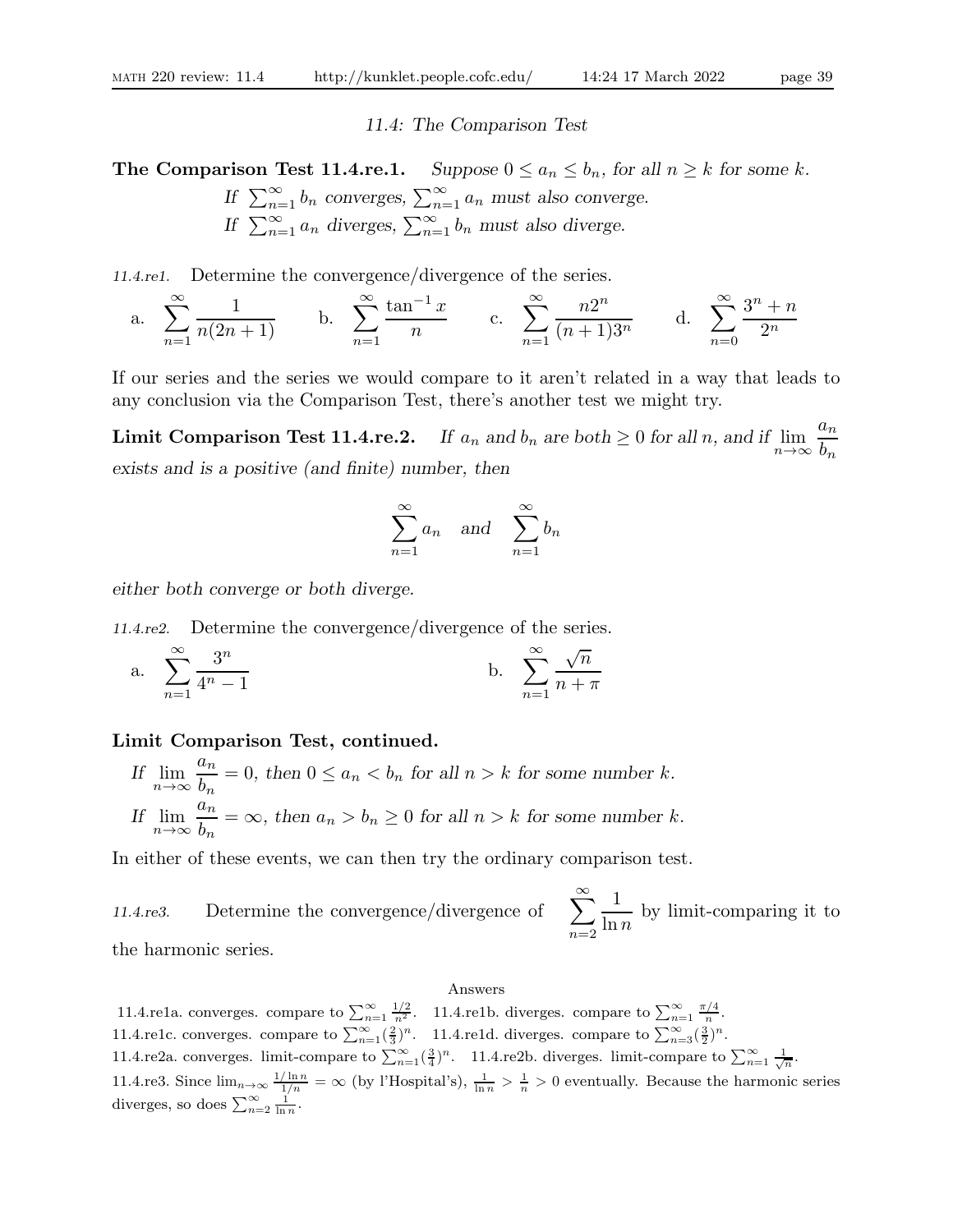# 11.5: The Alternating Series Test

An alternating series is one that alternates in sign, such as

(11.5.7e.1) 
$$
-\frac{1}{2} + \frac{2}{3} - \frac{1}{4} + \frac{4}{9} - \frac{1}{8} + \frac{8}{27} - \cdots
$$

Alternating Series Test 11.5.re.2. If  $b_n \geq b_{n+1}$  for all n in  $[k,\infty)$  for some number k, and if  $\lim_{n\to\infty}$  $b_n = 0$ , then the alternating series  $\sum_{n=0}^{\infty}$  $n=0$  $(-1)^n b_n$  converges.

Note that  $\sum_{n=1}^{\infty}$  $n=0$  $(-1)^{n+1}b_n = -\sum^{\infty}$  $n=0$  $(-1)^n b_n$ , so if either converges, so does the other.

If  $\lim_{n \to \infty} b_n$  fails to be zero, by Useful Fact 11.1.2 (lecture notes),  $\lim_{n \to \infty} (-1)^n b_n$  cannot equal zero, and therefore  $\sum_{n=1}^{\infty}$  $n=0$  $(-1)^n b_n$  must diverge by the *n*th Term Test.

# If  $b_n$  fails to be decreasing, then the Alternating Series Test is **inconclusive**.

11.5.re1. Because  $\frac{1}{n}$  is decreasing and goes to zero as  $n \to \infty$ , the **alternating harmonic** series  $\sum_{n=1}^{\infty}(-1)^{n+1}\frac{1}{n}$  converges by the Alternating Series Test.

11.5.re2. Determine the convergence/divergence of the series.

a. 
$$
\sum_{n=1}^{\infty} (-1)^{n+1} \frac{n^2}{n^3 + 20}
$$
  
b. 
$$
\sum_{n=1}^{\infty} (-1)^n (e^{1/n} - 1)
$$
  
c. 
$$
\sum_{n=1}^{\infty} (-1)^n \frac{e^{-n} + 1}{1 - e^{-n}}
$$
  
d. 
$$
\sum_{n=0}^{\infty} (-1)^{n-1} n e^{-n/9}
$$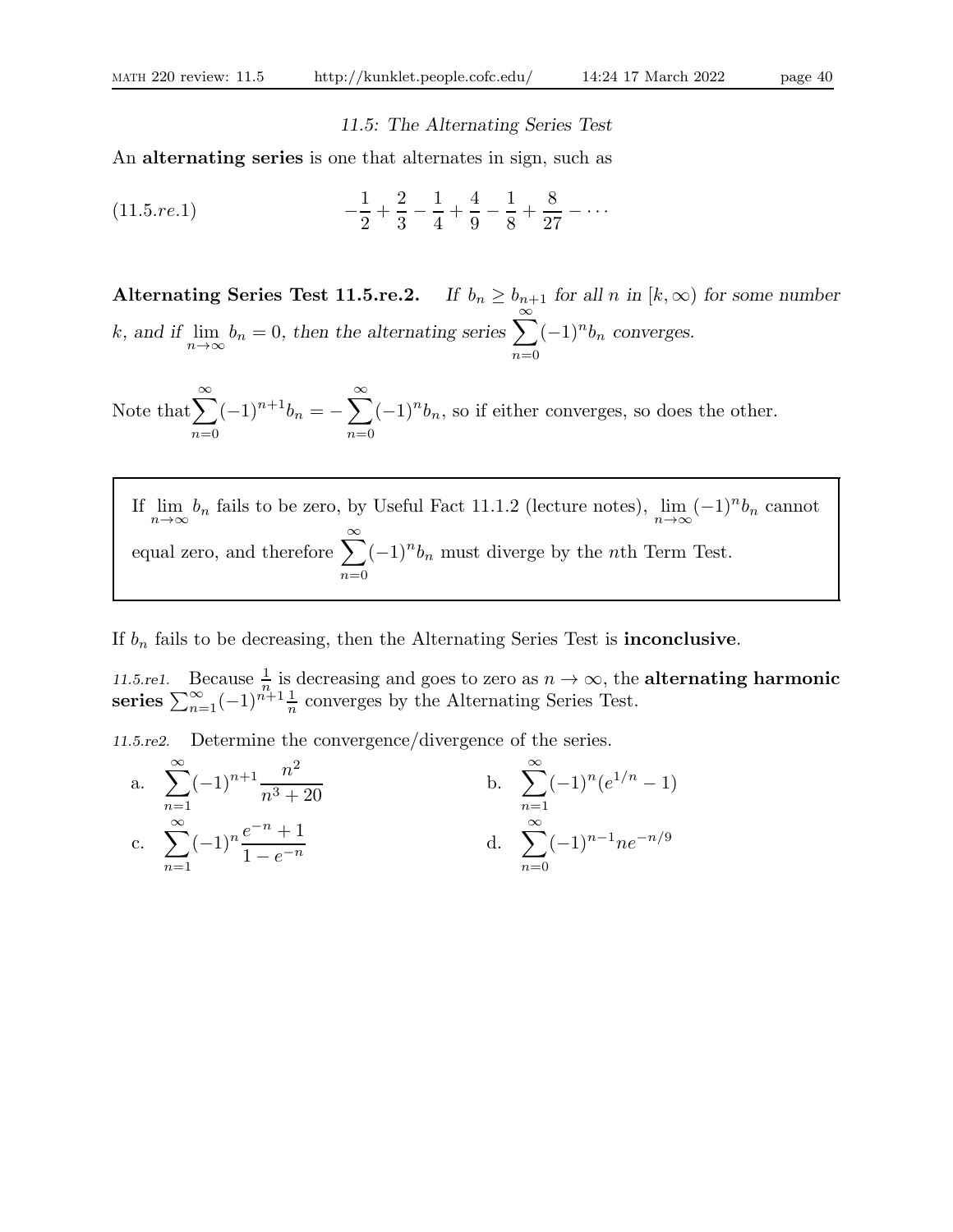

Alternating Series Test, continued. Under the same hypotheses as the Alternating Series Test, the sum of the series lies between any two consecutive partial sums. Consequently, the absolute error  $|s - s_n| \leq |s_{n+1} - s_n| = b_{n+1}$ .

11.5.re3. Suppose we approximate  $s = \sum_{n=1}^{\infty} (-1)^{n+1} \frac{1}{n^3+1}$  by the partial sum of its first 20 terms.

$$
s \approx s_{20} = \frac{1}{2} - \frac{1}{9} + \frac{1}{28} - \dots - \frac{1}{20^3 + 1}.
$$

Find an upper bound on the error of this approximation.

11.5.re3, continued. How many terms of this series must I add to be certain that the partial sum is within  $10^{-6}$  of the sum of the series?

For more practice problems like 11.5.re3, see http://kunklet.people.cofc.edu/MATH220/stew1105prob.pdf.

Answers

11.5.re2a. converges 11.5.re2b. converges 11.5.re2c. diverges by nth term test. 11.5.re2d. converges by Alternating Series Test. could also use root test. 11.5.re3.  $|\text{error}| \leq \frac{1}{21^3+1}$ 11.5.re3. number of terms  $> \sqrt[3]{999,999} - 1$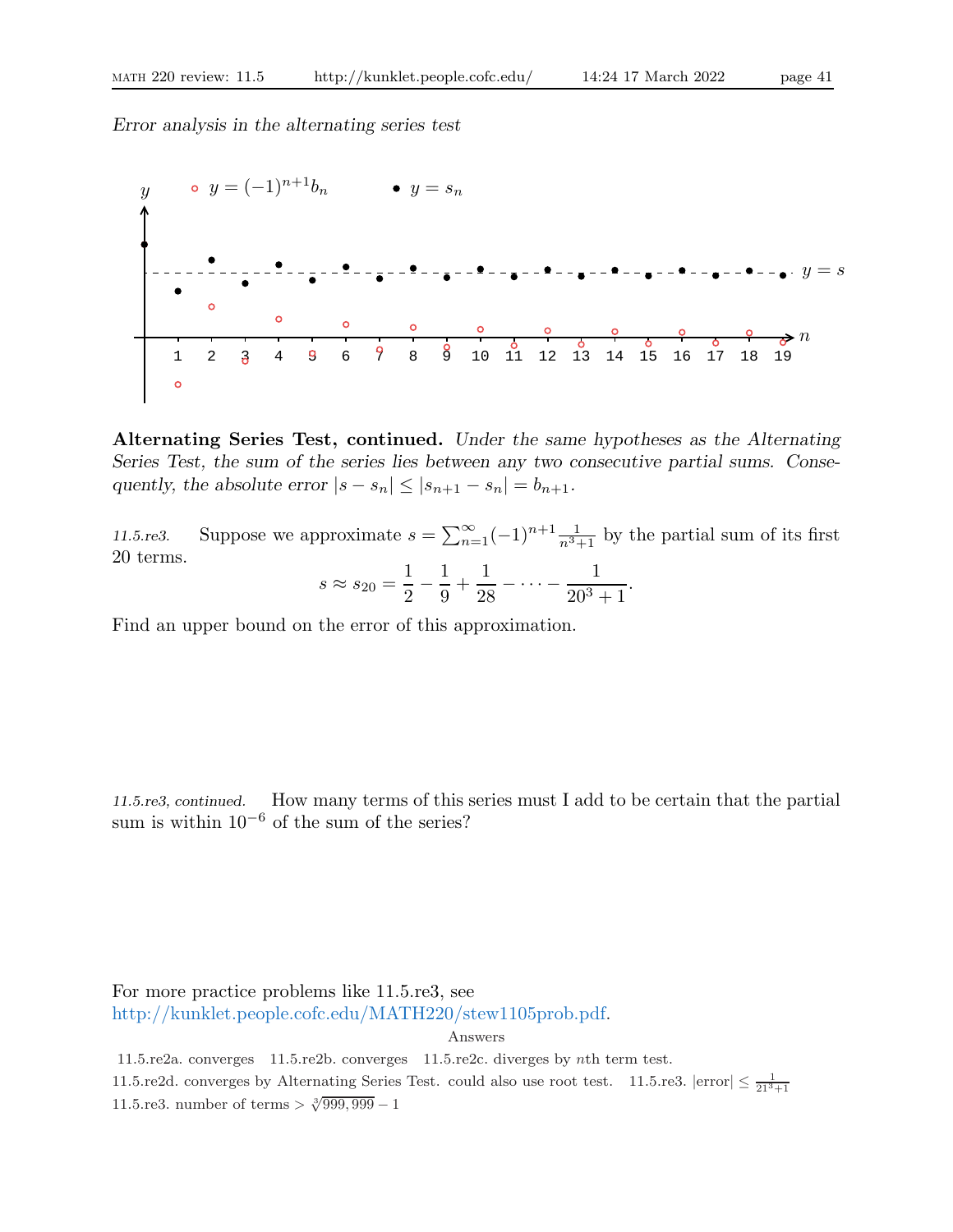11.6: Absolute Convergence and the Root and Ratio Tests

Fact 11.6.re.1.  $\sum_{n=1}^{\infty} |a_n|$  converges, then  $\sum_{n=1}^{\infty} a_n$  must also converge.

#### Definition 11.6.re.2.

 $\sum_{n=1}^{\infty} a_n$  is absolutely convergent if  $\sum_{n=1}^{\infty} |a_n|$  is convergent.  $\sum_{n=1}^{\infty} a_n$  is conditionally convergent if  $\sum_{n=1}^{\infty} a_n$  is convergent, but  $\sum_{n=1}^{\infty} |a_n|$  is divergent.

11.6.re1. Give an example of an absolutely convergent series and a conditionally convergent series. (There are infinitely many correct answers.)

The Root and Ratio Tests 11.6.re.3. Let L be the following limit, if it exists.

$$
L = \lim_{n \to \infty} \sqrt[n]{|a_n|}
$$
 
$$
L = \lim_{n \to \infty} \frac{|a_{n+1}|}{|a_n|}
$$

**DOOT TEST RATIO TEST RATIO TEST** 

Then, regardless which of these you used to compute L,

if  $L < 1$ , then  $\sum_{n=1}^{\infty} a_n$  converges absolutely, and if  $L > 1$ , then  $\sum_{n=1}^{\infty} a_n$  diverges (in fact,  $\lim_{n \to \infty} |a_n| = \infty$ ).

The Root and Ratio Tests are inconclusive if  $L = 1$ .

The Root and Ratio tests will work poorly on a series that resembles a  $p$ -series but will work well on a series that resembles a geometric series. Ratio works well on a series whose n term includes a factorial factor.

11.6.re2. Determine whether the series converges absolutely, converges conditionally, or diverges.

a. 
$$
\sum_{n=0}^{\infty} (-1)^n \frac{n}{\sqrt{n+1}}
$$
  
b. 
$$
\sum_{n=1}^{\infty} (-1)^{n+1} \left( \frac{1+n+n^2}{4^n} \right)
$$
  
c. 
$$
\sum_{n=0}^{\infty} \frac{1+\sin n}{2^n+1}
$$
  
d. 
$$
\sum_{n=0}^{\infty} (-1)^n \frac{n+1}{n^2+1}
$$

Answers 11.6.re1.  $\sum_{n=1}^{\infty}(-1)^n\frac{1}{n^2}$  is absolutely convergent because  $\sum_{n=1}^{\infty}\frac{1}{n^2}$  is convergent.  $\sum_{n=1}^{\infty}(-1)^n\frac{1}{\sqrt{n}}$  is conditionally convergent because it converges by the Alternating Series Test, but  $\sum_{n=1}^{\infty} \frac{1}{\sqrt{n}}$  diverges. 11.6.re2a. diverges by nth term test 11.6.re2b. absolutely convergent by root or ratio 11.6.re2c. absolutely convergent. Compare to  $\sum_{n=0}^{\infty} \frac{2}{2^n}$ . 11.6.re2d. conditionally convergent.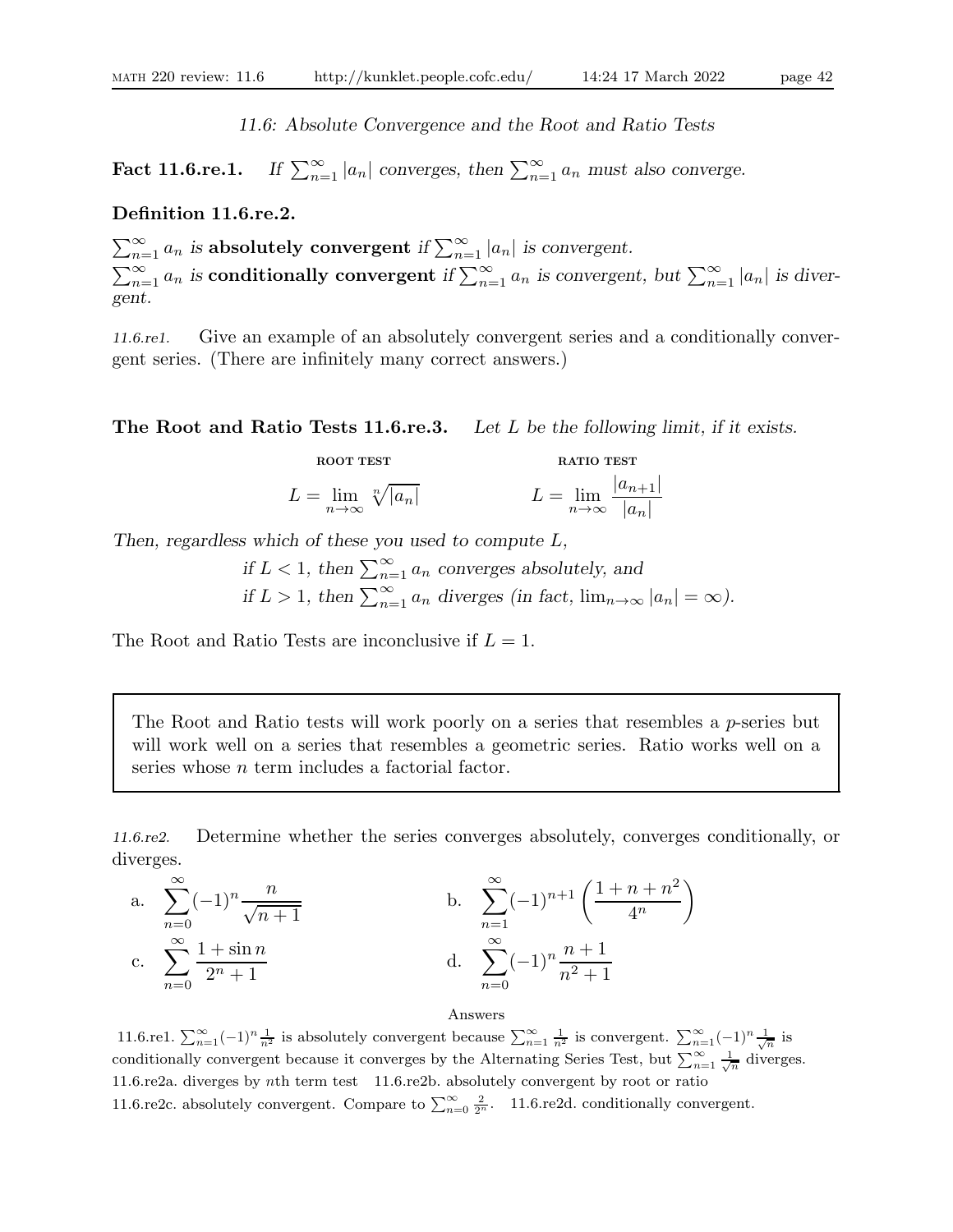# 11.7: Strategy for Testing Series

See the text for a helpful list of tips and examples of how to choose a convergence test for an infinite series.

11.7.re1. Determine whether the series is absolutely convergent, conditionally convergent, or divergent.

a. 
$$
\sum_{n=1}^{\infty} \frac{\sin^2 n}{n^2}
$$
 b.  $\sum_{n=1}^{\infty} \frac{10^{2n}}{(n+1)!}$  c.  $\sum_{n=1}^{\infty} \left(\frac{n-1}{2n+1}\right)^n$  d.  $\sum_{n=1}^{\infty} ne^n$   
e.  $\sum_{n=2}^{\infty} \frac{(-1)^n}{n \ln n}$  f.  $\sum_{n=1}^{\infty} \frac{2^n}{5^n - 4^n}$  g.  $\sum_{n=1}^{\infty} \left(1 - \frac{1}{n}\right)^n$  h.  $\sum_{n=1}^{\infty} (-1)^n \frac{n^2 - 1}{n^4 - 2n^3 + 2}$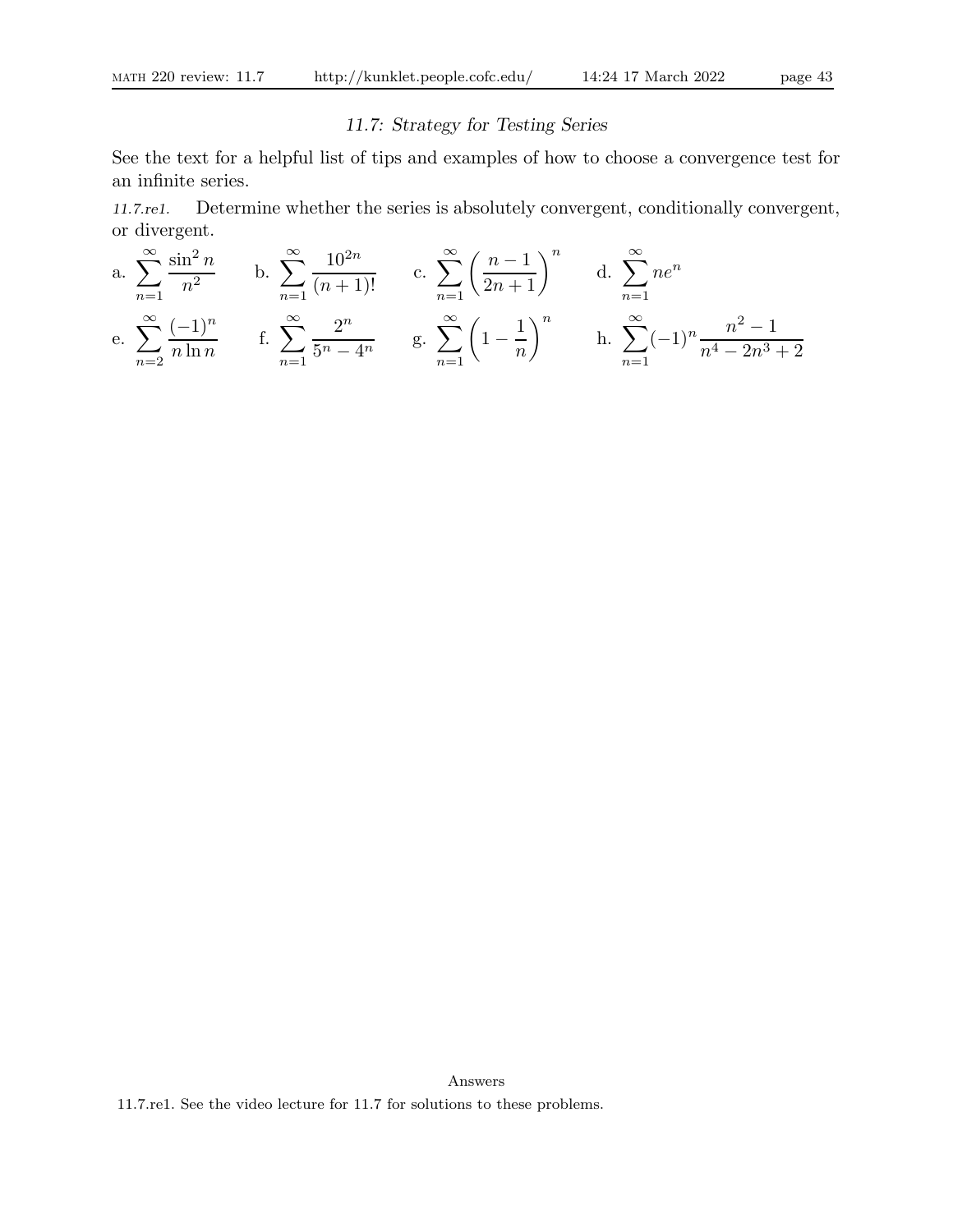11.8: Introduction to Power Series

### **Definition 11.8.re.1.** A power series in x centered at  $a$  is a series of the form

$$
\sum_{n=0}^{\infty} c_n(x-a)^n = c_0 + c_1(x-a) + c_2(x-a)^2 + \cdots
$$

Its coefficients are the numbers  $c_0, c_1, c_2, \ldots$ 

The *n*th coefficient  $c_n$  may depend on *n* but not on *x*.

To say that the function  $f(x)$  is the sum of a power series means that  $f(x)$  is the limit of the polynomials which are its partial sums.

11.8.re1. The geometric series

$$
\sum_{n=0}^{\infty} x^n = 1 + x + x^2 + x^3 + \dots
$$

converges to  $\frac{1}{1-x}$  if  $-1 < x < 1$ , meaning  $\frac{1}{1-x}$  is the limit of these polynomials:

$$
1
$$
\n
$$
1 + x
$$
\n
$$
1 + x + x2
$$
\n
$$
1 + x + x2 + x3
$$
\n
$$
\vdots
$$

You can observe the convergence of these polynomials to  $\frac{1}{1-x}$  on  $(-1,1)$  at http://kunklet.people.cofc.edu/MATH220/geopsums.pdf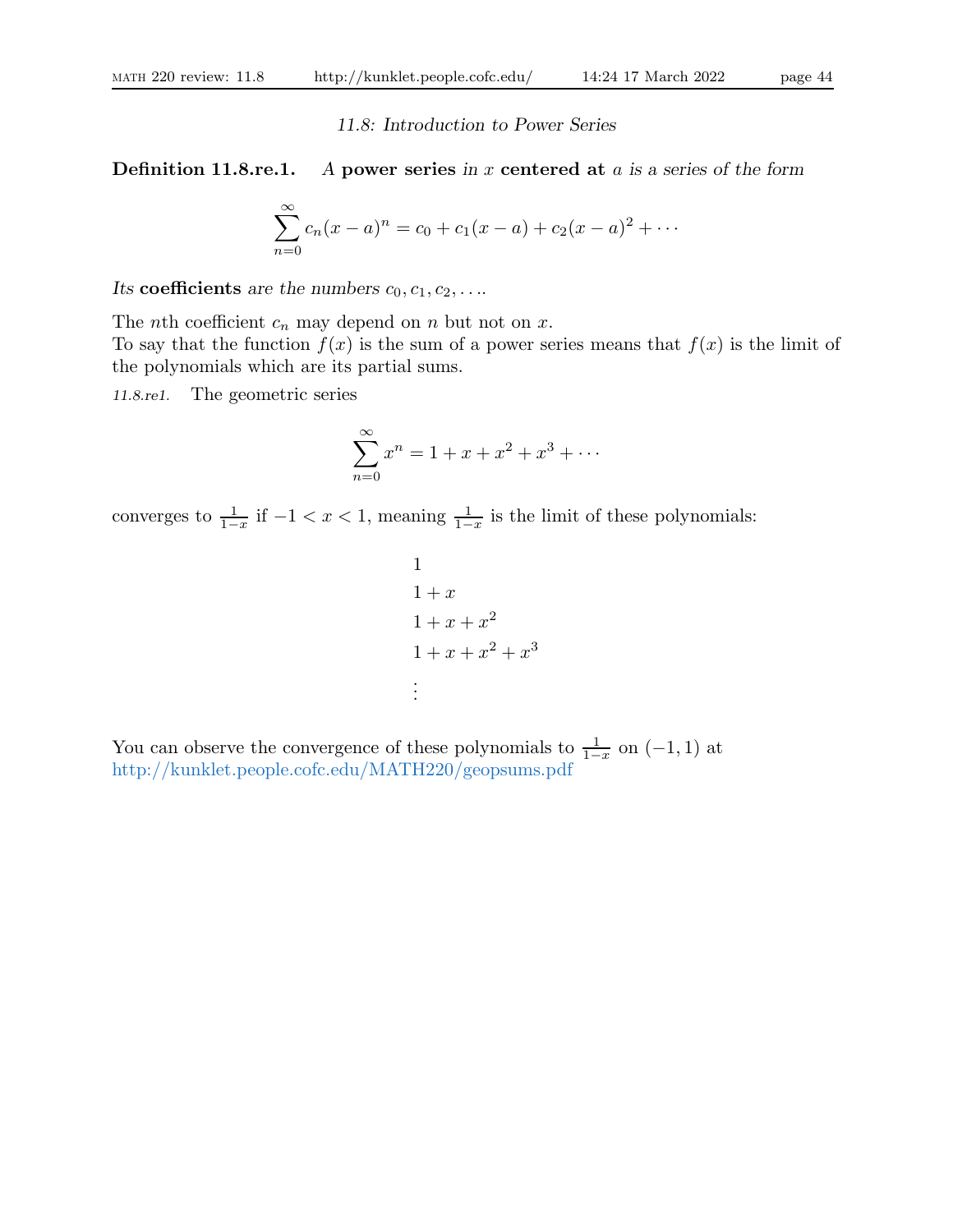**Theorem 11.8.re.2.** For any power series centered at  $x = a$ , exactly one of the following is true:

- 1. The series converges only at  $x = a$ .
- 2. The series converges for all real x.
- 3. There is a number  $R > 0$  with the property that the series

converges absolutely if 
$$
|x - a| < R
$$
, and diverges if  $|x - a| > R$ .

In case 3., the power series converges on the interval  $(a - R, a + R)$ , and can converge absolutely, converge conditionally, or diverge at the endpoints, where  $x - a = \pm R$ .

The set of points at which a power series converges is called its Interval of Convergence, and the half-length of that interval is called its Radius of Convergence. Theorem 11.8.re.2 tells us that the center of a power series is always the center of its interval of convergence.

11.8.re2. What is the radius of convergence in cases 1, 2, and 3 in the theorem above?

11.8.re3. Find the interval and radius of convergence of the power series.

a. 
$$
\sum_{n=0}^{\infty} \frac{(x+3)^n}{2^n (n^2+1)}
$$
  
b. 
$$
\sum_{n=1}^{\infty} (-1)^n \frac{(x-2)^n}{n}
$$
  
c. 
$$
\sum_{n=0}^{\infty} \frac{x^{2n}}{3^n+1}
$$
  
d. 
$$
\sum_{n=0}^{\infty} n! (x-9)^n
$$
  
e. 
$$
\sum_{n=0}^{\infty} (-1)^n \frac{x^{2n+1}}{(2n+1)!}
$$

You can see some partials sums of the series in  $11.8 \text{.e. } 3.6$ http://kunklet.people.cofc.edu/MATH220/taylormystery.pdf

11.8.re4. Suppose that the series  $\sum_{n=0}^{\infty} c_n x^n$  converges at  $x = 5$  and diverges at  $x = -8$ . What can you say about the convergence or divergence of these series?

Choose the appropriate response for each part: Converges Diverges Not enough information

a. 
$$
\sum_{n=0}^{\infty} (-1)^n c_n 5^n
$$
 b.  $\sum_{n=0}^{\infty} c_n 9^n$  c.  $\sum_{n=0}^{\infty} (-1)^n c_n$  d.  $\sum_{n=0}^{\infty} c_n 7^n$ 

Answers

11.8.re2. 0 in case 1.  $\infty$  in case 2. R in case 3. 11.8.re3a. IOC = [-5, -1]. ROC = 2. 11.8.re3b. IOC = (1,3). ROC = 1. 11.8.re3c. IOC =  $(-\sqrt{3}, \sqrt{3})$ . ROC =  $\sqrt{3}$ . 11.8.re3d. IOC = {9}. ROC = 0. 11.8.re3e. IOC =  $(-\infty, \infty)$ . ROC =  $\infty$ . 11.8.re4. From the given information,  $5 \leq ROC \leq 8$ . 11.8.re4a. not enough information 11.8.re4b. diverges 11.8.re4c. converges 11.8.re4d. not enough information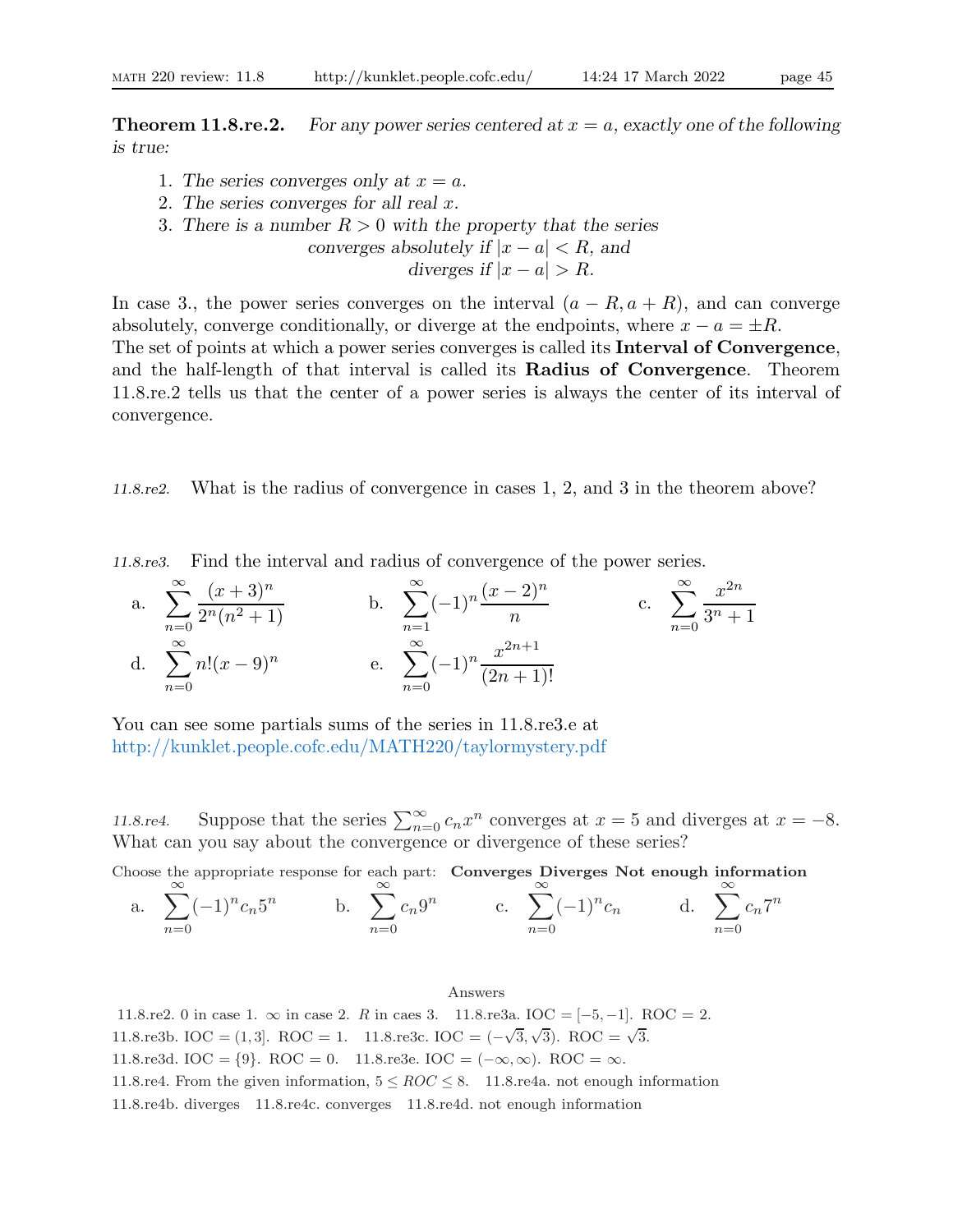#### 11.9: Obtaining Power Series Representations of Given Functions

Obtaining one power series from another by algebraic manipulation

11.9.re1. Find a power series representation of the given function and its interval of convergence.

a. 
$$
\frac{1}{1+2x}
$$
 b.  $\frac{x^2}{3+x}$  c.  $\frac{1}{x^2-9}$  d.  $\frac{1-2x}{1-4x^2}$ 

Obtaining one power series from another by differentiation and integration

**Theorem 11.9. re.1.** One can differentiate and integrate the sum of a power series term-by-term (provided it converges at more than just one point). Doing so produces a series with the same radius of convergence as the original.

11.9.re2. Find a power series representation of the given function and its radius of convergence.

a. 1  $\frac{1}{(2-x)^2}$  b.  $\frac{x}{(1+x)}$  $\frac{x}{(1+x^2)^3}$  c.  $x\ln(1-x^2)$  d.  $\tan^{-1}(2x)$ e.  $\int \frac{2x \, dx}{1 + x^2}$  $\frac{2x \, dx}{1 + x^4}$  f.  $\tan^{-1}(x^2)$ 

Answers 11.9.re1a.  $\sum_{n=0}^{\infty}(-1)^n 2^n x^n$ ; IOC =  $\left(-\frac{1}{2},\frac{1}{2}\right)$ . 11.9.re1b.  $\sum_{n=0}^{\infty}(-1)^n \frac{x^{n+2}}{3^{n+1}}$ ; IOC =  $(-3,3)$ . 11.9.re1c.  $-\sum_{n=0}^{\infty} \frac{x^{2n}}{9^{n+1}}$ ; IOC = (-3,3). 11.9.re1d. same as a. 11.9.re2a.  $\sum_{n=1}^{\infty} n \frac{x^{n-1}}{2^{n+1}}$ ; ROC = 2. 11.9.re2b.  $\sum_{n=2}^{\infty}(-1)^n \frac{n(n-1)}{2} x^{2n-3}$ ; ROC = 1. 11.9.re2c.  $-\sum_{n=0}^{\infty} \frac{x^{2n+3}}{n+1}$ ; ROC = 1. 11.9.re2d.  $\sum_{n=0}^{\infty} (-1)^n 2^{2n+1} \frac{x^{2n+1}}{2n+1}$ ; ROC = 1/2. 11.9.re2e.  $C + \sum_{n=0}^{\infty} (-1)^n \frac{x^{4n+2}}{2n+1}$ ; ROC = 1. 11.9.re2f. same as e.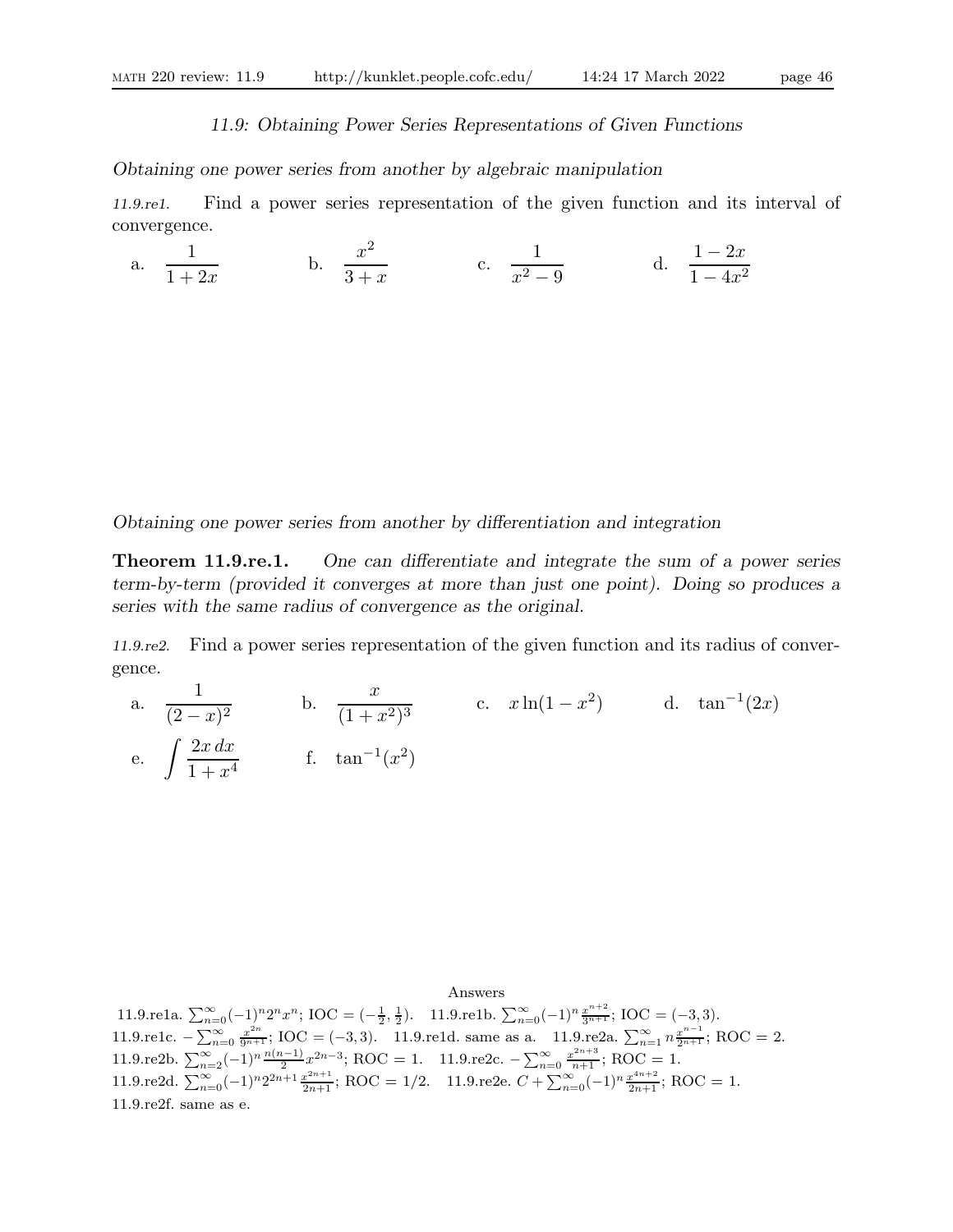#### 11.10: Taylor Series

**Definition 11.10.re.1.** If  $f(x)$  possesses derivatives of all orders at  $x = a$ , Taylor series for  $f(x)$  centered at a is

$$
\sum_{n=0}^{\infty} \frac{1}{n!} f^{(n)}(a)(x-a)^n
$$

The Taylor series for  $f$  at  $a$  is defined so as to be the only power series centered at  $a$ that could possibly sum to  $f(x)$ .

The **Maclaurin series** for the function  $f(x)$  is the Taylor series for  $f(x)$  centered at 0:

$$
\sum_{n=0}^{\infty} \frac{1}{n!} f^{(n)}(0) x^n
$$

The **binomial series** is the Maclaurin series for  $(1+x)^k$ :

$$
\sum_{n=0}^{\infty} {k \choose n} x^n,
$$

where  $\binom{k}{n}$  $\binom{k}{n}$  is the binomial coefficient:

$$
\binom{k}{n} = \begin{cases}\n\frac{n \text{ factors}}{k(k-1)(k-2)\cdots} & \text{if } n = 0, \text{ and} \\
\frac{k(k-1)(k-2)\cdots}{n(n-1)(n-2)\cdots} & \text{if } n \neq 0\n\end{cases}
$$

If k is a nonnegative integer, then  $\binom{k}{0}$  $\binom{k}{0}$   $\binom{k}{1}$   $\binom{k}{2}$  ...  $\binom{k}{n}$  $\binom{k}{n}$  is the k<sup>th</sup> row of Pascal's triangle, and the binomial series is simply the expansion of  $(1+x)^k$  according to the binomial theorem.

**Fact 11.10.re.2.** The radius of convergence of the binomial series  $\sum_{n=0}^{\infty} {k \choose n}$  $\binom{k}{n}x^n$  is

> $\int \infty$  if k is a nonnegative integer, and 1 otherwise.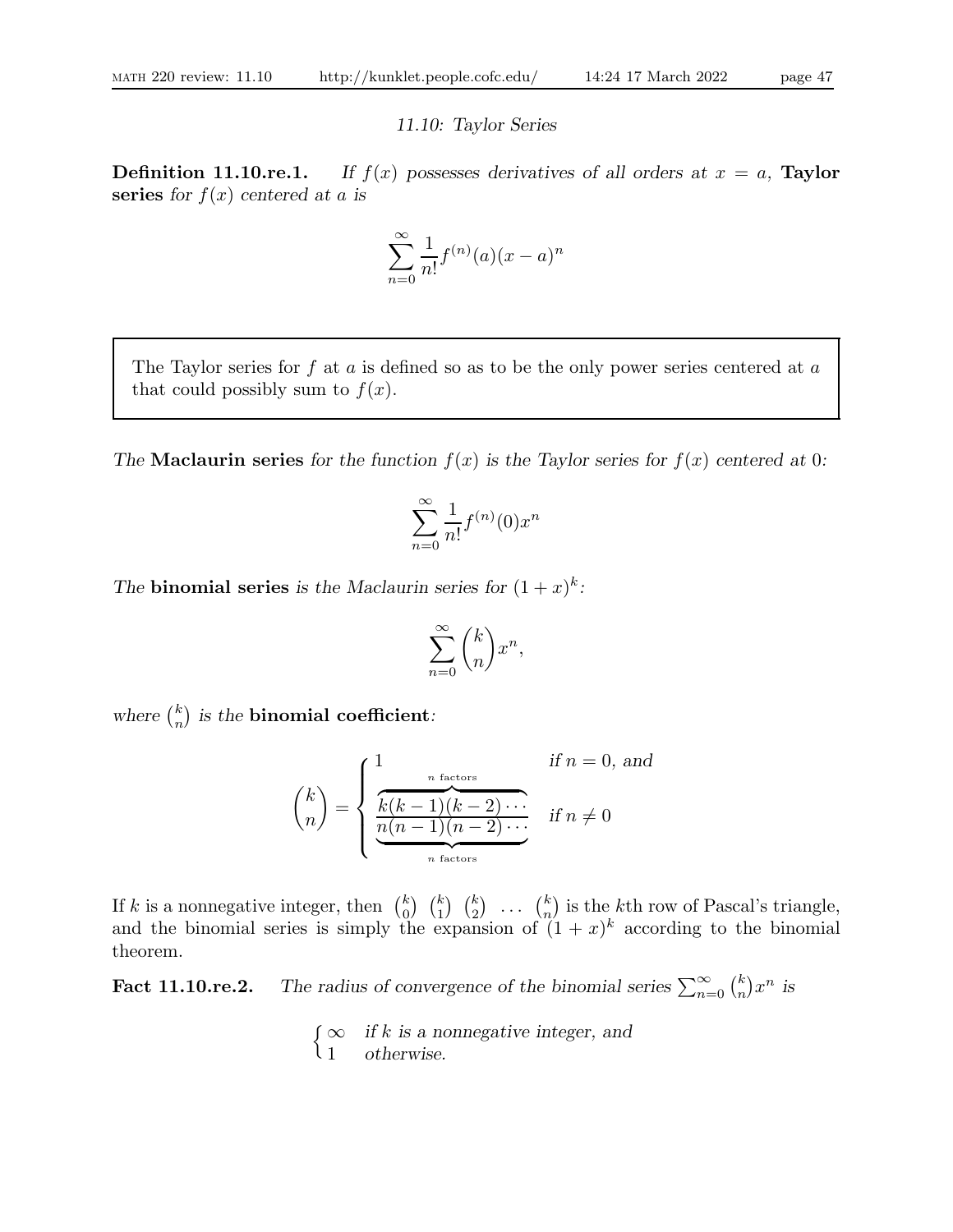Fact 11.10.re.3. Each of the following functions is the sum of its Maclaurin series (within its interval of convergence).

$$
\frac{1}{1-x} \qquad \ln(1-x) \qquad \tan^{-1} x \qquad \sin^{-1} x
$$
  

$$
\sin x \qquad \cos x \qquad e^x \qquad (1+x)^k
$$

The Maclaurin series for  $\sin^{-1} x$  is derived in exercise 11.10.51. The others are collected in Table 1, p. 768. The best way to learn these series is to practice deriving them.

11.10.re1. Find the Maclaurin series for the each of the functions listed above. Don't simply *copy* the series from the book. Instead, *derive* them yourself from known facts and definitions.

11.10.re2. Find the Taylor series for the given function centered at a.

a.  $e^x$   $(a = -1)$  b.  $cos(x)$   $(a = \pi/2)$  c.  $2x^3 + 3x^2 - 4$   $(a = 1)$ d.  $\ln(1-x^3)$   $(a=0)$  e.  $(1+2x)^{1/2}$   $(a=0)$  f.  $(2-x)^4$   $(a=0)$ 

Answers 11.10.re2a.  $\sum_{n=0}^{\infty} e^{-1}(x+1)^n/n!$  11.10.re2b.  $\sum_{n=0}^{\infty} (-1)^{n+1}(x-\frac{\pi}{2})^{2n+1}/(2n+1)!$ 11.10.re2c. 1+12(x-1)+9(x-1)<sup>2</sup>+2(x-1)<sup>3</sup> 11.10.re2d.  $-\sum_{n=0}^{\infty} x^{3n+3}/(n+1)$ , or  $-\sum_{n=1}^{\infty} x^{3n}/n$  11.10.re2e.  $\sum_{n=0}^{\infty} {1/2 \choose n} 2^n x$ 11.10.re2f.  $16 - 32x + 24x^2 - 8x^3 + x^4$ 

n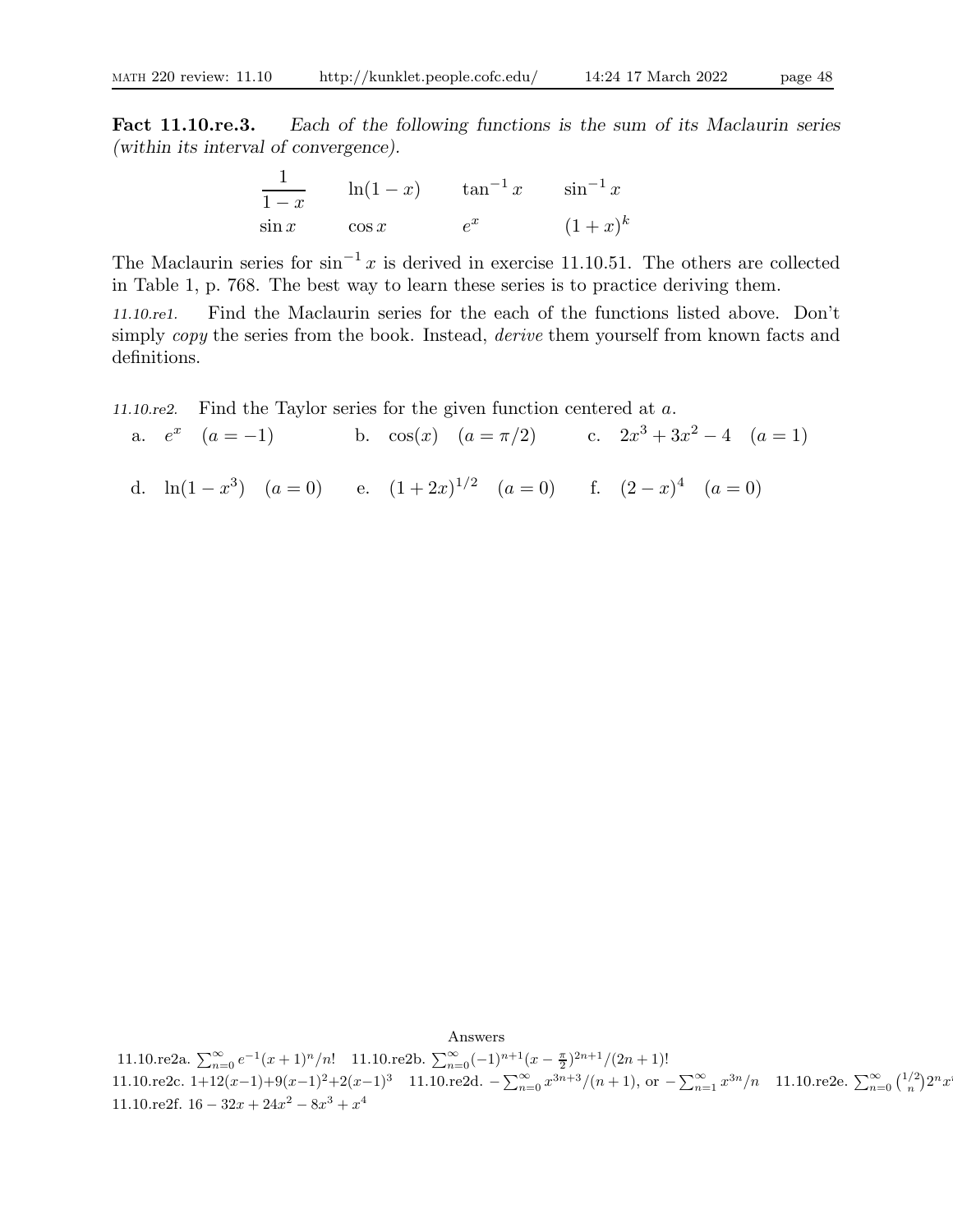#### 11.11: Taylor Polynomials and Taylor's Theorem

**Definition 11.11.re.1.** The nth Taylor polynomial centered at a for  $f(x)$  is the partial sum of its Taylor series centered at a, up to and including the degree-n term:

(11.11.7e.2) 
$$
T_n(x) = \sum_{k=0}^n \frac{1}{k!} f^{(k)}(a)(x-a)^k.
$$

Compare with Definition 11.10.re.1.

You can find a Taylor polynomial either by using  $(11.11 \text{.}$ re.2), or, if you happen to know the corresponding Taylor series, by taking its partial sum.

11.11.re1. Find  $T_n(x)$  for the given n, function  $f(x)$ , and center a.

| a. $e^{-x}$ , $a = 0$ , $n = 3$ b. $\sin x$ , $a = 0$ , $n = 5$ |                                                                                 | c. $\cos(x^2)$ , $a = 0$ , $n = 4$ |
|-----------------------------------------------------------------|---------------------------------------------------------------------------------|------------------------------------|
|                                                                 | d. $\tan^{-1}x, a=0, n=3$ e. $(1-x)^{-1}, a=0, n=3$ f. $e^x \cos x, a=\pi, n=3$ |                                    |
|                                                                 | g. $x^{3/2}$ , $a = 4$ , $n = 3$ h. cosh x, $a = 0$ , $n = 2$                   | i. $\cosh x, a = 0, n = 3$         |

**Fact 11.11.re.3.**  $T_n$  and its first n derivatives match f and its first n derivatives at  $x = a$ :

$$
T_n^{(k)}(a) = f^{(k)}(a), \quad \text{if } k \le n.
$$

Consequently, the graph of  $T_n$  tangent to the graph of f when  $n = 1$ , and even "more tangent" when  $n > 1$ .

For instance, here are the graphs of  $\sin x$  and its Maclauren polynomials  $T_1(x)$ ,  $T_3(x)$ , and  $T_5(x)$ .



As these figures suggest, the Taylor polynomials centered at 0 for  $\sin x$  are approaching  $\sin x$  as  $n \to \infty$ , and this is true of a great many familiar functions. For example, see Fact 11.10.re.3.

The difference between  $f(x)$  and its Taylor Polynomial  $T_n(x)$  is called the *n*th **remainder** of the Taylor series:

$$
R_n(x) = f(x) - T_n(x).
$$

For  $f(x)$  to be the sum of its Taylor series is equivalent to  $R_n(x) \to 0$  as  $n \to \infty$ .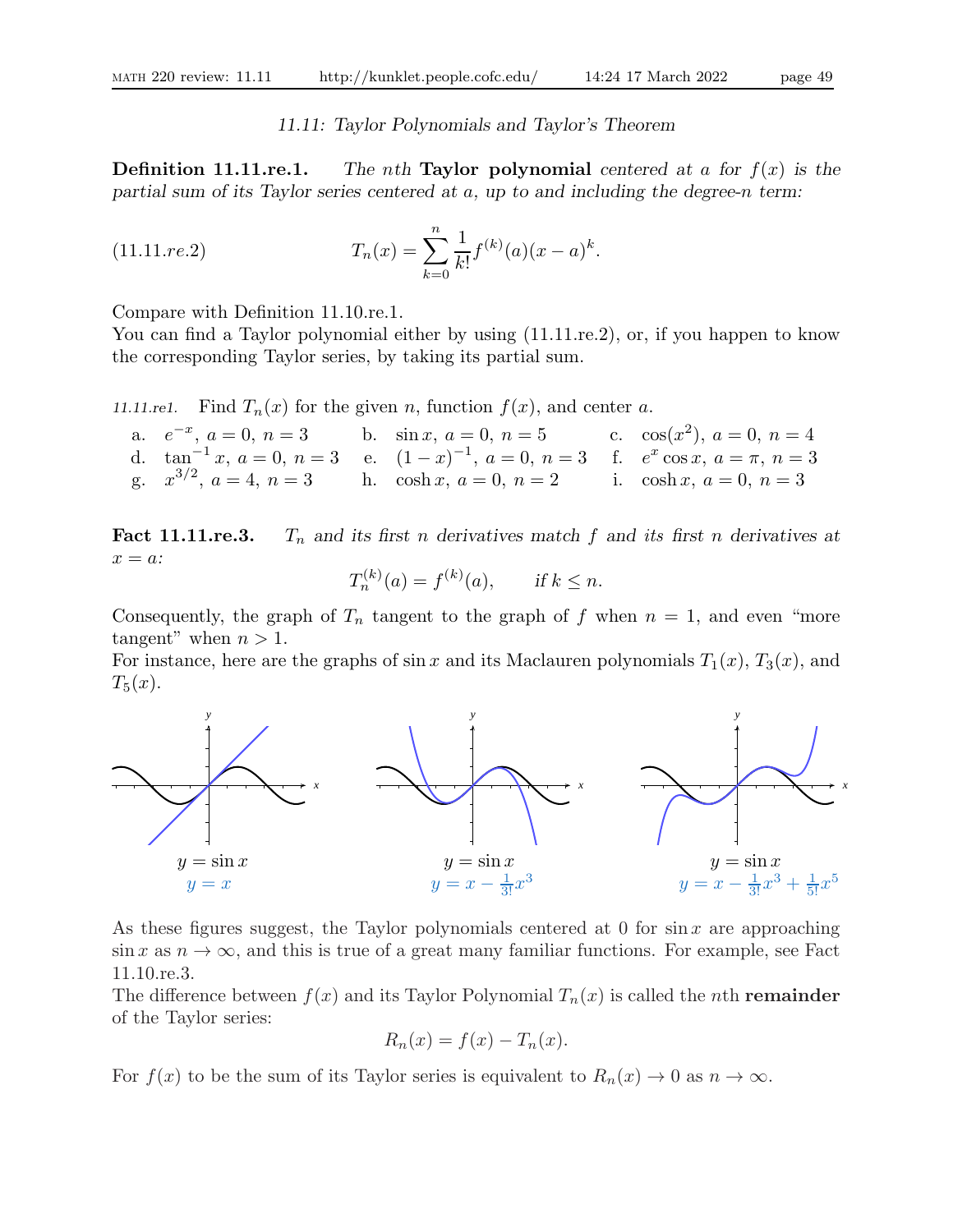Taylor's Theorem 11.11.re.4. If f and all of its derivatives exist in an interval containing  $a$  and  $x$ , then

$$
R_n(x) = \frac{f^{(n+1)}(c)}{(n+1)!}(x-a)^{n+1}
$$

for some number  $c$  between  $a$  and  $x$ .

Taylor's Inequality 11.11.re.5.  $|f(f^{(n+1)}(x)| \leq M$  for all x in some interval centered at  $a$ , then for all such  $x$ ,

$$
|R_n(x)| \le \frac{M}{(n+1)!}|x-a|^{n+1}.
$$

### Error analysis with Taylor's Theorem

Taylor's Theorem (or Taylor's Inqeuality) is useful when we want to bound the absolute error between f and  $T_n$  on an interval about the center a:

$$
|f(x) - T_n(x)| \le B \quad \text{for all } x \text{ in } \quad [a - b, a + b]
$$

Typical problems give us two of  $\{n, b, B\}$  and ask for the third.

11.11.re2. Find an upper bound for  $|R_n(x)|$  for the given  $f(x)$ , n, and a on the given interval.

a.  $e^{-x}$ b.  $\sin x, a = 0, n = 2, [-0.5, 0.5]$ c. cos x,  $a = 0, n = 2, [-0.5, 0.5]$  $\frac{1}{2}$ ,  $a = 0$ ,  $n = 3$ ,  $[-0.2, 0.2]$ e.  $(x+1)^{3/2}$ ,  $a=1$ ,  $n=3$ ,  $[1,1.2]$  f. x  $x^2 \ln x$ ,  $a = 1$ ,  $n = 3$ ,  $[0.8, 1.2]$ 

11.11.re3. Let  $f(x) = \sin x$  and  $a = 0$ . Find b so that the absolute error between f and T<sub>3</sub> is at most  $10^{-6}$  on  $[-b, b]$ . Tip: 1) In this case,  $T_3(x) = T_4(x)$ . 2) In problems like this, the larger b, the better the answer.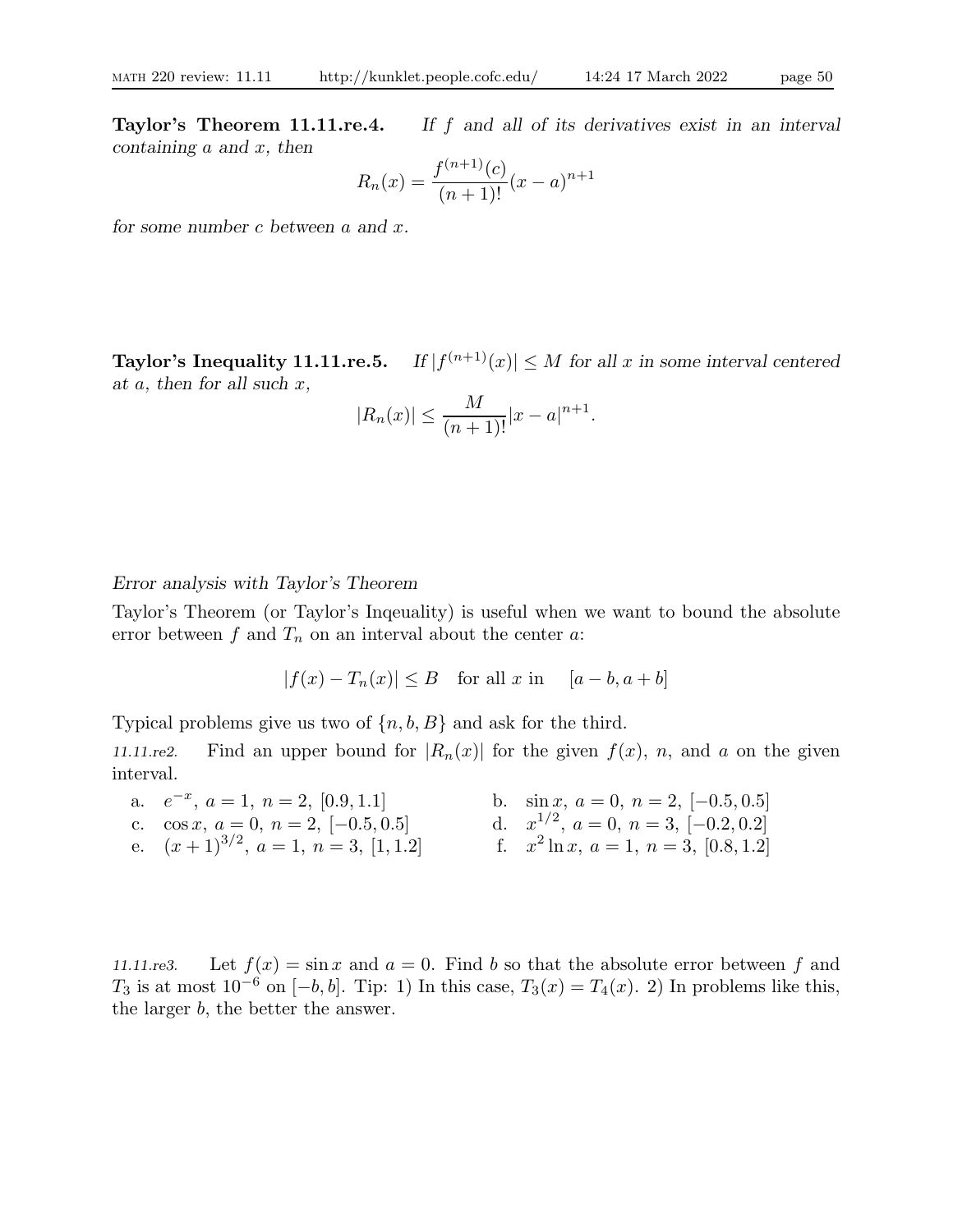11.11.re4. What degree Maclaurin polynomial approximates  $\cos x$  on the interval [-1, 1] with an absolute error at most  $10^{-5}$ ? See table. In problems like this, the smaller  $n$ , the better the answer.

| $\, n$ | 1/n!         |
|--------|--------------|
| 5      | $8.33E - 03$ |
| 6      | $1.39E - 03$ |
| 7      | $1.98E - 04$ |
| 8      | $2.48E - 05$ |
| 9      | $2.76E - 06$ |
| 10     | $2.76E - 07$ |

Answers

11.11.re1a.  $1 - x + x^2/2 - x^3/6$  11.11.re1b.  $x - x^3/6 + x^5/120$  11.11.re1c.  $1 - x^4/2$ 11.11.re1d.  $x - x^3/3$  11.11.re1e.  $1 + x + x^2 + x^3$  11.11.re1f.  $-e^{\pi}(1 + (x - \pi) - (x - \pi)^3/3)$ 11.11.re1g.  $2^3 + {3/2 \choose 1} 2(x-4) + {3/2 \choose 3} 2^{-1}(x-4)^2 + {3/2 \choose 3} 2^{-3}(x-4)^3$ , or  $8 + 3(x-4) + 3(x-4)^2/16 - (x-4)^3/128$ 11.11.re1h. 1 +  $x^2$  11.11.re1i. same as h. 11.11.re2a.  $\frac{1}{6}e^{-0.9}10^{-3}$  11.11.re2b.  $\frac{1}{48}$ <br>11.11.re2c.  $\frac{1}{384}$  11.11.re2d.  $\frac{\sqrt{5}}{128}$  11.11.re2e.  $\frac{3}{542^{19/2}}$  11.11.re2f.  $\frac{1}{522^{63}}$  11.11.re3.  $b$ 11.11.re4. minimum degree  $= 8$ .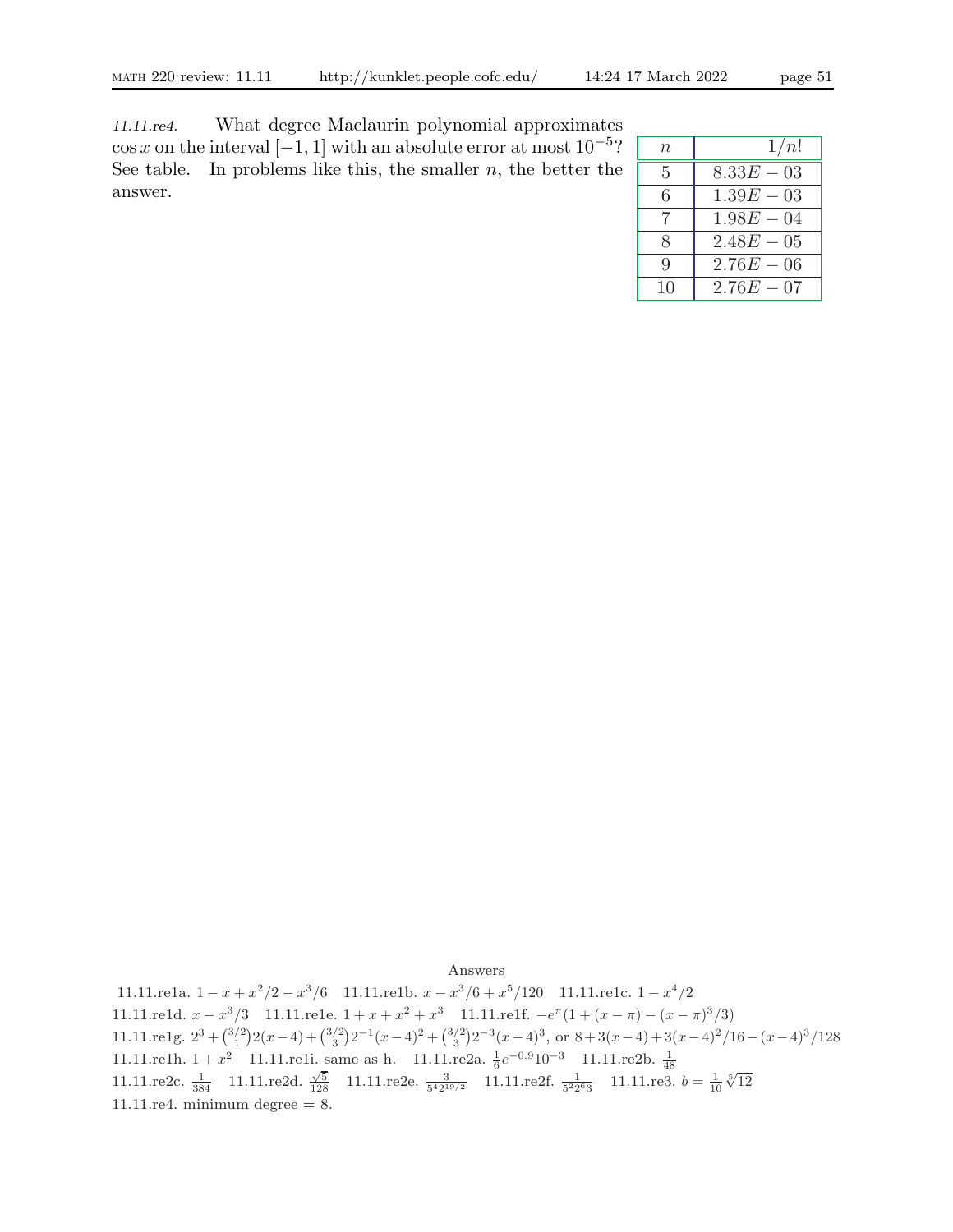9.3: Seperable Differential Equations

**Definition 9.3.re.1.** A (1st order) differential equation is an equation in x, y, and  $\frac{dy}{dx}$ .

The general solution of a differential equation is the family of all functions  $y$  that satisfy the differential equation, or, more generally, the family of all equations in  $x$  and  $y$  along which the differential equation is satisfied.

An initial value problem is a differential equation plus a point  $(x_0, y_0)$ . Its solution is the particular member of this family that passes through the given point.

A separable differential equation is one which can be written

$$
f(x) dx = g(y) dy
$$

To solve a separable equation,

### 1. Separate variables

#### 2. Integrate

9.3.re1. Solve the differential equation.

Note: to "solve" a differential equation always means to find its general solution.

a.  $\frac{dy}{dx} + xy^2 = 0$  b.  $\frac{dy}{dx} = 1.5y$  c. 1  $\hat{y}$ dy  $\frac{dy}{dx} = -$ 1 5 d. x dy  $\frac{dy}{dx} +$  $ln x$  $\hat{y}$  $= 0$  e. dy  $\frac{dy}{dx} =$  $(x+1)(y+1)$  $\frac{1}{x^2y^2}$  f.  $e^x\frac{dy}{dx}$  $\frac{dy}{dx} - y(y-1) = 2$ g.  $xe^{x+2y} = \frac{dy}{dx}$  h.  $\frac{du}{dt} =$  $ut^4 + u$  $\frac{1}{t^2 + u^3 t^2}$  i. dy  $\frac{dy}{dx} + x^2\sqrt{1-x^3} = 0$ 

9.3.re2. Solve the initial value problem.

a. 
$$
\frac{dy}{dx} = 1.5y; y(0) = 4
$$
  
b. 
$$
x\frac{dy}{dx} + \frac{\ln x}{y} = 0; y = 2 \text{ at } x = 1
$$
  
c. 
$$
xe^{x+2y} = \frac{dy}{dx}; \text{ curve passes through } (2,0)
$$

Orthogonal Trajectories

To find the orthogonal trajectories of a family of curves, first use implicit differentiation to find  $\frac{dy}{dx}$  along the given family. Then set  $\frac{dy}{dx}$  equal the negative reciprocal of this and solve the differential equation.

9.3. re3. Find the orthogonal trajectories of the curves  $x^2 + y^3 = C$ .

For more orthogonal trajectories, see problem 1 on

http://kunklet.people.cofc.edu/MATH220/stew0903prob.pdf

Answers

9.3.re1a.  $y^{-1} = \frac{1}{2}x^2 + C$  9.3.re1b.  $y = y_0e^{1.5x}$  9.3.re1c.  $y = y_0e^{-x/5}$  9.3.re1d.  $-\frac{1}{2}y^2 = \frac{1}{2}(\ln x)^2 + C$ , or  $-y^2 = (\ln x)^2 + C$  9.3.re1e.  $\frac{1}{2}y^2 - y + \ln|y+1| = \ln|x| - \frac{1}{x} + C$  9.3.re1f.  $\frac{1}{3} \ln|x|$  $\left|\frac{y-2}{y+1}\right| = -e^{-x} + C$  9.3.re1g.  $(x-$ 1) $e^x = -\frac{1}{2}e^{-2y} + C$  9.3.re1h.  $\frac{1}{3}u^3 + \ln|u| = \frac{1}{3}t^3 - t^{-1} + C$  9.3.re1i.  $y = \frac{2}{9}(1-x^3)^{3/2} + C$  9.3.re2a.  $y = 4e^{1.5x}$ 9.3.re2b.  $-y^2 = (\ln x)^2 - 4$  9.3.re2c.  $(x-1)e^x = -\frac{1}{2}e^{-2y} + e^2 + \frac{1}{2}$  9.3.re3. On given family,  $\frac{dy}{dx} = \frac{-2x}{3y^2}$ , so orthogonal trajectories are the solution to  $\frac{dy}{dx} = \frac{3y^2}{2x}$  $rac{3y^2}{2x}$ . Solve to obtain  $\frac{1}{3y} + \frac{1}{2} \ln |x| = C$ .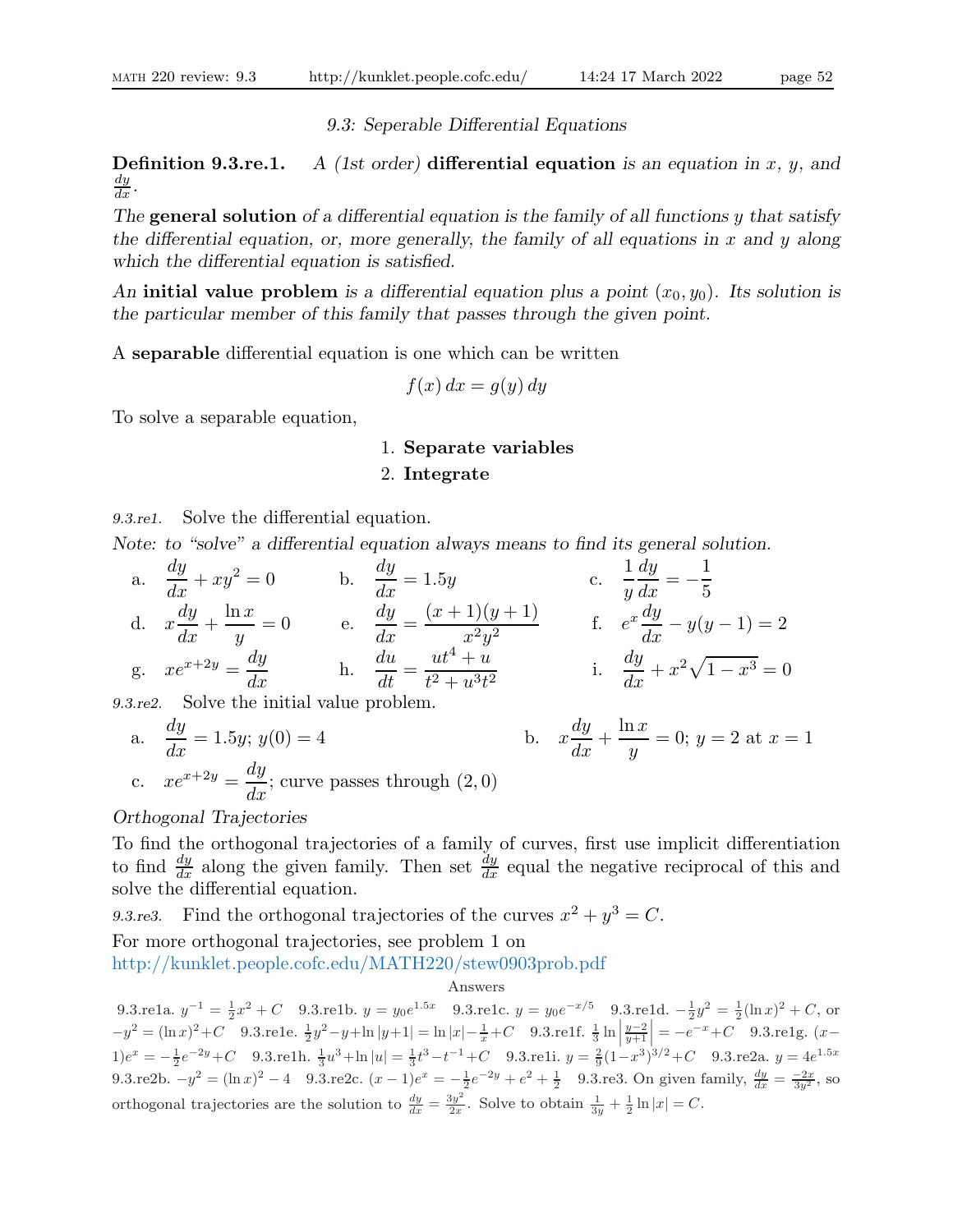# 10.1: Parametric Equations of Curves

A parametric representation of a curve is a pair of equations

$$
x = x(t) \qquad y = y(t)
$$

so that the curve is the path traced out by a particle whose position at time t is  $(x(), y(t))$ . 10.1.re1.  $x = \cos(t)$ ,  $y = \sin(t)$  is the standard parametrization of the unit circle

Deriving an xy-equation of a curve from its parametric representation—if that's possible is referred to as elimination of the parameter.

10.1.re2. Sketch the parametrized curve, indicating the direction the curve is traced with arrows. Eliminate the parameter.

| a. $x = -\sin t, y = \cos t$         | b. $x = \cos(2t), y = -\sin(2t)$                      |
|--------------------------------------|-------------------------------------------------------|
| c. $x = 2 + 5\sin t, y = 3 - \cos t$ | d. $x = \sinh t, y = \cosh t$                         |
| e. $x = \sin t, y = \cos(2t)$        | f. $x = t^2 + 1$ , $y = -t^2$                         |
| g. $x = 2t + 1$ , $y = 4 - 3t$       | h. $x = \sec^2$ , $y = \tan t$ , $-\pi/2 < t < \pi/2$ |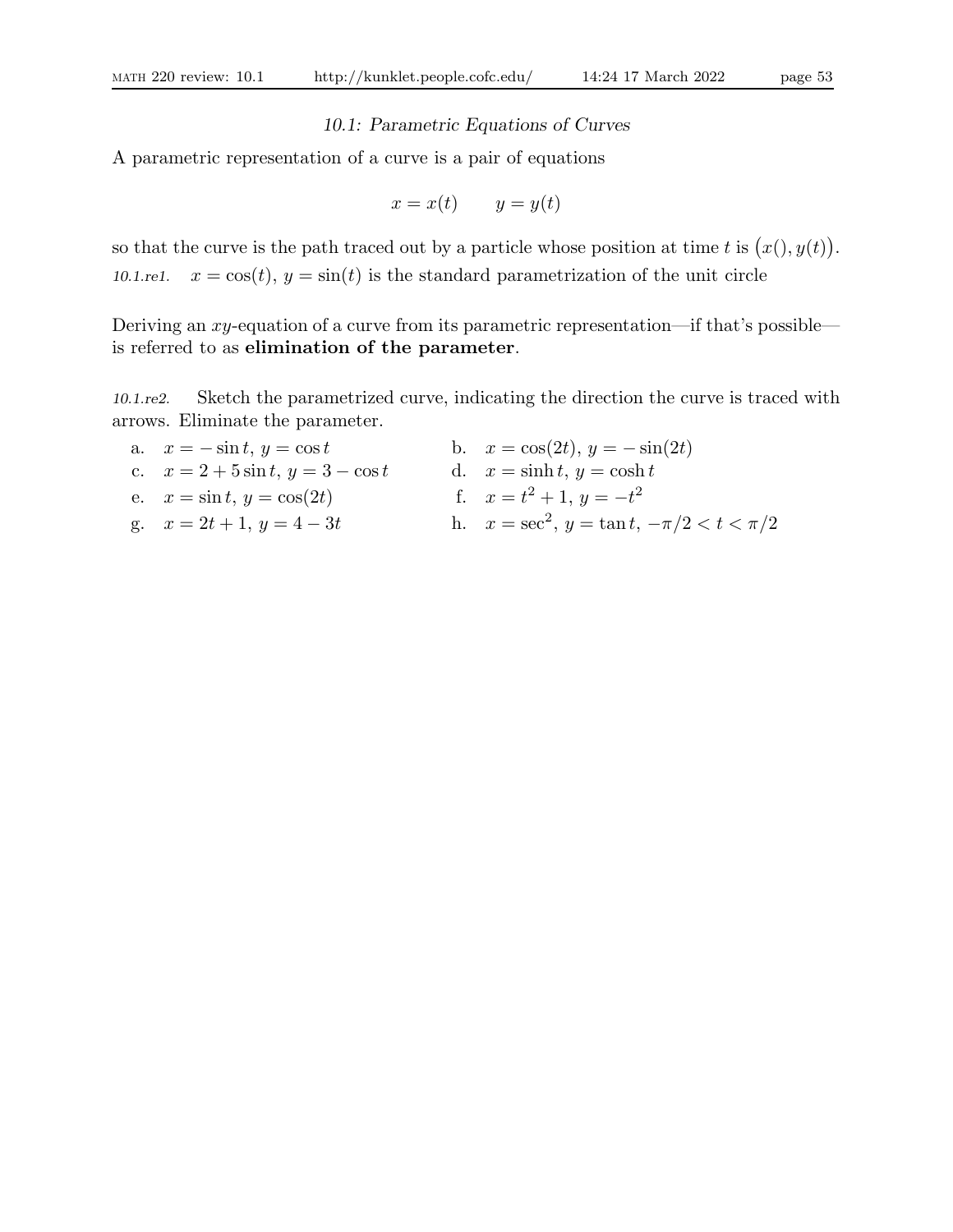10.1.re3. Use the graphs of  $x(t)$  and  $y(t)$  to sketch the curve given parametrically by  $x = x(t)$ ,  $y = y(t)$ . Indicate direction with arrows.

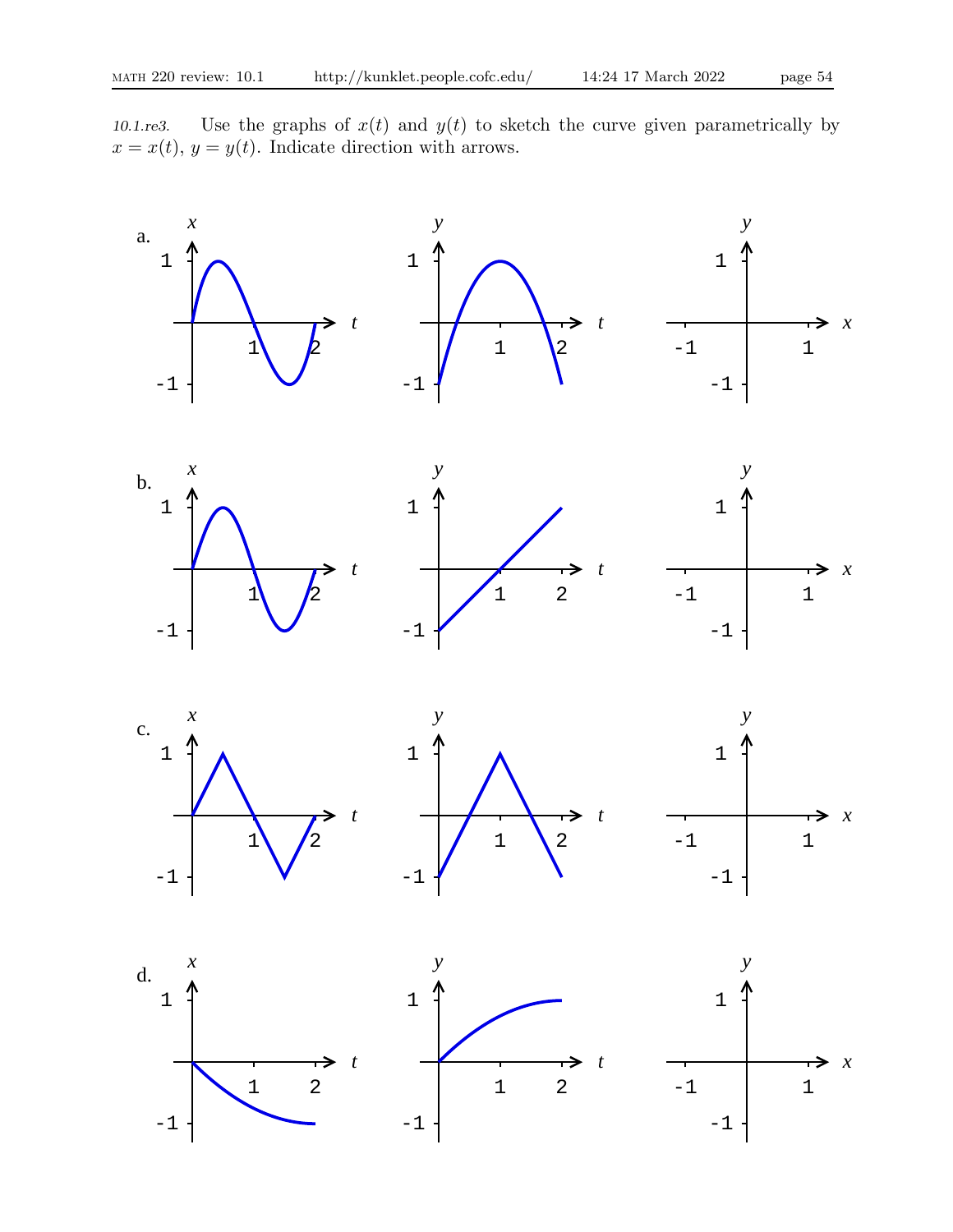#### Answers

10.1.re2. See graphs on Desmos.com 10.1.re2a.  $x^2 + y^2 = 1$ . The unit circle, traced counterclockwise 10.1.re2b.  $x^2 + y^2 = 1$ . Unit circle, traced clockwise 10.1.re2c.  $\frac{1}{25}(x-2)^2 + (y-3)^2 = 1$ . Ellipse centered at  $(2, 3)$ , radius 5 in the x direction and 1 in the y direction, traversed counterclockwise.

10.1.re2d.  $y^2 - x^2 = 1$ . Upper half of this hyperbola, drawn left to right 10.1.re2e.  $1 - 2x^2 = y$ . The part of the parabola where  $-1 \le x, y \le 1$ , redrawn every  $2\pi$  units of t.) 10.1.re2f.  $x + y = 1$ . The part of this line where  $x \ge 1$ , drawn right to left when  $t \le 0$  and left to right when  $t \ge 0$ . 10.1.re2g. The line  $y = 4 - \frac{3}{2}(x - 1)$ , or  $3x + 2y = 11$ . Drawn left to right.  $10.1$ .re2h.  $1 + y^2 = x$ , drawn from bottom to top. 10.1.re3. See below.

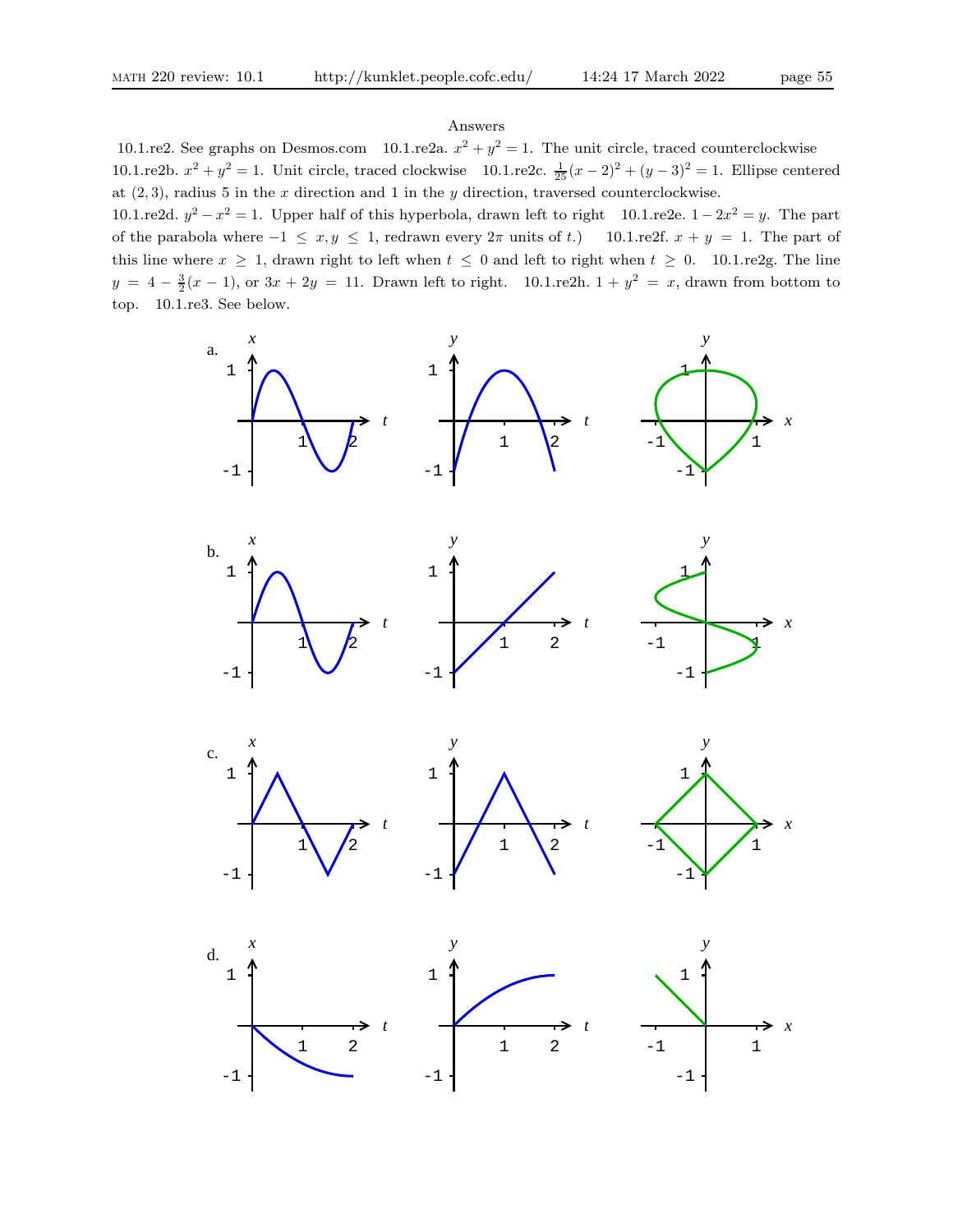### 10.2: Calculus on Parametrized Curves

Calculating  $\frac{dy}{dx}$  and  $\frac{d^2y}{dx^2}$  $\frac{d^2y}{dx^2}$  along a parametrized curve

$$
\frac{dy}{dx} = \frac{\frac{dy}{dt}}{\frac{dx}{dt}}
$$

Replace y with  $\frac{dy}{dx}$  to find the second derivative of y with respect to x:

$$
\frac{d}{dx} = \frac{\frac{d}{dt}}{\frac{dx}{dt}}
$$

$$
\frac{d^2y}{dx^2} = \frac{d}{dx}\left(\frac{dy}{dx}\right) = \frac{\frac{d}{dt}\left(\frac{dy}{dx}\right)}{\frac{dx}{dt}}
$$

10.2.re1. Find  $\frac{dy}{dx}$  and  $\frac{d^2y}{dx^2}$  along the given curve. Then find the equation of the line tangent to the curve at the given time  $t$ .

a.  $x = 4\sin t$ ,  $y = 2\cos t$ ,  $t = \pi/4$  b.  $x = e^t$ ,  $y = te^{2t}$ ,  $t = 0$ c.  $x = 2t^2 + 3$ ,  $y = t^4$ ,  $t = -1$  d.  $x = t - \sin t$ ,  $y = 1 - \cos t$ ,  $t = \pi/3$ 

> When  $\frac{dx}{dt}$  $\frac{d}{dt} \neq 0 =$ dy  $\frac{dS}{dt}$ , the curve has a **horizontal** tangent line. When  $\frac{dx}{y}$  $\frac{dE}{dt} = 0 \neq$ dy  $\frac{dS}{dt}$ , the curve has a **vertical** tangent line.

10.2.re2. Find the times when the given curve's tangent line is horizontal or vertical. a.  $x = t^2 - t$ ,  $y = t^3 - t$  b.  $x = te^t$ ,  $y = e^{t^2}$ c.  $x = \frac{t^2}{t-1}$  $\frac{t^2}{t-1}, y = \frac{t}{t^2-1}$  $\frac{t}{t^2+1}$  d.  $x = t - 2\sin t, y = 1 - \cos t \ (0 \le t \le 2\pi)$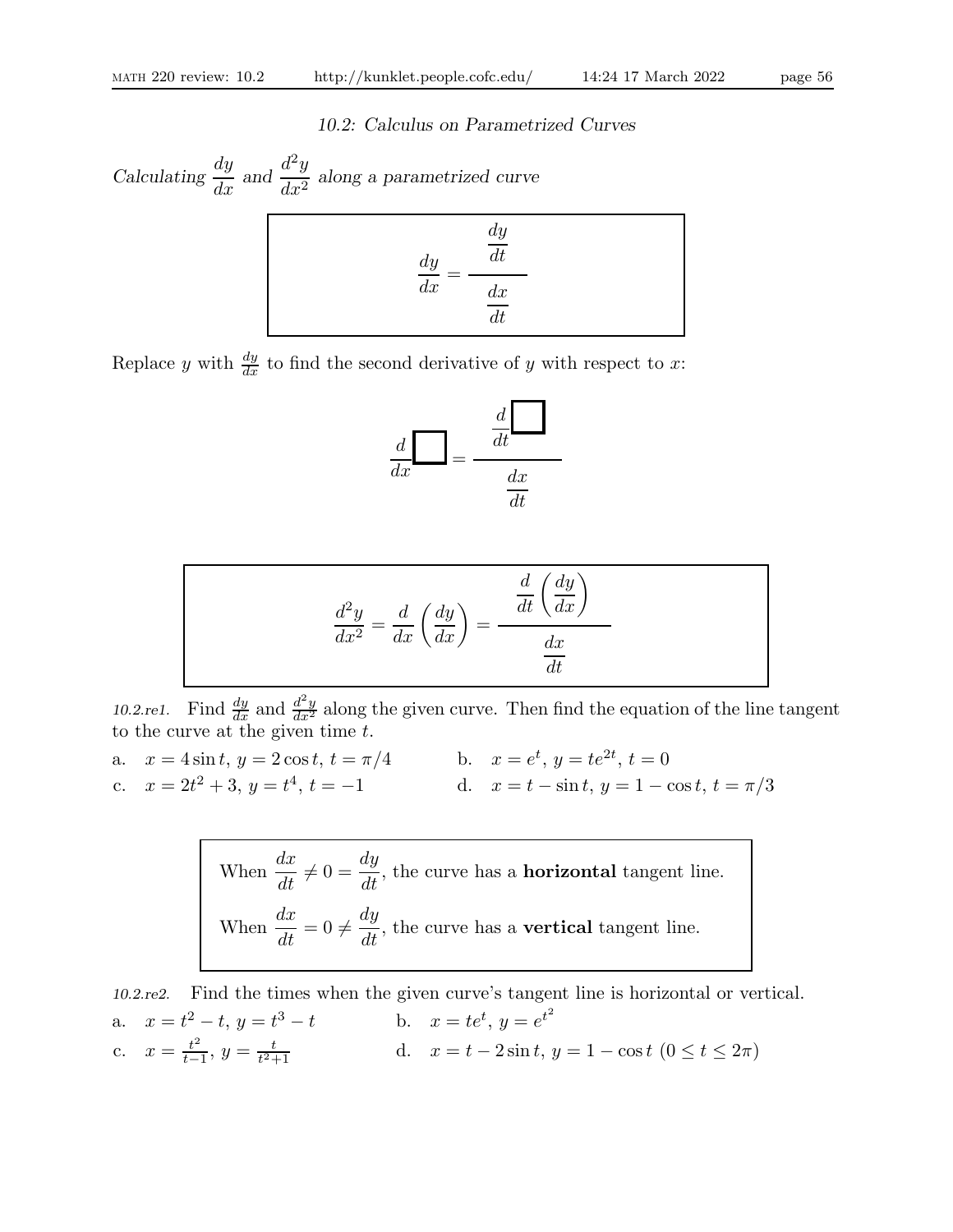Arclength of a parametrized curve

$$
ds = \sqrt{(dx)^2 + (dy)^2} = \sqrt{\left(\frac{dx}{dt}\right)^2 + \left(\frac{dy}{dt}\right)^2} dt
$$

10.2.re3. Find the length of the given curve.

- a.  $x = \sqrt{3}t^2 1$ ,  $y = t t^3$ ,  $0 \le t \le 1$
- b.  $x = \cos t$ ,  $y = t + \sin t$ ,  $0 \le t \le \pi$
- c.  $x = \frac{1}{2}$  $\frac{1}{2}t^2$ ,  $y = \frac{1}{3}$  $\frac{1}{3}(2t+1)^{3/2}, 0 \le t \le 4$
- d.  $x = \ln(\sec t + \tan t) \sin t, y = \cos t \ (0 \le t \le \pi/4)$

10.2.re4. Find the area swept out by this curve when it is rotated about the given axis. a.  $x = \sqrt{3}t^2 - 1$ ,  $y = t - t^3$ ,  $0 \le t \le 1$ , y-axis b.  $x = \cos t, y = 2 + \sin t, 0 \le t \le 2\pi, x$ -axis

Answers

10.2.re1a.  $\frac{dy}{dx} = -\frac{1}{2} \tan t$ .  $\frac{d^2y}{dx^2} = -\frac{1}{8} \sec^3 t$ .  $y = -\frac{1}{2}x + 2\sqrt{2}$  10.2.re1b.  $\frac{dy}{dx} = (2t+1)e^t$ .  $\frac{d^2y}{dx^2} = 2t+3$ .  $y = x-1$ 10.2.re1c.  $\frac{dy}{dx} = t^2$ .  $\frac{d^2y}{dx^2} = 1/2$ .  $y = x-4$  10.2.re1d.  $\frac{dy}{dx} = \frac{\sin t}{1-\cos t}$ .  $\frac{d^2y}{dx^2} = \frac{\cos t - \cos^2 t + \sin^2 t}{(1-\cos t)^3}$ .  $y = \sqrt{3}x + 2 - \pi/\sqrt{3}$ 10.2.re2a. hor@  $t = \pm 1/\sqrt{3}$ . vert@  $t = 1/2$ . 10.2.re2b. hor@ $t = 0$ . vert@  $t = 1$  10.2.re2c. hor@  $t = -1$ . vert@  $t = 0, 2$ . 10.2.re2d.  $\frac{dy}{dx} = \frac{\sin t}{1-2\cos t}$ . hor@ $t = 0, \pi, 2\pi$ . vert@ $t = \pi/3, 5\pi/3$ . 10.2.re3a. 2 10.2.re3b. 4 10.2.re3c. 12. 10.2.re3d.  $\frac{1}{2}$  ln 2. 10.2.re4a.  $2\pi((3\sqrt{3})/5 + 1/\sqrt{3} - 2)$ 10.2.re4b.  $8\pi^2$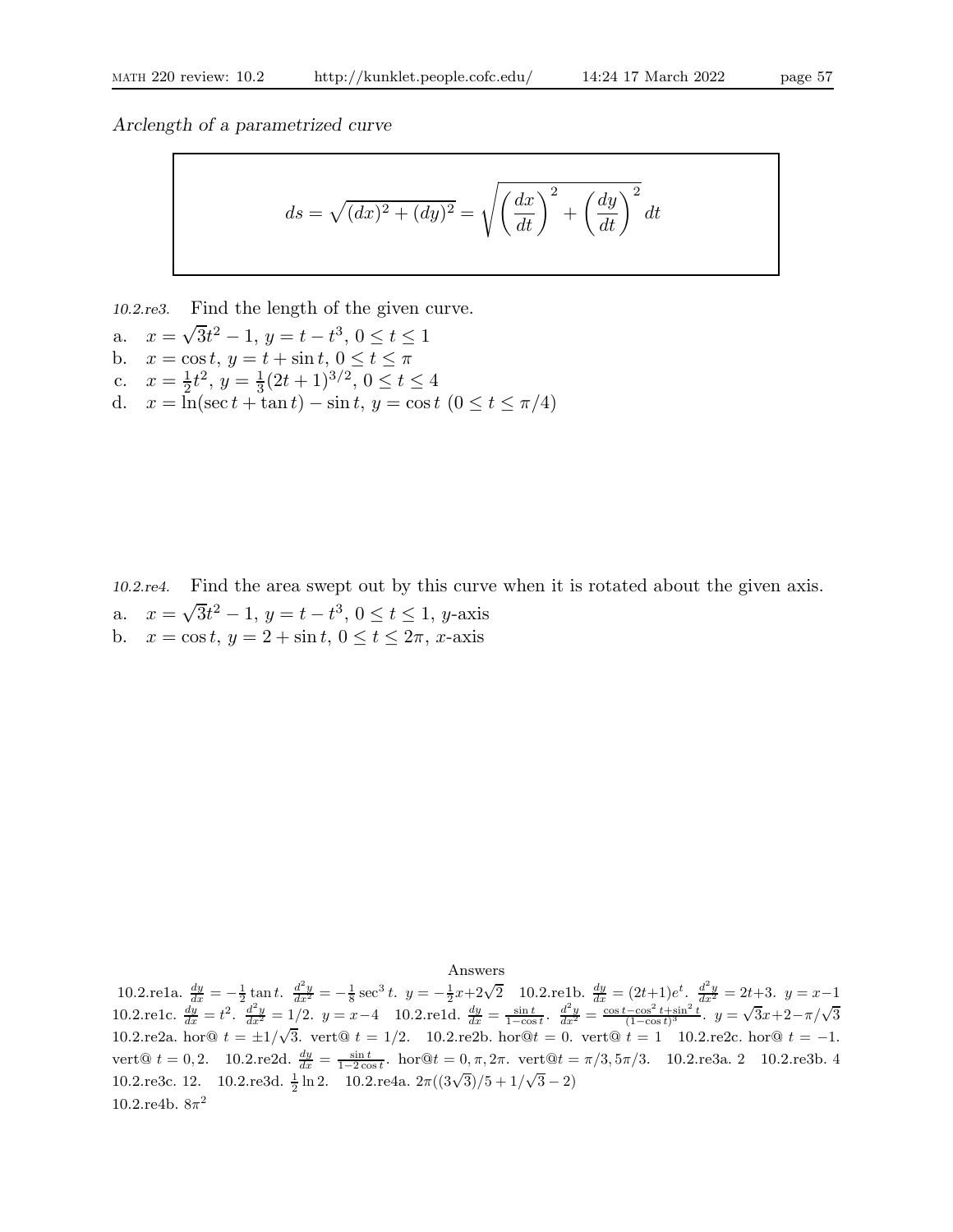#### 10.3: Polar coordinates

A coordinate system is a way of giving directions, in form of a pair of numbers, to a point in the plane. For instance, the rectangular coordinates  $(x, y)$  direct us to the point x units to the right (left, if  $x < 0$ ) and y units up (down, if  $y < 0$ ) from the origin.

The **polar coordinate** system gives direction to a point using two numbers r and  $\theta$ . To reach the point, stand at the origin, facing the direction of the positive x-axis. Turn  $\theta$ radians counterclockwise (clockwise, if  $\theta < 0$ ), then move r units forward (backward, if  $r < 0$ ). (Counterclockwise and clockwise are more simply referred to as the the **positive** and negative directions, respectively.)

For instance, the polar coordinates  $(2, \pi/3)$  direct us to the point in the first quadrant two units from the origin along the ray that is  $\pi/3$  radians from the x-axis:



In general,

$$
(r, \theta + 2n\pi), \quad (-r, \theta + (2n+1)\pi)
$$

all represent the same point in the plane for any integer n. If  $r \neq 0$ , no other polar coordinates describe the same point as these. (If  $r = 0$ , then the point is the origin regardless of  $\theta$ .)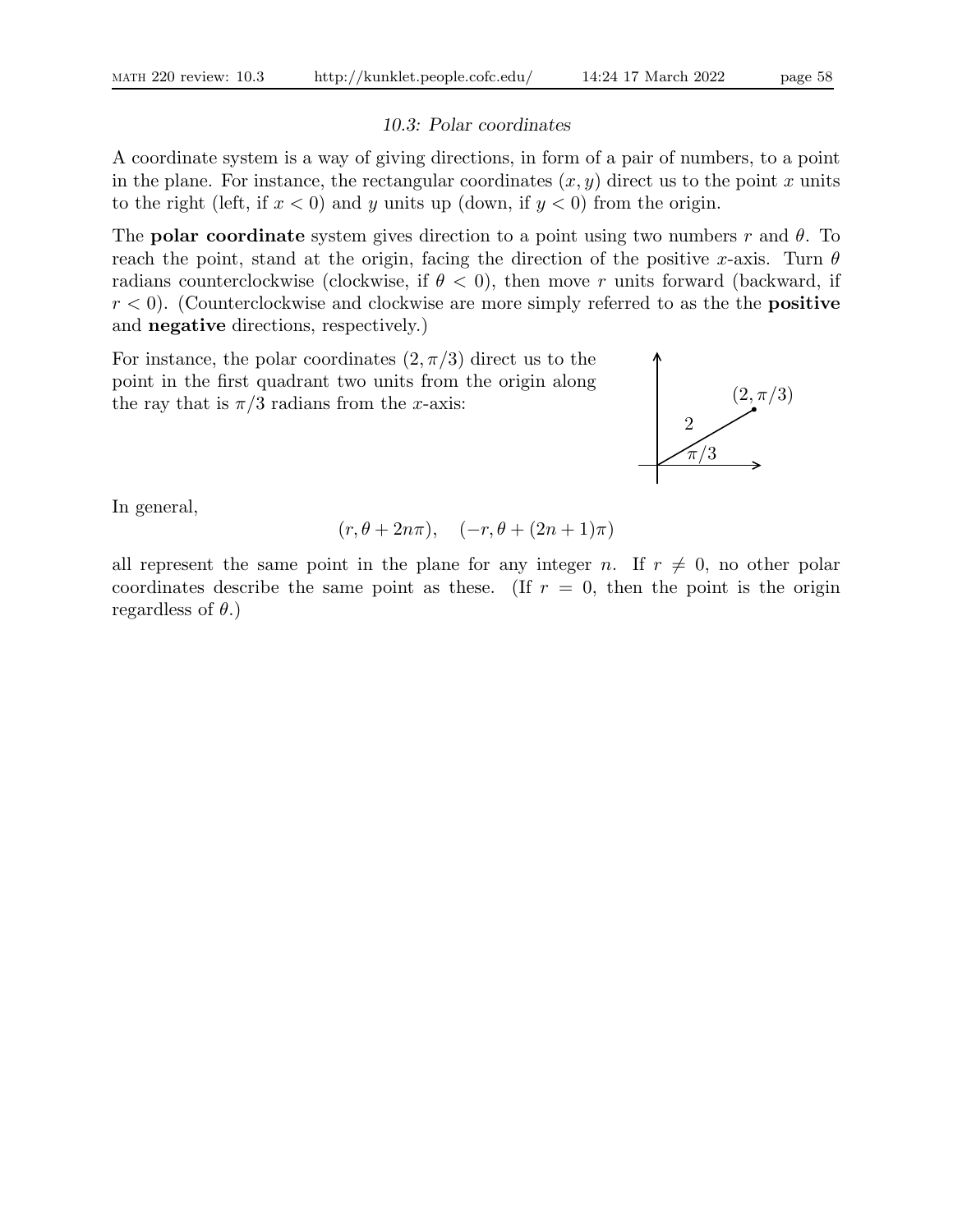#### Polar vs. Rectangular coordinates

Practice writing these four relationships between  $(r, \theta)$  and  $(x, y)$  with the help of this picture (drawn as if r were positive and  $\theta$  were acute):



10.3.re1. Covert the equation from one coordinate system to the other and identify its graph.

a.  $y = 4$  b.  $y = x$  c.  $r \cos \theta = -1$ d.  $r^2 = 9$  $z^2 = 9$  e.  $r^2 \sin(2\theta) = 2$  f.  $r = 3 \sec \theta$ 

# Graphs of polar equations

See http://kunklet.people.cofc.edu/MATH220/220notes.pdf, starting on p. 117, for some general advice and examples of graphing in polar coordinates. You should be comfortable graphing the following polar curves:

| <b>Spirals</b> | $r > 0$ an increasing or decreasing function                |
|----------------|-------------------------------------------------------------|
| <b>Circles</b> | $r = \text{constant}, r = a \sin \theta, r = a \cos \theta$ |
| <b>Roses</b>   | $r = a \cos(n\theta)$ or $r = a \sin(n\theta)$              |
| Limaçons       | $r = b + a \cos \theta$ or $r = b + a \sin \theta$          |

10.3.re2. Some spirals:



Whenever r is getting closer to zero, the graph of  $r = r(\theta)$  is spiraling in towards the origin, and whenever r is getting farther from zero,  $r = r(\theta)$  is spiraling out away from the origin.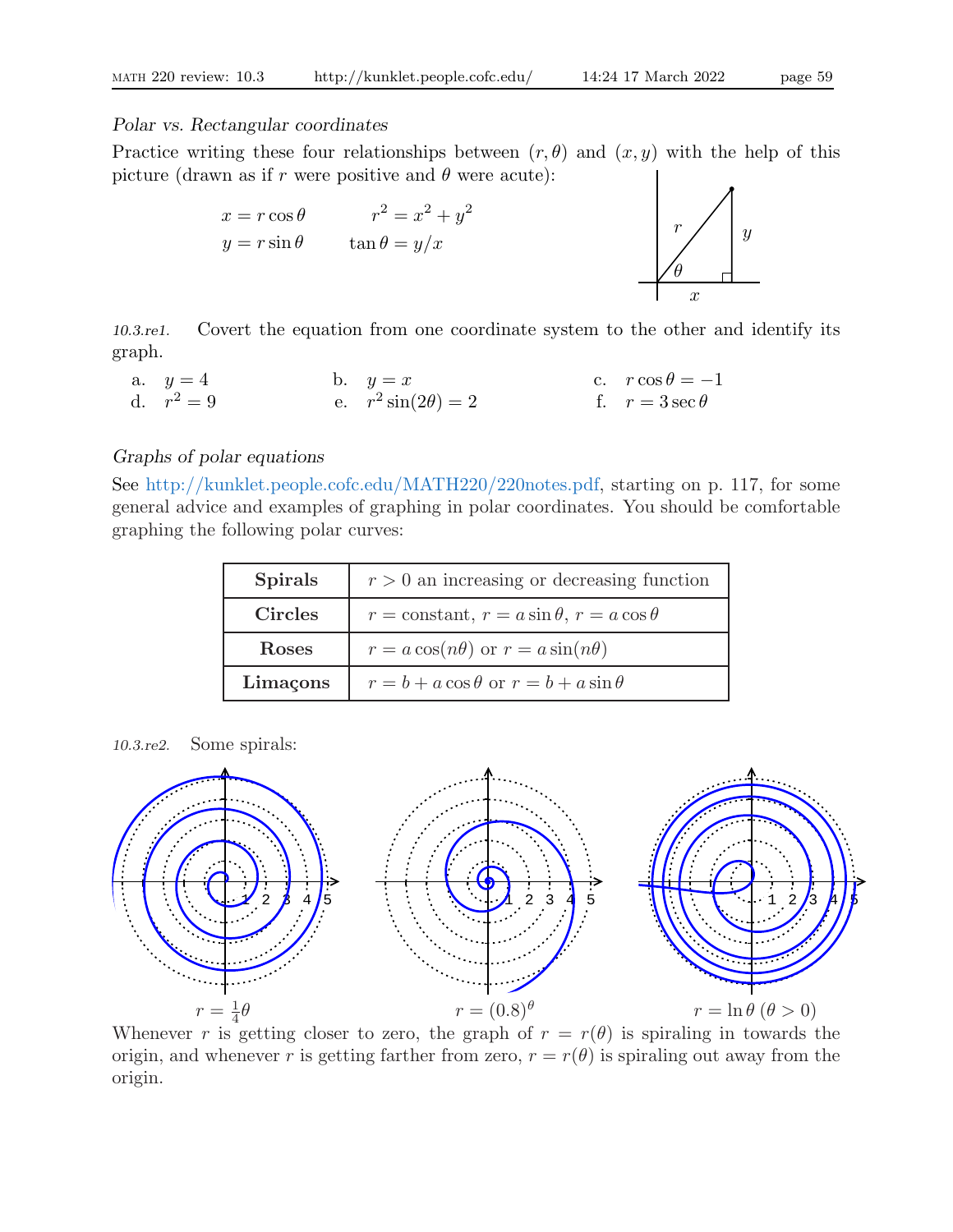



Roses are composed of petals. The length of each petal from the origin to its farthest point is  $|a|$ , and the number of petals on the rose is

$$
\begin{cases} n & \text{if } n \text{ is odd, and} \\ 2n & \text{if } n \text{ is even.} \end{cases}
$$

To graph more roses, go to

https://www.desmos.com/calculator/zxgo9rhhzv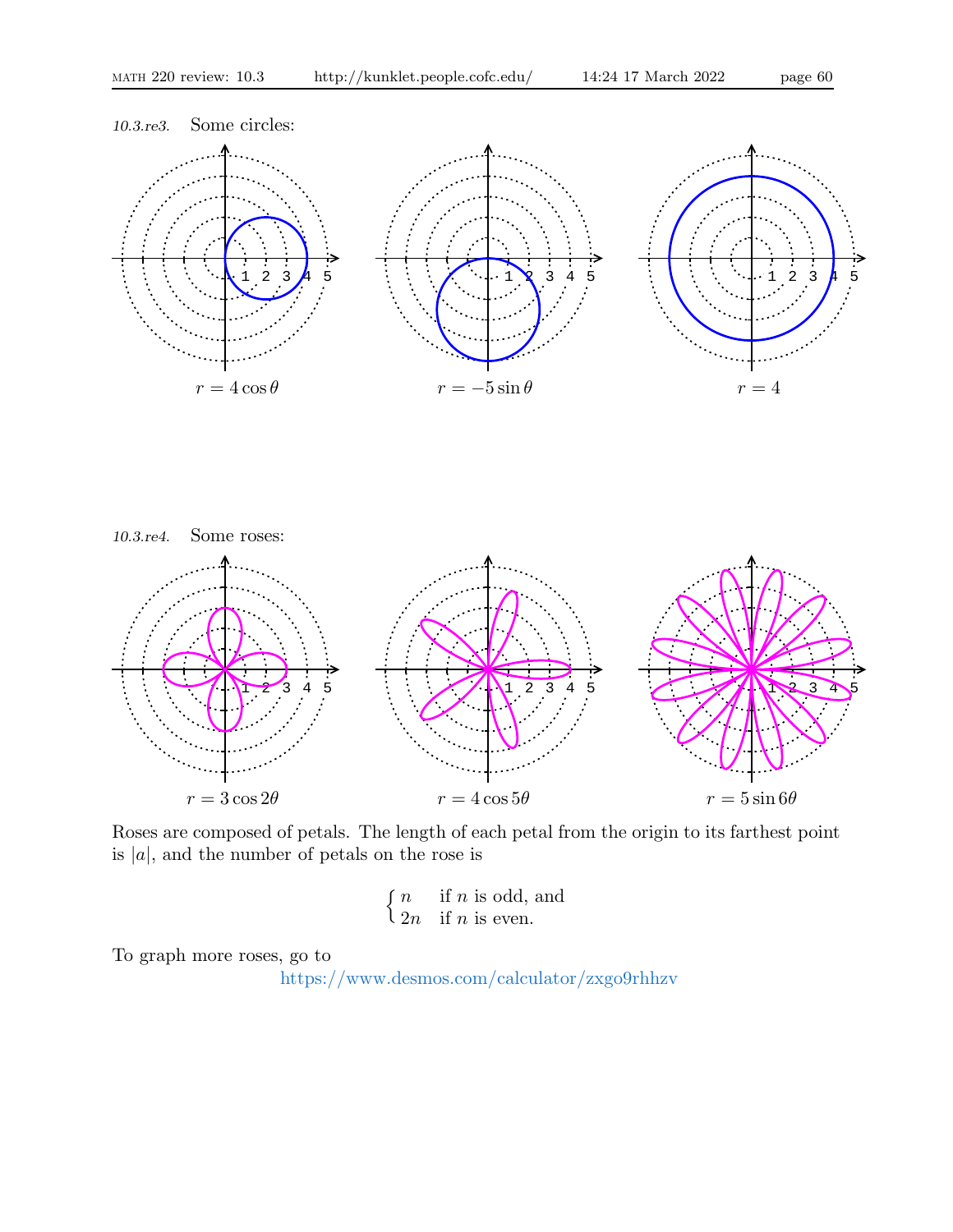

A limaçon's shape depends on the  $a \pm b$ , maximum and minimum values of r. The graph touches the origin if and only if  $r = 0$  for some  $\theta$  and contains an inner loop if and only if r changes sign (that is, if its maximum  $> 0 >$  its minimum.)

For an interactive graph of limaçons, visit

https://www.desmos.com/calculator/yr4rfqf5eh

10.3.re6. Graph the polar equation by hand. Check your answers on Desmos.com or another grapher. Polar graph paper is available at

http://kunklet.people.cofc.edu/MATH220/polargraph6.pdf

a.  $r^2 = 16$  $2^2 = 16$  b.  $r = -3$  c.  $r = 2 \sin \theta$  d.  $r = 3 \sin 2\theta$ e.  $r = 4 \cos 3\theta$  f.  $r = 5 \sin 4\theta$  g.  $r = |\theta|$  h.  $r = e^{\theta}$ i.  $r^2 = \cos 2\theta$  j.  $r = 2 + 3\sin \theta$  k.  $r = 2 - 3\sin \theta$  l.  $r = 3 - 2\cos \theta$ m.  $r = 3.5 + 1.5 \sin \theta$  n.  $r = 2 + 2 \sin \theta$ 

# Slope along a polar curve

We don't need a special formula to find  $\frac{dy}{dx}$  $\frac{dy}{dx}$  along a polar curve of the form  $r = r(\theta)$ , because such a curve is given parametrically by

$$
x = r(\theta)\cos\theta \qquad y = r(\theta)\sin\theta,
$$

and therefore

$$
\frac{dy}{dx} = \frac{dy/d\theta}{dx/d\theta}
$$

10.3.re7. Find  $\frac{dy}{dt}$  $\frac{dy}{dx}$  along the polar curve. a.  $r = 3 + \sin \theta$  b.  $r = \sin \theta + \cos \theta$  c.  $r = 3/(\sin \theta + \cos \theta)$ d.  $r = \cos^2 \theta$  e.  $r = \cos \theta$  f.  $r = e$ c.  $r = 3/(\sin \theta + \cos \theta)$ <br>f.  $r = e^{\theta}$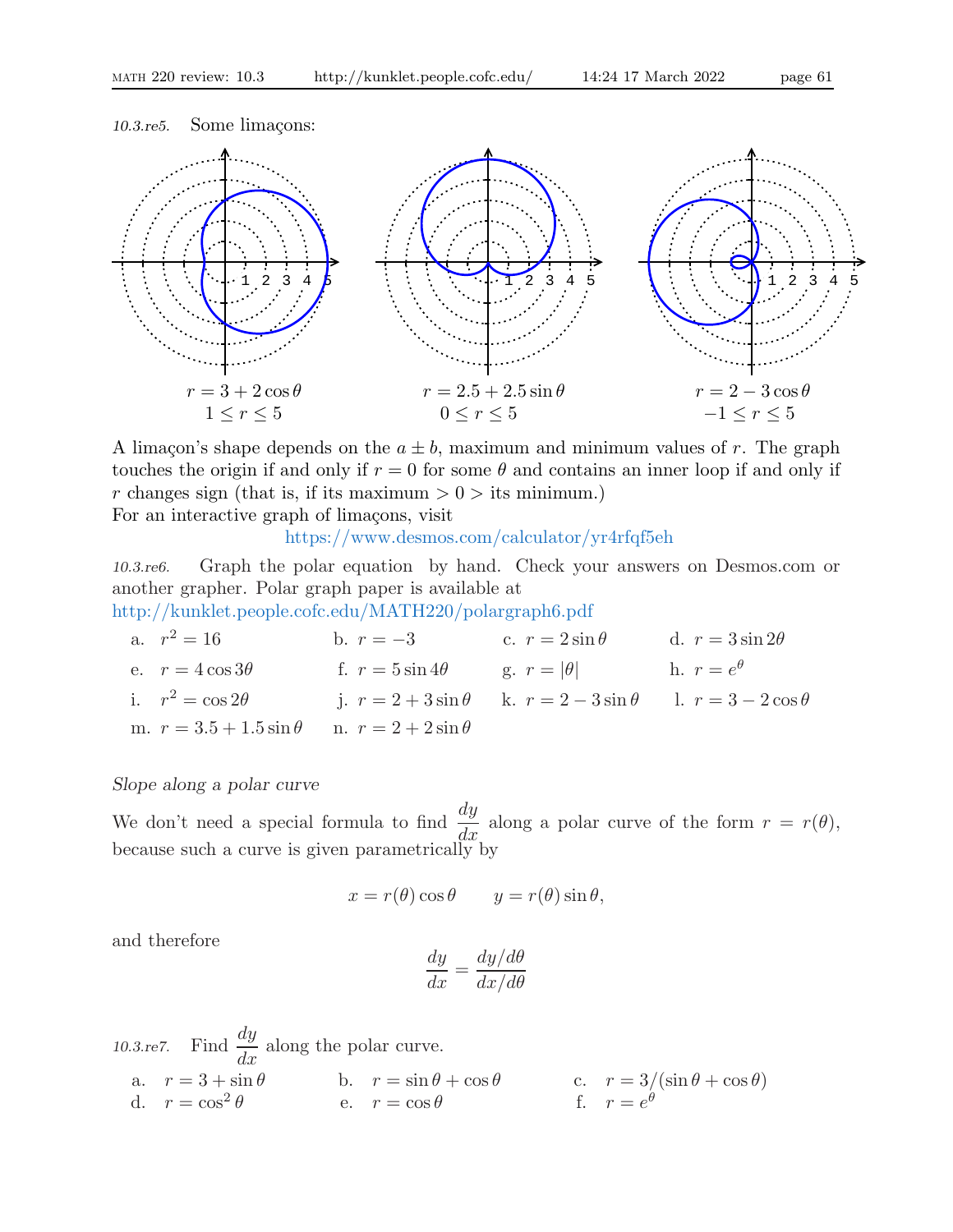10.3.re8. Find the values of  $\theta$  at which the tangent line to  $r = e^{\theta}$  is horizontal or vertical.

#### Answers

10.3.re1a.  $4 = r \sin \theta$  (horizontal line) 10.3.re1b.  $\theta = \pi/4$  (line through (0,0) with slope 1) 10.3.re1c.  $x = -1$  (vertical line) 10.3.re1d.  $x^2 + y^2 = 9$  (circle, radius 3, center (0,0)) 10.3.re1e.  $y = 1/x$ (hyperbola) 10.3.re1f.  $x = 3$  (vert. line) 10.3.re7a.  $\frac{dy}{dx} = (\cos \theta (3 + 2 \sin \theta) / (\cos^2 \theta - (3 + \sin \theta) \sin \theta)$ 10.3.re7b.  $\frac{dy}{dx} = (\cos(2\theta) + \sin(2\theta))/\cos(2\theta - \sin 2\theta)$  10.3.re7c.  $\frac{dy}{dx} = -1$  10.3.re7d.  $\frac{dy}{dx} = \frac{1}{3}(2\tan\theta - \cot\theta)$ 10.3.re7e.  $\frac{dy}{dx} = \frac{(-\cos^2 \theta + \sin^2 \theta)}{2 \cos \theta \sin \theta}$  10.3.re7f.  $\frac{dy}{dx} = (\cos \theta + \sin \theta) / (\cos \theta - \sin \theta)$ , or  $(1 + \tan \theta) / (1 - \theta)$ tan  $\theta$ ) 10.3.re8. Horizontal when  $\cos \theta = -\sin \theta$ , or  $\theta = -\pi/4 + n\pi$ . Vertical when  $\cos \theta = \sin \theta$ , or  $\theta = \pi/4 + n\pi$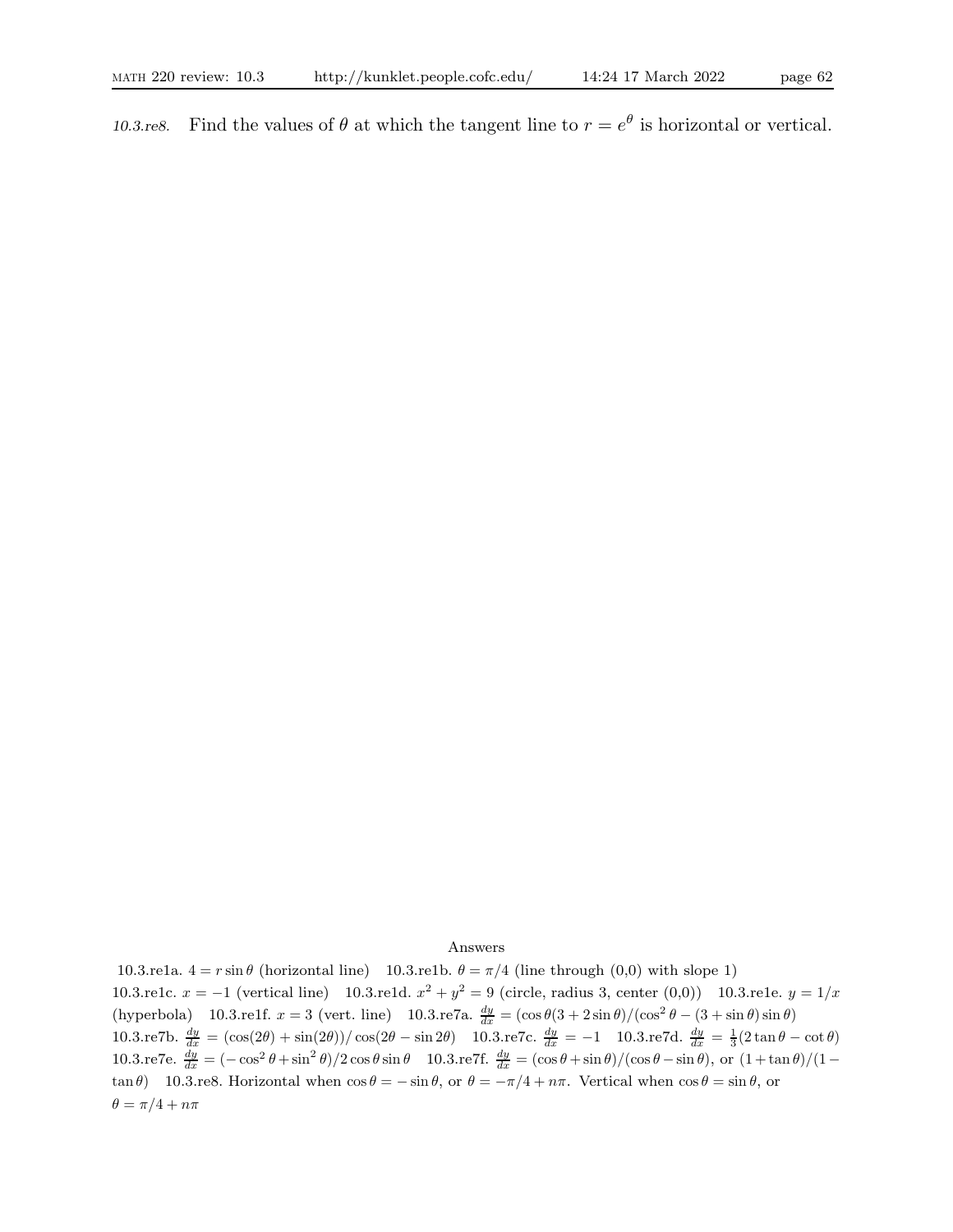# 10.4: Area and arclength in polar coordinates

Area inside a polar curve



Area problems in polar coordinates often require the use of the half-angle formulas

$$
\cos^2 x = \frac{1}{2} (1 + \cos(2x)) \qquad \sin^2 x = \frac{1}{2} (1 - \cos(2x)),
$$

which can obtained by adding and subtracting

$$
\cos(2x) = \cos^2 x - \sin^2 x
$$

$$
1 = \cos^2 x + \sin^2 x
$$

10.4.re1. Find the inside the polar curve.

a.  $r = 4 + 2\cos\theta$  b. one leaf of  $r = \sin(2\theta)$ c. one loop of  $r^2 = 4\cos(2\theta)$ d. inner loop of  $r = 1 - 2 \sin(\theta)$ 

10.4.re2. Find the area inside both both curves.  
a. 
$$
r = 1 + \cos \theta
$$
 and  $r = 1 - \cos \theta$  b.  $r = 1$  and  $r = \sqrt{2} \sin \theta$ 

10.4.re3. Find the inside the first curve and outside the second. a.  $r = 1 + \cos \theta$  and  $r = 1 - \cos \theta$  b.  $r = 1 + \cos \theta$  and  $r = \cos \theta$